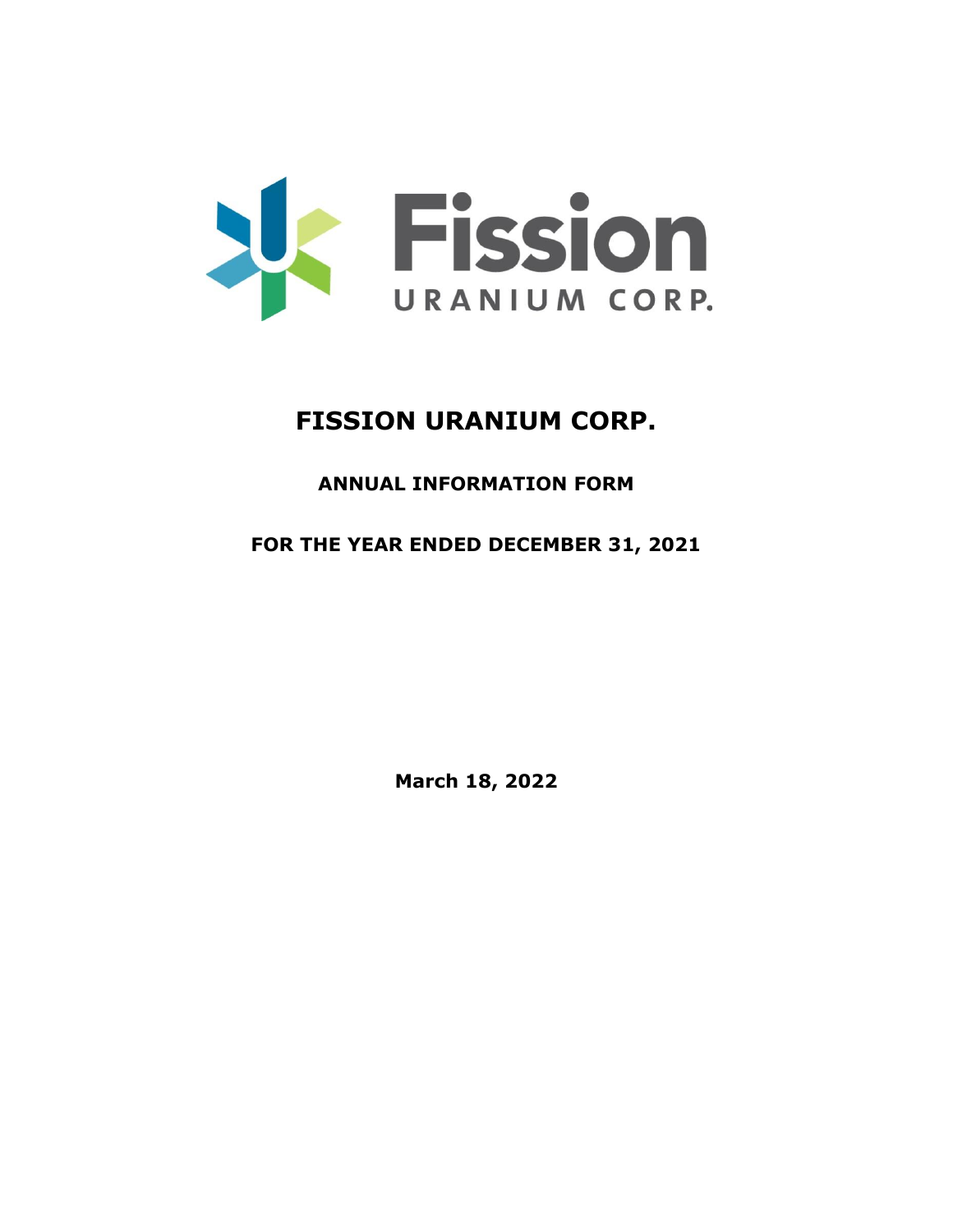# **FISSION URANIUM CORP. ANNUAL INFORMATION FORM TABLE OF CONTENTS**

| Cautionary Note to U.S. Investors - Information Concerning Preparation of Resource and Reserve    |  |
|---------------------------------------------------------------------------------------------------|--|
|                                                                                                   |  |
|                                                                                                   |  |
|                                                                                                   |  |
|                                                                                                   |  |
|                                                                                                   |  |
|                                                                                                   |  |
|                                                                                                   |  |
|                                                                                                   |  |
|                                                                                                   |  |
|                                                                                                   |  |
|                                                                                                   |  |
|                                                                                                   |  |
|                                                                                                   |  |
|                                                                                                   |  |
|                                                                                                   |  |
|                                                                                                   |  |
|                                                                                                   |  |
|                                                                                                   |  |
|                                                                                                   |  |
|                                                                                                   |  |
|                                                                                                   |  |
|                                                                                                   |  |
|                                                                                                   |  |
|                                                                                                   |  |
|                                                                                                   |  |
|                                                                                                   |  |
|                                                                                                   |  |
|                                                                                                   |  |
|                                                                                                   |  |
|                                                                                                   |  |
|                                                                                                   |  |
|                                                                                                   |  |
|                                                                                                   |  |
|                                                                                                   |  |
|                                                                                                   |  |
|                                                                                                   |  |
|                                                                                                   |  |
|                                                                                                   |  |
|                                                                                                   |  |
|                                                                                                   |  |
|                                                                                                   |  |
| Significant Shareholders of the Company Possibly Influencing the Company's Business Operations.41 |  |
|                                                                                                   |  |
|                                                                                                   |  |
|                                                                                                   |  |
|                                                                                                   |  |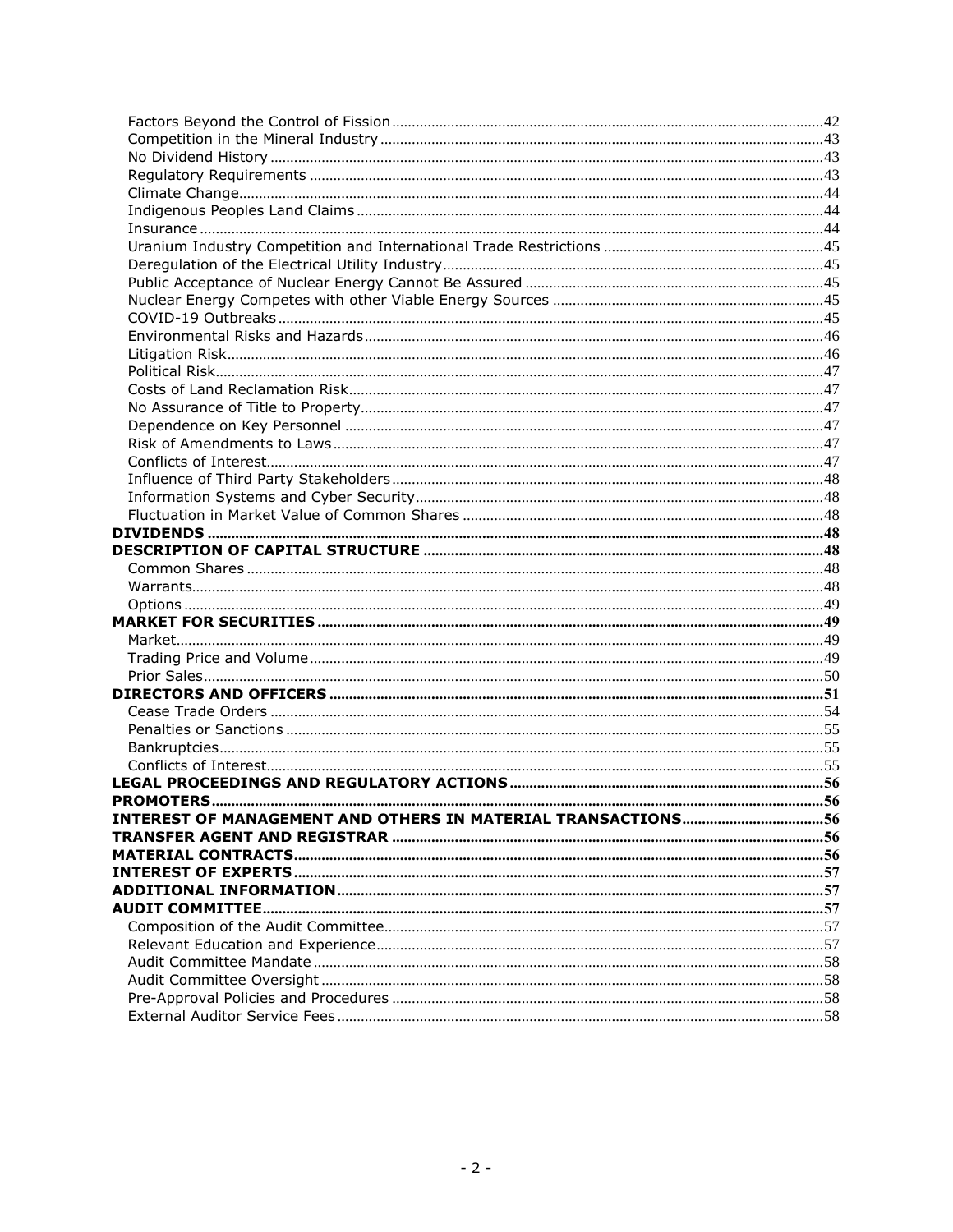#### **ANNUAL INFORMATION FORM FISSION URANIUM CORP.**

#### **PRELIMINARY NOTES**

<span id="page-3-0"></span>The information contained in this Annual Information Form ("**AIF**") is presented as of March 18, 2022 unless otherwise stated herein. Unless the context otherwise requires, all references to the "**Company**" or "**Fission**" shall mean Fission Uranium Corp.

You should read this AIF in conjunction with the audited annual financial statements and accompanying notes of Fission for the fiscal year ended December 31, 2021 and the management's discussion and analysis ("**MD&A**") thereon, which are available on Fission's SEDAR profile at [www.sedar.com.](http://www.sedar.com/) The Company presents its financial statements and MD&A in Canadian dollars and in accordance with International Financial Reporting Standards ("**IFRS**").

# <span id="page-3-1"></span>**Currency**

Unless otherwise specified, all references in the AIF to "dollars" or to "\$" are to Canadian dollars and all references to "US dollars" or to "US\$" are to United States of America dollars.

#### <span id="page-3-2"></span>**Metric Equivalents**

For ease of reference, the following factors for converting metric measurements into imperial equivalents are provided:

| To Convert From Metric To Imperial |                    | Multiply by |
|------------------------------------|--------------------|-------------|
| <b>Hectares</b>                    | Acres              | 2.471       |
| <b>Metres</b>                      | Feet (ft.)         | 3.281       |
| Kilometres (km.)                   | Miles              | 0.621       |
| Tonnes                             | Tons (2000 pounds) | 1.102       |
| Grams/tonne                        | Ounces (troy/ton)  | 0.029       |

#### <span id="page-3-3"></span>**Special Note Regarding Forward-Looking Statements**

This AIF and the documents incorporated into this AIF by reference, contain "forward-looking statements" within the meaning of applicable Canadian securities legislation (forward-looking information and forward-looking statements being collectively herein after referred to as "forwardlooking statements") that are based on expectations, estimates and projections as at the date of this AIF or the dates of the documents incorporated herein by reference, as applicable. These forwardlooking statements include but are not limited to statements and information concerning: statements relating to the business and future activities of, and developments related to Fission after the date of this AIF; market position, and future financial or operating performance of Fission; liquidity of the Common Shares; the ability of Fission to develop the PLS Property; anticipated developments in operations; the future price of uranium; CGN Mining's purchase of  $U_3O_8$  production through the PLS Property; the timing and amount of estimated future production; costs of production and capital expenditures; mine life of mineral projects, the timing and amount of estimated capital expenditure; costs and timing of exploration and development and capital expenditures related thereto; operating expenditures; success of exploration activities, estimated exploration budgets; currency fluctuations; requirements for additional capital; government regulation of mining operations; environmental risks; unanticipated reclamation expenses; title disputes or claims; limitations on insurance coverage; the timing and possible outcome of pending litigation in future periods; the timing and possible outcome of regulatory and permitted matters; goals; strategies; future growth; planned exploration activities and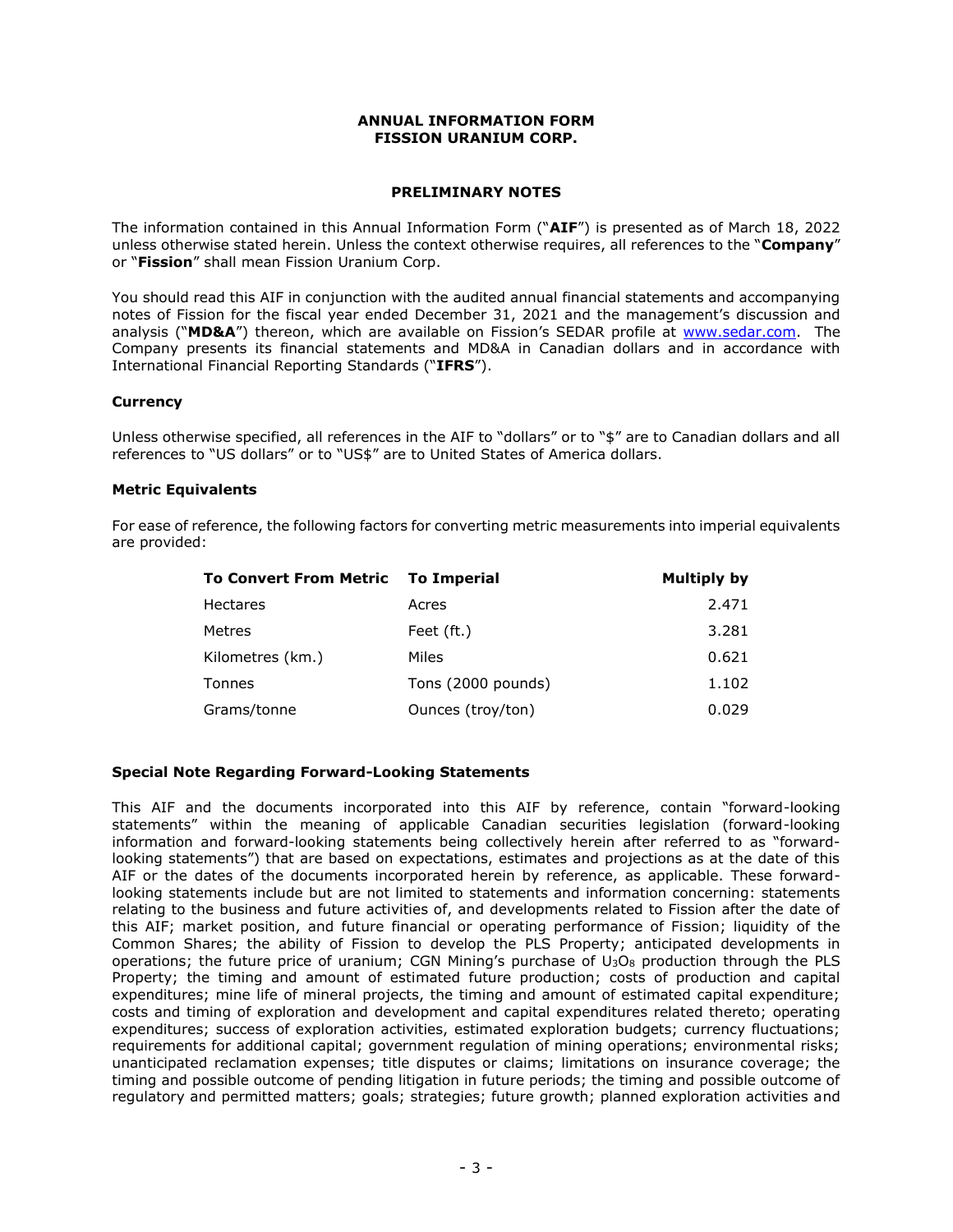planned future acquisitions; the adequacy of financial resources; and other events or conditions that may occur in the future.

Any statements that involve discussions with respect to predictions, expectations, beliefs, plans, projections, objectives, assumptions or future events or performance (often but not always using phrases such as "expects", or "does not expect", "is expected", "anticipates" or "does not anticipate", "plans", "budget", "scheduled", "forecasts", "estimates", "believes" or "intends" or variations of such words and phrases or stating that certain actions, events or results "may" or "could", "would", "might", or "will" be taken to occur or be achieved) are not statements of historical fact and may be forwardlooking statements and are intended to identify forward-looking statements, which include statements relating to, among other things, the ability of Fission to continue to successfully compete in the market.

These forward-looking statements are based on the beliefs of Fission's management, as well as on assumptions which such management believes to be reasonable based on information currently available at the time such statements were made. However, there can be no assurance that the forward-looking statements will prove to be accurate. By their nature, forward-looking statements involve known and unknown risks, uncertainties and other factors which may cause the actual results, performance or achievements of Fission to be materially different from any future results, performance or achievements expressed or implied by the forward-looking statements, including, without limitation: risks related to Fission's limited business history; unknown environmental risks arising from past activities on Fission's properties; the limited number of exploration prospects relied on; risks related to future acquisitions and joint ventures, such as new geographic, political, operating, financial and geological risks or risks related to assimilating operations and employees; risks related to the prior business of Alpha; the potential for additional financings and dilution of the equity interests of Fission's shareholders; risks related to CGN Mining's anti-dilution rights in future financings of Fission; that Fission has no history of mineral production or mining operations; risks related to the nature of mineral exploration and development; discrepancies between actual and estimated mineral resources; risks caused by factors beyond Fission's control, such as uranium market price volatility, supply and demand for  $U_3O_8$ production; recovery rates of minerals from mined ore and demand for nuclear power; risks related to competition in the mineral industry; that Fission has no history of dividends; risks related to regulatory requirements, including Environmental Laws and regulations and liabilities, risks related to obtaining permits and licences and future changes to Environmental Laws and regulations; risks related to Fission's inability to obtain insurance for certain potential losses; risks related to Indigenous Peoples land claims; risks related to the effects of climate change; risk related to uranium industry competition and international trade restrictions; the potential deregulation of the electrical utility industry; risks related to the public acceptance and perception of nuclear power; competition of nuclear power with other energy sources; environmental risks and hazards, including unknown environmental risks related to past activities; risks related to current or future litigation which could affect Fission's operations; risks related to political developments and policy shifts; risks related to costs of land reclamation; risks related to Fission's title to the PLS Property; risks related to dependence on key personnel; risks related to amendments to laws; risks related to the involvement of some of the directors and officers of Fission with other natural resource companies active in the same region as the PLS Property; risks related to the influence of third party stakeholders on the exploration and development of the PLS Property; risks related to cybersecurity; risks related to the market value of the Common Shares; changes in labour costs or other costs of production; labour disputes; delays in obtaining governmental approvals or financing or in the completion of development or construction activities; the ability to renew existing licenses or permits or obtain required licenses and permits; increased infrastructure and/or operating costs; and risks of not meeting exploration budget forecasts. Some of the important risks and uncertainties that could affect forward-looking statements are described further under the heading "*Risk Factors*".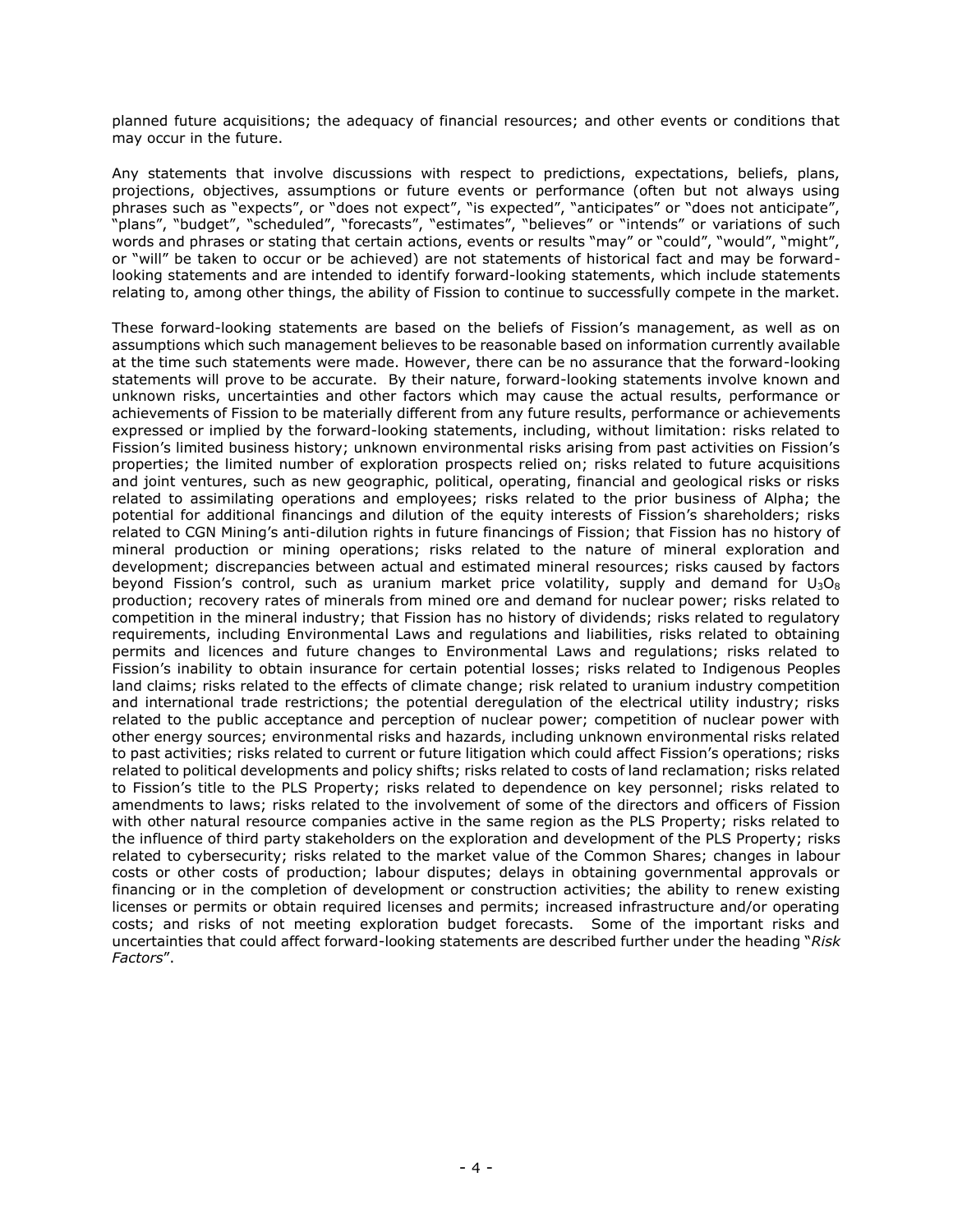Although the Company has attempted to identify important factors that could cause actual actions, events or results to differ materially from those described in forward-looking statements, there may be other factors that cause actions, events or results not to be as anticipated, estimated or intended. There can be no assurance that forward-looking statements will prove to be accurate, as actual results and future events could differ materially from those anticipated in such statements. Accordingly, readers should not place undue reliance on forward-looking statements. These forward-looking statements are made as of the date of this AIF and, other than as required by applicable securities laws, the Company assumes no obligation to update or revise them to reflect new events or circumstances.

#### <span id="page-5-0"></span>**Cautionary Note to U.S. Investors Regarding Mineral Reserve Estimates**

Disclosure of mineral resource estimates and mineral classification terms herein are made in accordance with the NI 43-101. NI 43-101 is a rule established by the Canadian Securities Administrators that sets the standards for all public disclosure by issuers regarding scientific information and technical data concerning mineral projects. These standards differ from the requirements of the SEC set out in the SEC's rules that are applicable to domestic United States reporting companies. Consequently, mineral reserves and mineral resources information included in this AIF may not be comparable to similar information that would generally be disclosed by domestic U.S. reporting companies subject to the reporting and disclosure requirements of the SEC. Accordingly, information concerning mineral deposits set forth herein may not be comparable with information made public by companies that report in accordance with U.S. standards.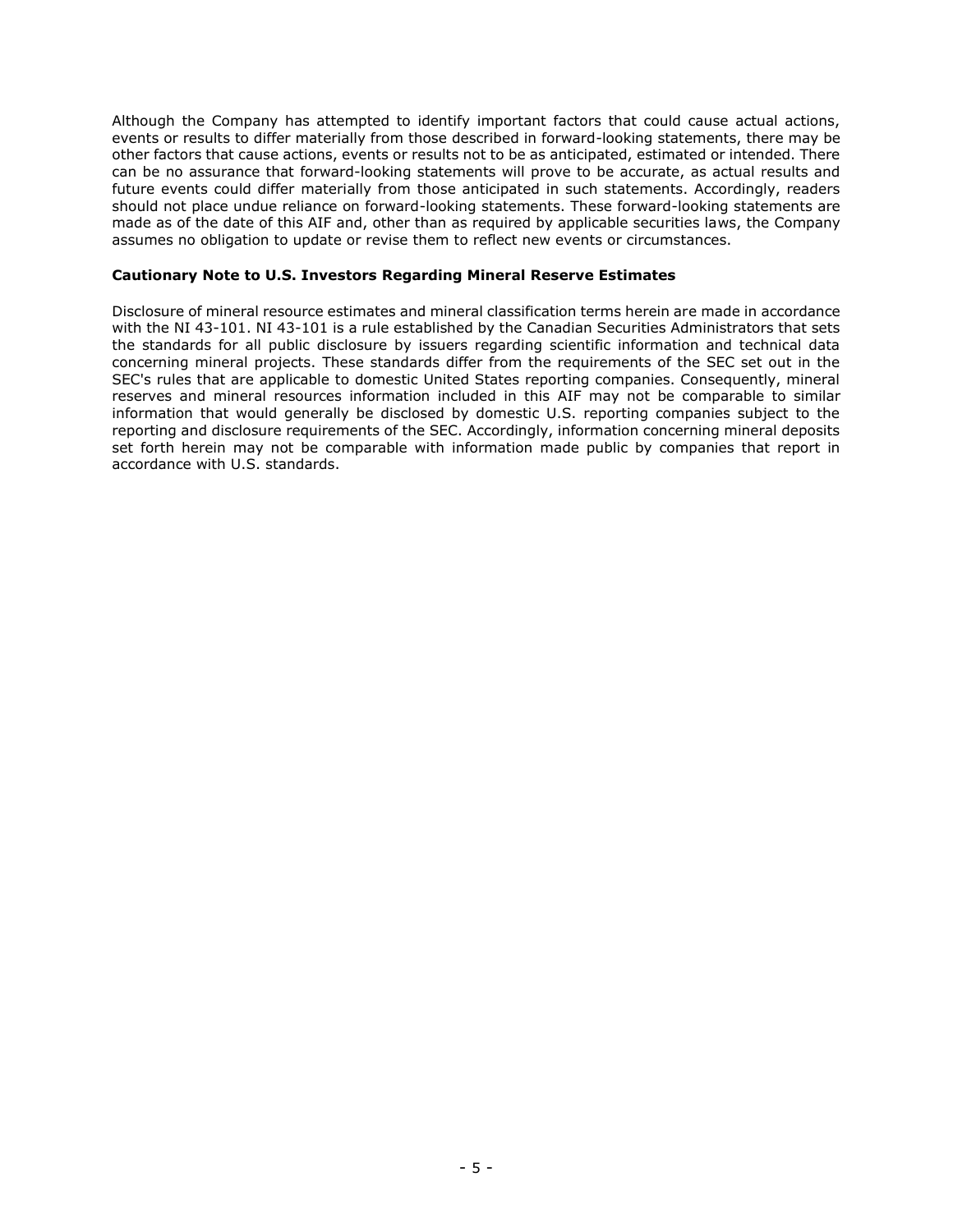#### **GLOSSARY OF NON-TECHNICAL TERMS**

<span id="page-6-0"></span>In the AIF or materials incorporated by reference, unless otherwise defined or unless there is something in the subject matter or context inconsistent therewith, the following terms have the meanings set forth herein or therein:

"**AIF**" or "**Annual Information Form**" means this annual information form and any appendices, schedules or attachments hereto;

"**Alpha**" means Alpha Minerals Inc.;

"**Artisan**" means Artisan Consulting Services Ltd.;

"**BGC**" means BGC Engineering Inc.;

"**Cameco**" means Cameco Corporation;

"**CanOxy**" means Canadian Occidental Petroleum Ltd.;

"**CBCA**" means the *Canada Business Corporations Act*, and the regulations made thereunder, as now in effect and as they may be promulgated or amended from time to time;

"**CGN Mining**" means CGN Mining Company Limited;

"**Clifton"** means Clifton Engineering Group Inc.;

"**CNSC"** means Canadian Nuclear Safety Commission;

"**Common Shares**" has the meaning ascribed to that term in this AIF under the heading "*Corporate Structure – Name, Address and Incorporation*";

"**EA**" means environmental assessment;

"**EIA**" means environmental impact assessment;

"**ERA**" means environmental risk assessment;

"**Environmental Laws**" means all laws, imposing obligations, responsibilities, liabilities or standards of conduct for or relating to: (a) the regulation or control of pollution, contamination, activities, materials, substances or wastes in connection with or for the protection of human health or safety, the environment or natural resources (including climate, air, surface water, groundwater, wetlands, land surface, subsurface strata, wildlife, aquatic species and vegetation); or (b) the use, generation, disposal, treatment, processing, recycling, handling, transport, distribution, destruction, transfer, import, export or sale of hazardous substances;

"**Fission**" or the "**Company**" has the meaning ascribed to that term in this AIF under the heading "*Preliminary Notes*";

"**Fission 3.0**" means Fission 3.0 Corp.;

"**Fission Board**" means the board of directors of Fission;

"**Fission Option Plan**" means the Fission Stock Option Plan dated December 15, 2016;

"**Fission Shareholder**" means a holder of Common Shares;

"**IFRS**" has the meaning ascribed thereto in this AIF under "*Preliminary Notes*";

"**MD&A**" has the meaning ascribed to that term in this AIF under the heading "*Preliminary Notes*";

"**Melis"** means Melis Engineering Ltd.;

"**MSZ"** means the Main Shear Zone;

"**Newmans**" means Newmans Geotechnique Inc.;

"**NI 43-101**" means National Instrument 43-101 "*Standards of Disclosure for Mineral Projects*" of the Canadian Securities Administrators;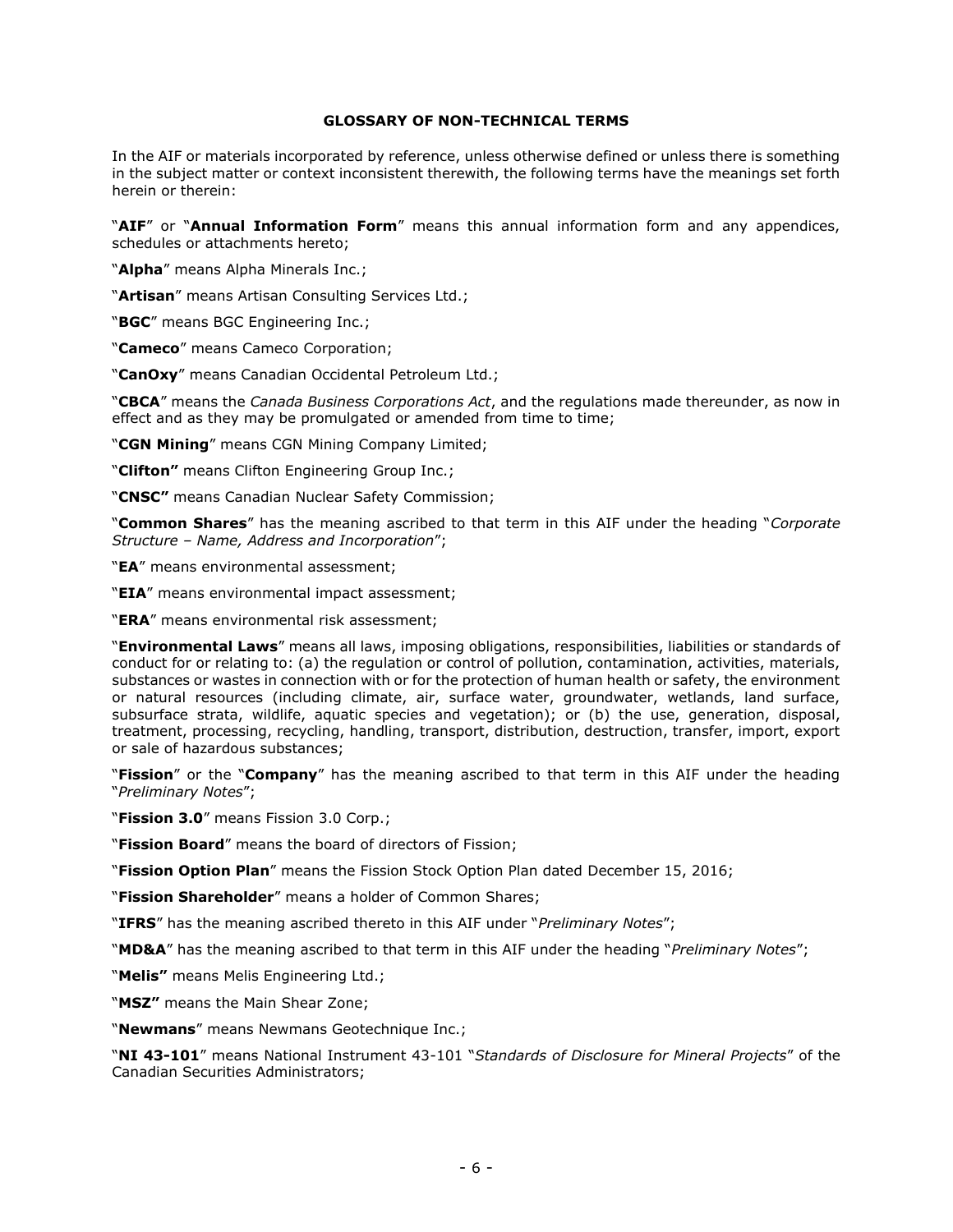"**NI 52-110**" means National Instrument 52-110 "*Audit Committees*" of the Canadian Securities Administrators;

"**NPV**" means net present value;

"**Options**" means options to purchase Common Shares;

"**OTCQX**" means OTCQX International exchange operated by OTC Markets Group Inc.;

"**PEA**" means a preliminary economic assessment;

"**PERA**" means preliminary environmental risk assessment;

"**PFS**" means a pre-feasibility study;

"**PLS Property**" or "**Property**" or "**Project"** means the Patterson Lake South property located in the Athabasca Basin region of Saskatchewan, Canada, which, as of the date of this AIF, is Fission's only property;

"**PLS Property Hybrid Mining Method Technical Report**" means the NI 43-101 Technical Report prepared by Jason J. Cox, P.Eng, of RPA, David M. Robson, P.Eng., MBA, of RPA, Mark B. Mathisen, C.P.G. of RPA, Mark Wittrup, M.Sc., P.Eng., P.Geo., CMC, of Clifton Associates and Paul M. O'Hara P.Eng., of Wood Canada Limited entitled "Technical Report on the Pre-Feasibility Study of the Patterson Lake South Property, Northern Saskatchewan, Canada" with an effective date of April 15, 2019 and available under Fission's profile on SEDAR at [www.sedar.com;](http://www.sedar.com/)

"**PLS Property Technical Report**" means the NI 43-101 Technical Report prepared by Jason J. Cox, P.Eng, of RPA, David M. Robson, P.Eng., MBA, of RPA, Mark B. Mathisen, C.P.G. of RPA, Mark Wittrup, M.Sc., P.Eng., P.Geo., CMC, of Clifton Associates, and Charles R. Edwards, P.Eng., of Wood Canada Limited entitled "Technical Report on the Pre-Feasibility Study on the Patterson Lake South Property Using Underground Mining Methods, Northern Saskatchewan, Canada" with an effective date of September 19, 2019 and available under Fission's profile on SEDAR at [www.sedar.com;](http://www.sedar.com/)

"**Private Placement**" – means the private placement completed on January 26, 2016, between Fission and CGN Mining of 96,736,540 Common Shares at a price of \$0.85 per Common Share, for gross proceeds of \$82,226,059 equal to 19.99% of the issued and outstanding Common Shares upon closing. In addition, under the terms of the Subscription Agreement, CGN Mining appointed two members to the Fission Board and will have certain anti-dilution rights in future equity financings of Fission;

"**QFBG-GN"** means quartz-feldspar-biotite-garnet;

"**RPA**" means Roscoe Postle Associates Inc., now part of SLR Consulting (Canada) Ltd.;

"**SEC**" means the United States Securities and Exchange Commission;

"**SEDAR**" means the System for Electronic Document Analysis and Retrieval as outlined in NI 13-101, which can be accessed online at [www.sedar.com;](http://www.sedar.com/)

"**Subscription Agreement**" means the subscription agreement dated January 11, 2016 between CGN Mining and Fission pursuant to which CGN Mining agreed to subscribe for 96,736,540 Common Shares at a price of \$0.85 per Common Share, for gross proceeds of \$82,226,059 equal to 19.99% of the issued and outstanding Common Shares upon closing of the Private Placement;

"**TMCC**" means Thyssen Mining Construction of Canada;

"**TMF**" means tailings management facility;

"**Triple R**" means the high grade uranium deposit associated with the PLS Property;

"**TSX**" means the Toronto Stock Exchange;

"**TSX-V**" means the TSX Venture Exchange;

"**Wood"** means Wood Canada Limited; and

"**United States**" or "**U.S.**" means the United States of America, its territories and possessions, any State of the United States, and the District of Columbia.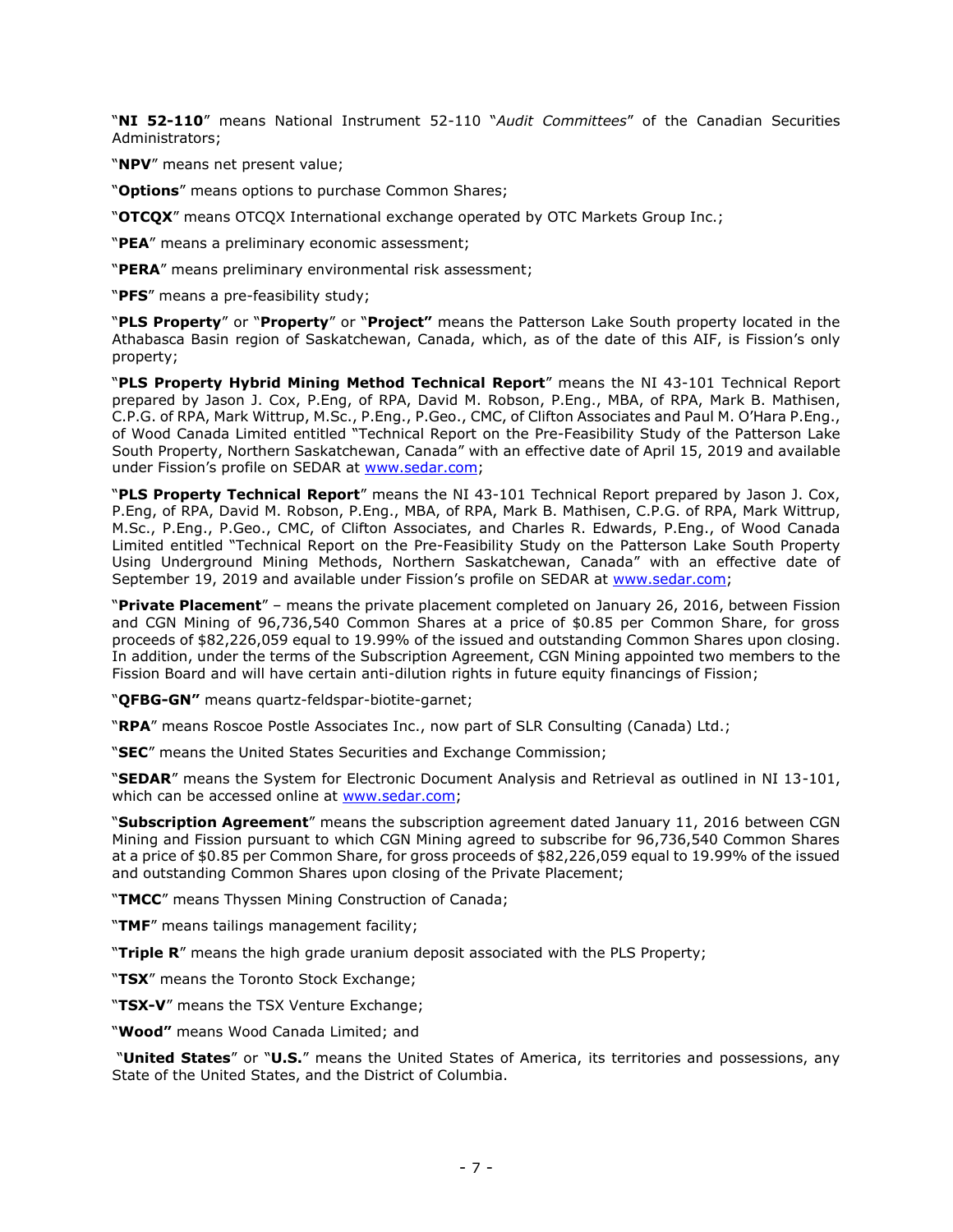# **GLOSSARY OF MINING TERMS AND ABBREVIATIONS**

<span id="page-8-0"></span>In this AIF or materials incorporated by reference, unless otherwise defined or unless there is something in the subject matter or context inconsistent therewith, the following terms have the meanings set forth herein or therein:

| Assay                      | The chemical analysis of mineral samples to determine the metal<br>content.                                                                                                                                    |
|----------------------------|----------------------------------------------------------------------------------------------------------------------------------------------------------------------------------------------------------------|
| <b>Capital Expenditure</b> | All other expenditures not classified as operating costs.                                                                                                                                                      |
| <b>CCD</b>                 | Counter-current decantation, one step in the uranium recovery process.                                                                                                                                         |
| <b>Concentrate</b>         | A metal-rich product resulting from a mineral enrichment process such<br>as gravity concentration or flotation, in which most of the desired mineral<br>has been separated from the waste material in the ore. |
| <b>Cut-off Grade</b>       | The grade of mineralized rock, which determines as to whether or not it<br>is economic to recover its content by further concentration.                                                                        |
| <b>Dip</b>                 | Angle of inclination of a geological feature/rock from the horizontal.                                                                                                                                         |
| EМ                         | Electro-magnetic; a type of geophysical survey used in mineral<br>exploration.                                                                                                                                 |
| Grade                      | The measure of concentration within mineralized rock.                                                                                                                                                          |
| ha                         | Hectares.                                                                                                                                                                                                      |
| km                         | Kilometre.                                                                                                                                                                                                     |
| kt                         | Kilotonne.                                                                                                                                                                                                     |
| Ib                         | Pound.                                                                                                                                                                                                         |
| m                          | Metre.                                                                                                                                                                                                         |
| <b>Mineral Claim</b>       | A lease area for which mineral rights are held.                                                                                                                                                                |
| $RMR_{76}$                 | Rock Mass Rating; a geotechnical system of classifying the condition of<br>an underground rock mass.                                                                                                           |
| <b>Strike</b>              | Direction of line formed by the intersection of strata surfaces with the<br>horizontal plane, always perpendicular to the dip direction.                                                                       |
| <b>UCS</b>                 | Unconfined Compressive Strength; a measurement of rock strength.                                                                                                                                               |
| $U_3O_8$                   | Triuranium octoxide.                                                                                                                                                                                           |

# **CORPORATE STRUCTURE**

# <span id="page-8-2"></span><span id="page-8-1"></span>**Name, Address and Incorporation**

Fission was incorporated pursuant to the CBCA on February 13, 2013. Fission is a reporting issuer in each of the provinces and territories of Canada, and files its continuous disclosure documents with the relevant Canadian securities regulatory authorities. Such documents are available on Fission's profile on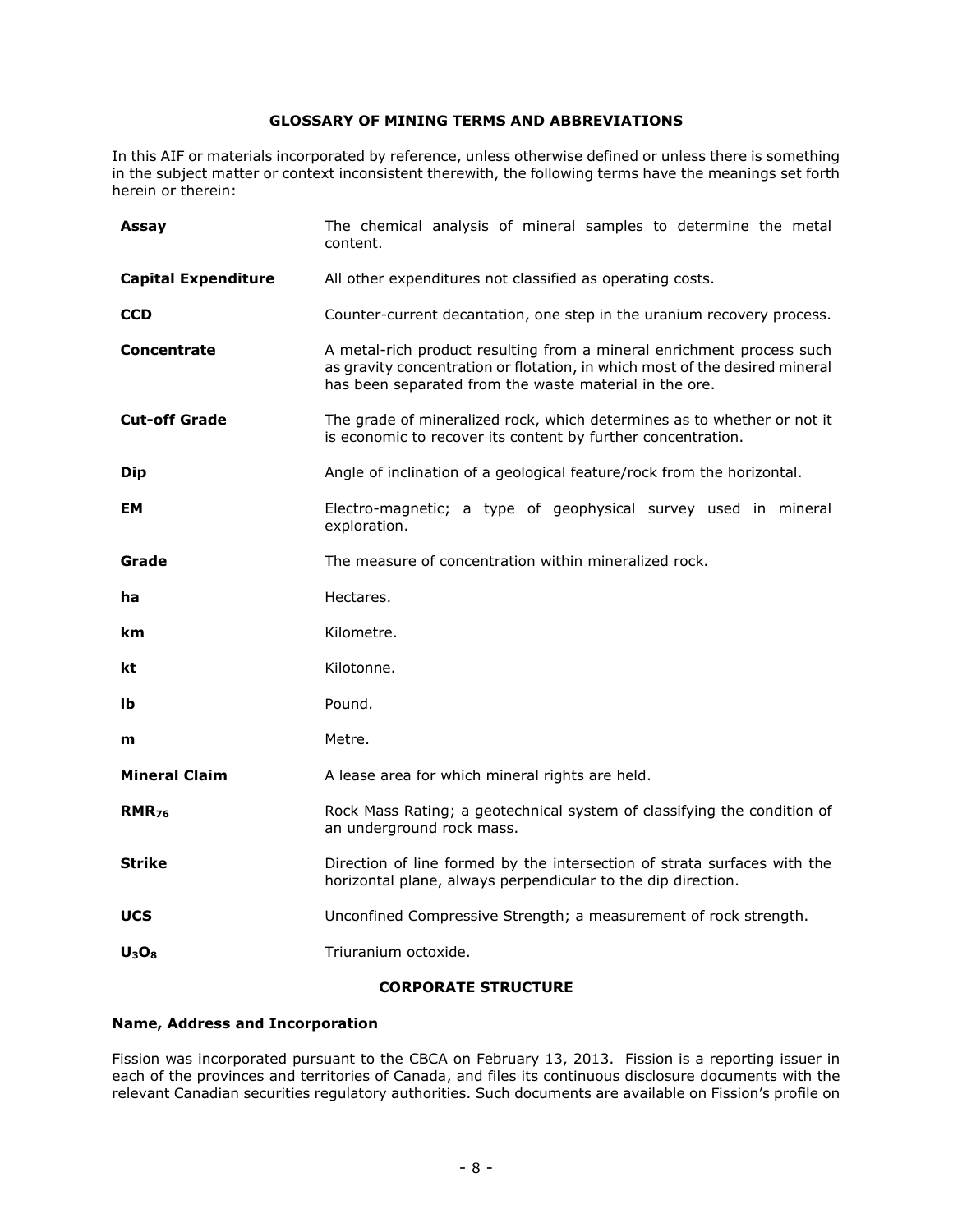the SEDAR website at [www.sedar.com.](http://www.sedar.com/) The authorized capital of Fission is an unlimited number of common shares without par value (the "**Common Shares**").

The head and registered office of Fission is located at Suite 700 – 1620 Dickson Avenue, Kelowna, British Columbia, V1Y 9Y2.

The Company's Common Shares are listed on the TSX under the trading symbol "FCU", on the OTCQX marketplace in the U.S. under the symbol "FCUUF" and on the Frankfurt Stock Exchange under the symbol "2FU".

#### <span id="page-9-0"></span>**Intercorporate Relationships**

The Company's corporate structure is set out below.



# **DESCRIPTION AND GENERAL DEVELOPMENT OF THE BUSINESS**

<span id="page-9-1"></span>Fission is a junior resource issuer primarily engaged in the growth and advancement of its core asset, the PLS Property, located in Saskatchewan, Canada. The management of Fission considers the PLS Property to be its only material property for the purposes of NI 43-101.

#### <span id="page-9-2"></span>**Three Year History**

#### <span id="page-9-3"></span>**Year Ended December 31, 2019**

On May 30, 2019 Fission announced that it filed a technical report on the Triple R Deposit at its PLS Property in Canada's Athabasca Basin. The PLS Property Hybrid Mining Method Technical Report summarized a PFS-level study, which highlighted the robust economics and long-term potential of the Triple R deposit. Mineral reserves were estimated for the Project, based on a hybrid (underground plus open pit) approach to production at PLS.

The PLS Property Hybrid Mining Method Technical Report also recognized the potential for an underground-only approach, which was completed to PEA level and showed important advantages, including lower CAPEX and shorter construction time.

On July 23, 2019 Fission announced that it had commenced a PFS to fully analyze an underground-only mining approach.

On November 7, 2019 Fission announced that it filed a technical report on the Triple R Deposit at its PLS Project in Canada's Athabasca Basin, pursuant to National Instrument 43-101 "Standards of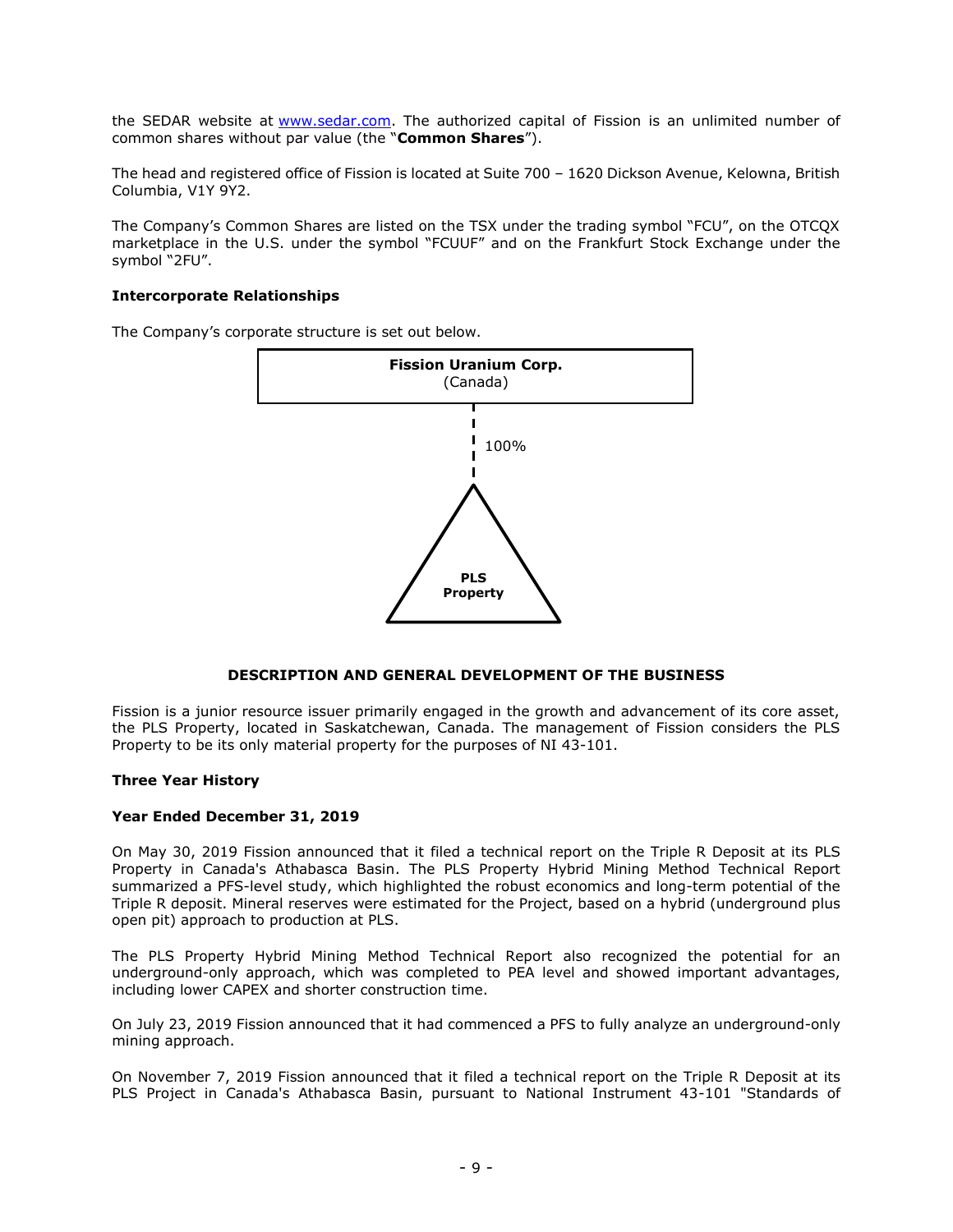Disclosure for Mineral Projects". The report summarized the underground-only PFS, and forms the basis for the technical information in this AIF.

# <span id="page-10-0"></span>**Year Ended December 31, 2020**

On February 20, 2020 Fission announced that it is on track to commence the EA phase for its PLS Property in Canada's Athabasca Basin region. This follows the recent completion of the PFS for the Project. The Company plans to submit a project description and a draft of the terms of reference to the province of Saskatchewan. The submission of these documents will initiate the EA process.

In anticipation of submitting a project description and a draft terms of reference to the province of Saskatchewan, the Company has met with the key federal and provincial regulatory authorities; Canadian Nuclear Safety Commission and Natural Resources Canada, and the Saskatchewan Ministry of Environment for Environmental Assessment and Climate Change, and Saskatchewan's Government Relations, Aboriginal Consultation Group.

On April 7, 2020, Fission announced that it had closed a US\$10 million credit facility (the "**Sprott Facility**") with Sprott Resource Lending II (Collector) L.P. ("**Sprott**"). In connection with the Sprott Facility, the Company issued 20,666,667 common share purchase warrants to Sprott and its affiliates (the "**Sprott Warrants**").

On November 17, 2020, Fission announced that it had closed a \$17.07 million bought deal offering (the "**Bought Deal Offering**"). Pursuant to the Bought Deal Offering, Fission issued 62,090,303 units of the Company (the "**Units**") at a price of \$0.275 per Unit, with each Unit consisting of one Common Share and one half of one Common Share purchase warrant (each whole warrant, a "**Warrant**"), with each whole Warrant exercisable to purchase one Common Share at a price of \$0.41 for a period of 24 months following the closing of the Bought Deal Offering. The net proceeds of the Bought Deal Offering are being used to find the further development of the Triple R deposit, to repay certain amounts owing under the Sprott Facility and for working capital and general corporate purposes.

On December 21, 2020, Fission announced that it had closed a \$7.0 million bought deal offering (the "**FT Offering**"). Pursuant to the FT Offering, Fission issued 17,073,171 flow-through units (the "**FT Units**") at a price of \$0.41 per FT Unit consisting of one flow-through common share and one half of one Warrant (each whole warrant a, "**FT Warrant**"), with each FT Warrant exercisable to purchase one Common Share at a price of \$0.50 per Common Share for a period of 24 months following the closing of the FT Offering. The proceeds from the sale of the FT Units will be used to incur "Canadian Exploration Expenses" as defined in subsection 66.1(6) of the *Income Tax Act* (Canada) (the "**Tax Act**") and "flow through mining expenditures" as defined in subsection 127(9) of the Tax Act.

# <span id="page-10-1"></span>**Year Ended December 31, 2021**

On February 1, 2021 Fission announced drilling plans for 2021 which include a 43-hole (12,640 m) program at its PLS Property. The Company also announced that it is planning to advance the PLS project with a feasibility study beginning in 2021.

On March 25, 2021, the Company announced that it entered into an engagement and capacity agreement (the "Agreement") with the Clearwater River Dene Nation ("CRDN"). Fission's PLS project is within the CRDN's traditional land use area in the Athabasca Basin.

On May 11, 2021 Fission announced that it had closed a \$34.5 million bought deal offering (the "**2021 Bought Deal Offering**"). Pursuant to the 2021 Bought Deal Offering, Fission issued 57,500,000 Units at a price of \$0.60 per Unit, with each Unit consisting of one Common Share and one-half of one Warrant, with each whole Warrant exercisable to purchase one Common Share at a price of \$0.85 for a period of 36 months following closing of the 2021 Bought Deal Offering. The net proceeds will be used to fund further development of the Triple R deposit and for working capital and general corporate purposes.

On June 10, 2021 Fission announced that it had commenced a feasibility study (the "**Feasibility Study**") for the PLS Project. Phase 1 of the Feasibility Study is expected to be completed in Q2, 2022.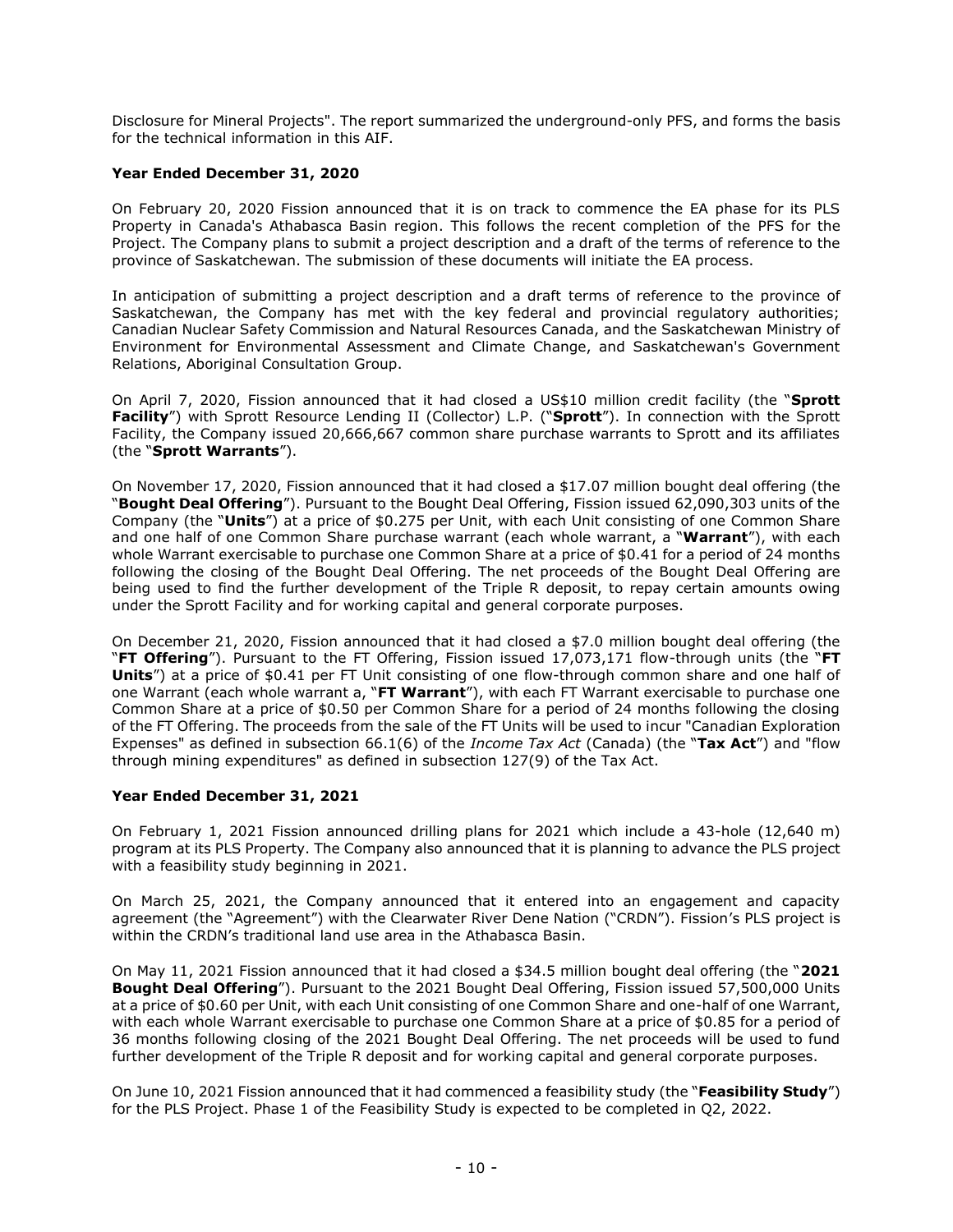In July 2021, the Company announced assays from its winter 2021 drill program on the R780E zone. All 20 holes returned wide intercepts in multiple stacked intervals in each hole, with 15 holes hitting highgrade intervals.

On August 30, 2021, the Company announced scintillometer results from its summer 2021 "resource upgrade" drill program on the 840W zone. All 25 holes hit mineralization, with 19 intercepting significant intervals of >10,000 cps radioactivity.

On September 7, 2021, the Company announced scintillometer results from its summer 2021 "metallurgical & geotechnical testwork" drilling on the R840W zone. Four metallurgical holes and three geotechnical holes had been completed as part of the Phase 1 feasibility study field work. All seven holes intersected mineralization with all four metallurgical and two geotechnical holes intersecting wide intervals of strong mineralization.

On September 27, 2021, the Company announced the completion of a 72-hole geotechnical drill program. Preliminary data assessment indicates that the location of proposed infrastructure, including the decline, ventilation shafts, stockpiles, tailings management facility ("TMF"), and mill buildings, is optimal. Further laboratory testwork will be required to confirm the initial assessment.

On November 10, 2021, the Company filed a short form base shelf prospectus with the securities commissions or similar regulatory authorities in each of the provinces and territories of Canada. The base shelf prospectus will allow Fission to offer up to \$250,000,000 of common shares, subscription receipts, units, debt securities, warrants and share purchase contracts from time to time over a 25 month period. The terms of any future offerings, if any, will be established at the time of such offerings. At the time any securities covered by the shelf prospectus are offered for sale, a prospectus supplement containing specific information about the terms of any such offering will be filed with applicable Canadian securities regulatory authorities.

On December 1, 2021 Fission announced that the Saskatchewan Ministry of Environment had formally accepted a Project Description that had been submitted by Fission for the PLS Project. With the acceptance, Fission had commenced the Environmental Assessment as per the requirements of The Saskatchewan Environmental Assessment Act (the **"Act**"). Fission has requested approval under Section 15 of the Act and is looking for a determination from the Saskatchewan Minister of Environment that the PLS Project is a "Development". The result of this is that Fission will be required to produce an environmental impact assessment for the PLS Project.

# <span id="page-11-0"></span>**Recent Developments Subsequent to December 31, 2021**

On January 25, 2022, the Company announced the continuation of its field work as a part of the Feasibility Study of the Triple R deposit and the PLS property.

On January 31, 2022, the Company announced assay results of its 25 hole drill program targeting the R840W zone. All 25 holes hit mineralization, with nineteen intercepting significant intervals of highgrade mineralization.

On February 24, 2022, the Company announced additional technical and operation team employee hires. These additional, full-time personnel will provide support for senior management in the areas of regulatory and permitting, geology, operations, and northern business opportunities.

# **NARRATIVE DESCRIPTION OF THE BUSINESS**

# <span id="page-11-2"></span><span id="page-11-1"></span>**Summary of the Business**

Fission is focused on advancing its core asset, the PLS Property, a uranium exploration property located in the Athabasca Basin region of Saskatchewan, Canada.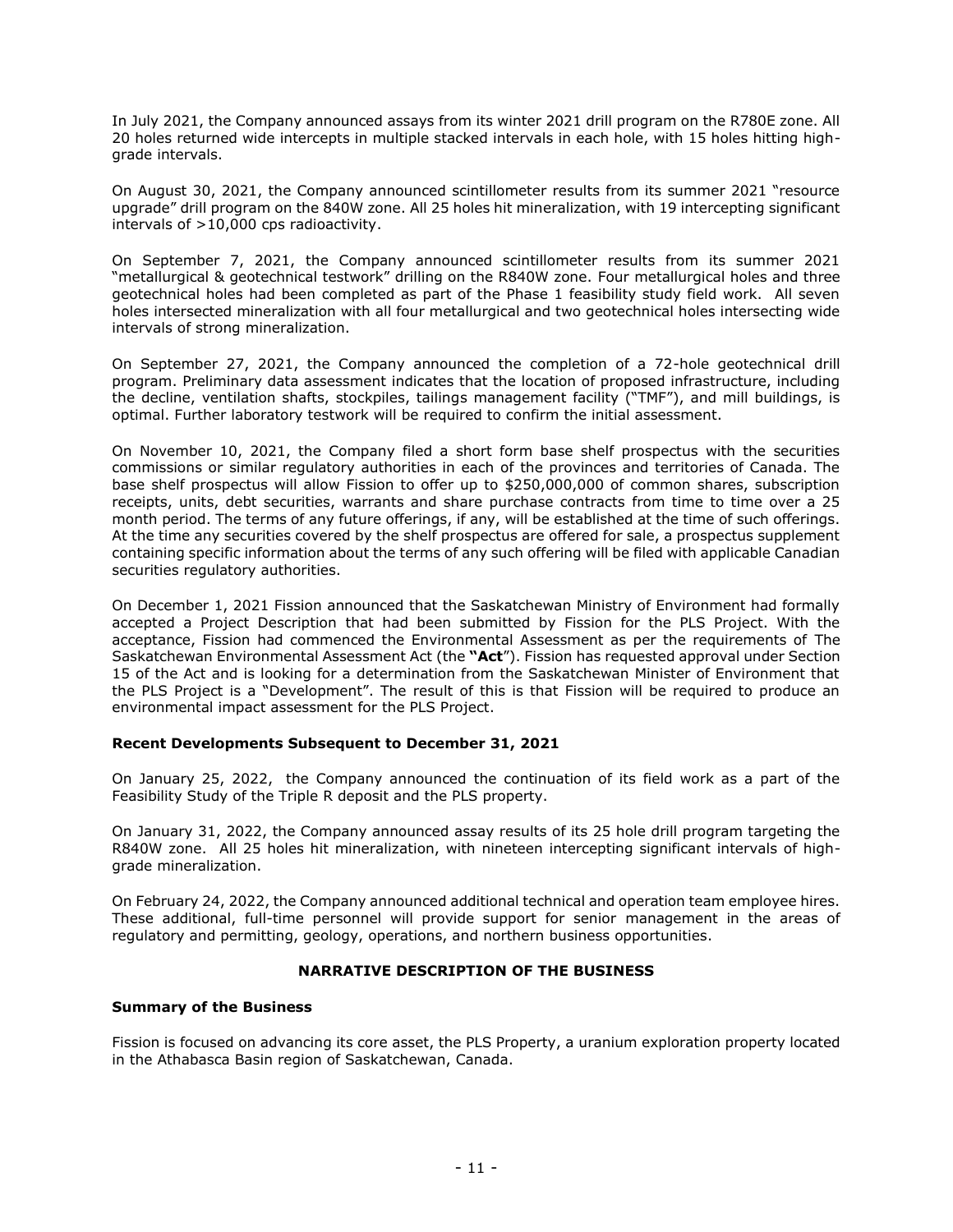The management of Fission considers the PLS Property to be its only material property for the purposes of NI 43-101. For more information on the PLS Property, see "*Mineral Properties*" and the PLS Property Technical Report available under Fission's profile on SEDAR at [www.sedar.com](http://www.sedar.com/)*.*

# <span id="page-12-0"></span>**Competitive Conditions**

The uranium exploration and mining business is a competitive business. The Company competes with numerous other companies and individuals in the search for and the acquisition of attractive mineral properties. The success of the Company will depend not only on its ability to operate and develop its properties but also on its ability to select and acquire suitable properties or prospects for development or mineral exploration. See "*Risk Factors - Uranium Industry Competition and International Trade Restrictions*".

# <span id="page-12-1"></span>**Employees**

As at December 31, 2021, Fission has 14 employees and 11 people working on a consulting basis. The operations of Fission are managed by its directors and officers. Fission engages reputable consulting firms from time to time for technical and environmental services as required to assist in evaluating its interests and recommending and conducting work programs. See "*Risk Factors - Dependence on Key Personnel*".

# <span id="page-12-2"></span>**Environmental Protection**

The Company's operations are subject to environmental regulations promulgated by government agencies from time to time. Environmental legislation provides for restrictions and prohibitions of spills, releases or emissions of various substances related to mining industry operations, which could result in environmental pollution. A breach of such legislation may result in imposition of fines and penalties. In addition, certain types of operations require submissions to and approval of environmental impact assessments. Environmental legislation is evolving, which means stricter standards and enforcement, and fines and penalties for non-compliance are becoming more stringent. Environmental assessment of proposed projects carries a heightened degree of responsibility for companies and directors, officers and employees. There is no assurance that future changes in environmental regulation, if any, will not adversely affect the Company's operations, including its capital expenditures and competitive position. See "*Risk Factors – Environmental Risks and Hazards*".

# <span id="page-12-3"></span>**Foreign Operations**

The Company is incorporated pursuant to the laws of Canada and is a reporting issuer in each of the provinces and territories of Canada. The Company's material asset is its 100% interest in the PLS Property located in Saskatchewan, Canada. The Company is not dependent on any foreign operations.

# **MINERAL PROPERTIES**

#### <span id="page-12-5"></span><span id="page-12-4"></span>**General**

The Company's only mineral property is the PLS Property. Jason J. Cox, P.Eng, David M. Robson, P.Eng., MBA, Mark B. Mathisen, C.P.G., Mark Wittrup, M.Sc., P.Eng., P.Geo., CMC, and Charles R. Edwards, P.Eng., the authors of the PLS Property Technical Report, are independent qualified persons under National Instrument 43-101 and have approved of the summary of the PLS Property Technical Report provided below.

**The following summary is extracted from the PLS Property Technical Report, dated November 7, 2019. The PLS Property Technical Report is incorporated by reference in this AIF, a copy of which is available under the Company's profile on the SEDAR website at [www.sedar.com](http://www.sedar.com/) and on the Company's website at [www.fissionuranium.com.](http://www.fissionuranium.com/)**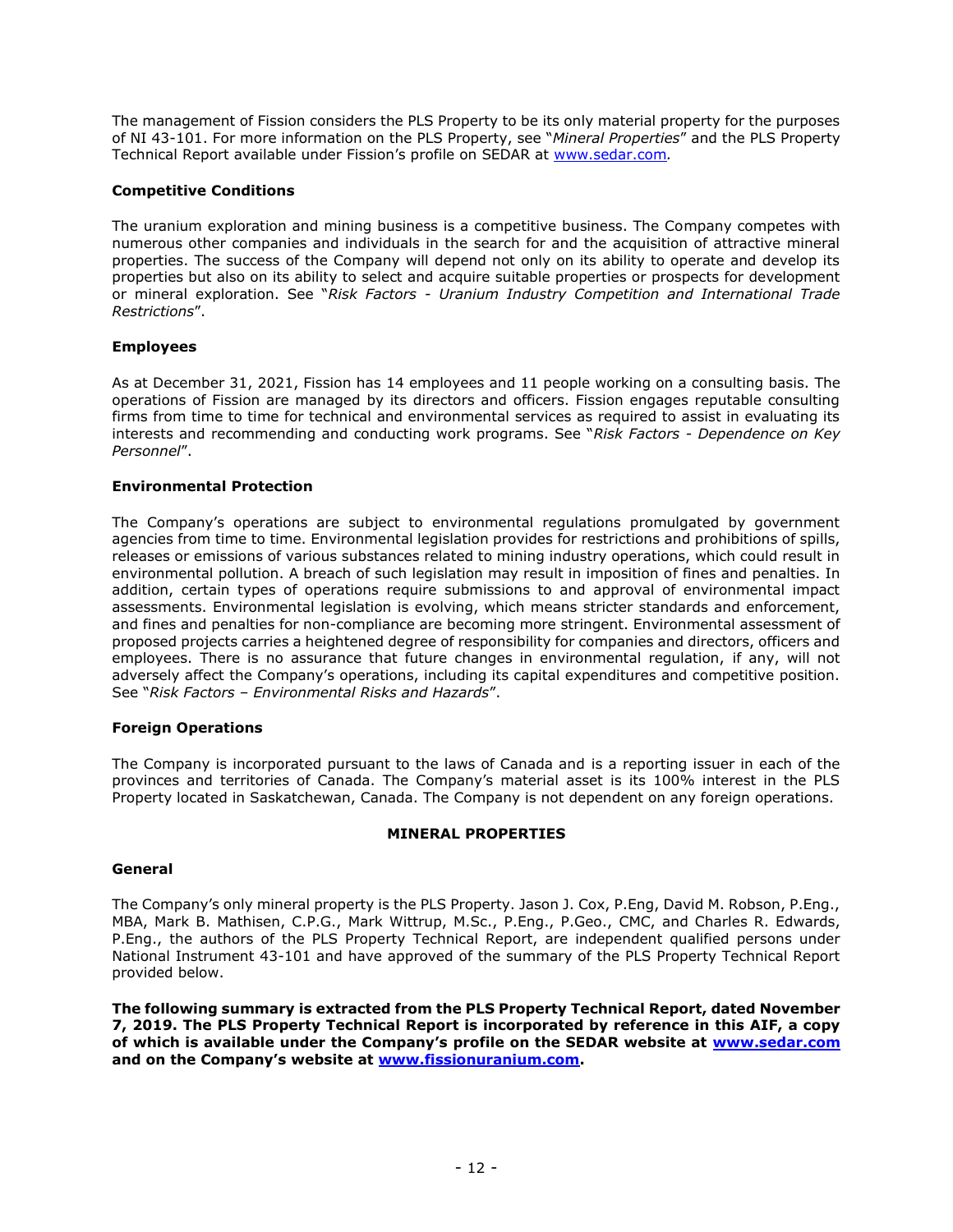## <span id="page-13-0"></span>**Summary**

RPA, BGC, Wood, Clifton, Melis, Artisan, Newmans, and TMCC were retained by the Company to prepare an underground PFS on the PLS Property, located in northern Saskatchewan, Canada. The purpose of the PLS Property Technical Report is to summarize the results of the underground PFS. The PLS Property Technical Report conforms to NI 43-101.

Wood is responsible for the process plant and infrastructure. Clifton is responsible for environmental and tailings management design. BGC has provided inputs in the areas of geotechnical and hydrogeological design. Newmans and Artisan have provided inputs to the crown pillar recovery using horizontal directional drilling and artificial ground freezing, and TMCC has assisted RPA by providing cost estimates and schedules for some of the underground mine development. RPA has responsibility for geology, mining, and the overall compilation of the report.

Fission is a Canadian exploration company, which is primarily engaged in the acquisition, evaluation, and development of uranium properties with a view to commercial production. It holds a 100% interest in the PLS Property.

Currently, the major asset associated with the PLS Property is the high grade Triple R uranium deposit.

The underground PFS is based on using underground mining methods, and processing of 1,000 tonnes per day via acid leaching, solvent extraction, and precipitation. The Project has the potential to produce up to 15 million pounds of  $U_3O_8$  per year in the form of yellowcake. The underground PFS presents an alternative scenario to the combined open pit and underground plan presented in April 2019.

#### <span id="page-13-1"></span>**Conclusions**

In RPA's opinion, the PFS indicates that positive economic results can be obtained for the Project.

The economic analysis shows an after-tax internal rate of return of 25%, and an after-tax NPV at a discount rate of 10% of \$561 million at a long term price of US\$50/lb U3O8 and an exchange rate of \$1.00/US\$0.75.

RPA offers the following conclusions by area:

#### *Geology and Mineral Resources*

The Triple R deposit is a large, basement hosted, structurally controlled, sub-vertical, near surface, high grade uranium deposit. Drilling has outlined mineralization with three-dimensional (3-D) continuity, with size and grades that can potentially be extracted economically. Fission's protocols for drilling, sampling, analysis, security, and database management meet industry standard practices. The drill hole database was verified by RPA and is suitable for mineral resource estimation work.

RPA estimated mineral resources for the Triple R deposit using drill hole data available as of October 23, 2018. At a cut-off grade of 0.25%  $U_3O_8$ , indicated mineral resources total 2.22 million tonnes at an average grade of 2.1%  $U_3O_8$  for a total of 102.4 million pounds  $U_3O_8$ . Inferred mineral resources total 1.22 million tonnes at an average grade of 1.22%  $U_3O_8$  for a total of 32.8 million pounds  $U_3O_8$ . Estimated grades are based on chemical assays only. Gold grades were also estimated and average 0.61 g/t for the indicated mineral resources and 0.50 g/t for the inferred mineral resources. Revenue from the recovery of gold is excluded from the economic analysis. Mineral resources are reported inclusive of mineral reserves.

The Triple R deposit is located within Fission's PLS Property, which is part of the largest mineralized trend in the Athabasca Basin region. Mineralization is known to occur at five on-strike locations on the PLS Property and all five constitute the Triple R deposit. From west to east, zones of the Triple R deposit are: 1) R1515W, 2) R840W, 3) R00E, 4) R780E, and 5) R1620E. The R780E is the most significant of the zones, as it hosts higher grade, thicker, and more continuous mineralization compared to other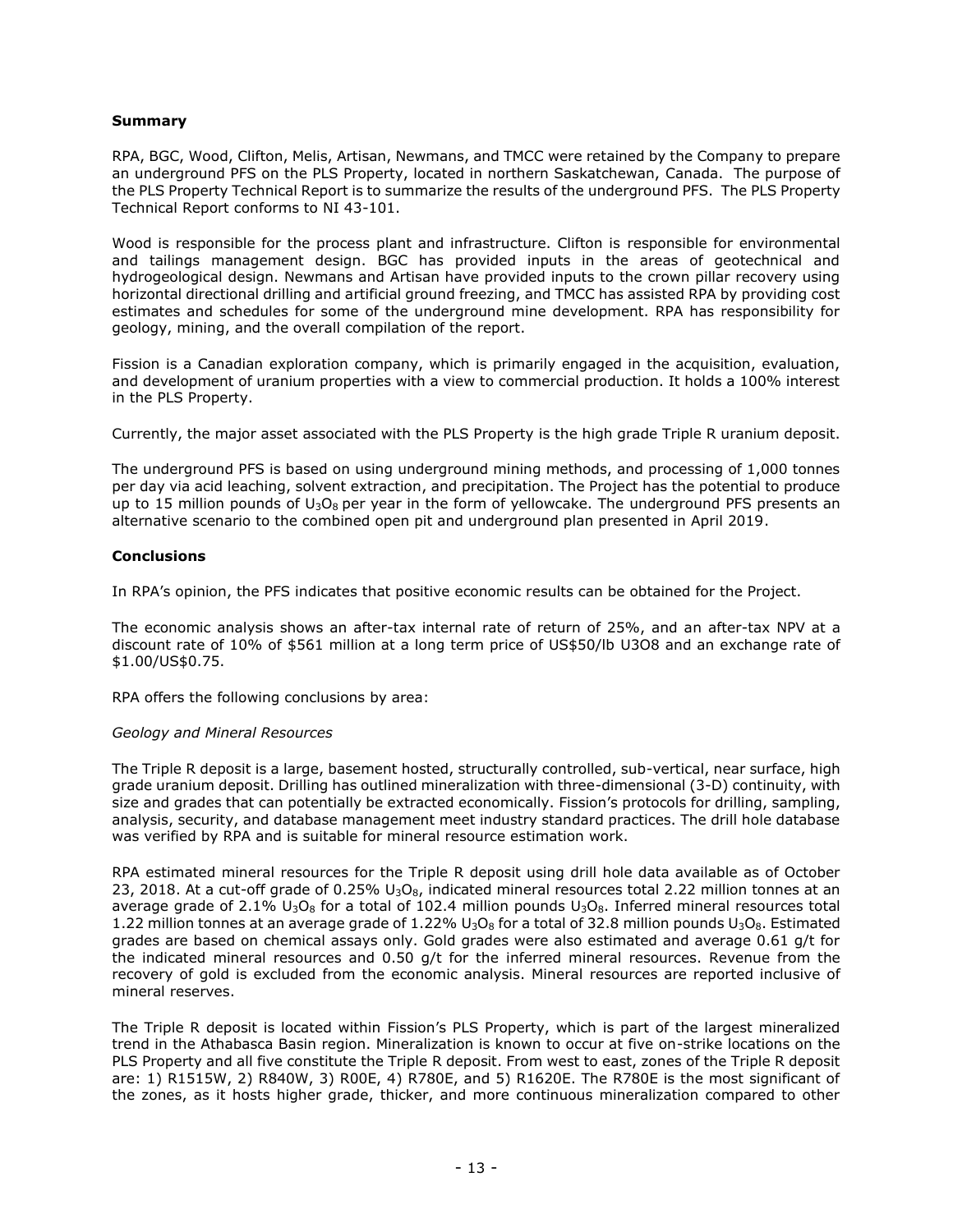areas as defined by current drilling. Mineralization remains open along strike between the individual zones and down dip.

#### *Mining and Geotechnical Considerations*

The Triple R deposit is contained primarily within metamorphosed basement lithologies and, to a much lesser extent, within overlying Meadow Lake Formation sedimentary rocks. Bedrock is overlain by 50 m to 100 m of sandy overburden, with the high grade mineralization located near the bedrock-overburden contact. Although the bedrock is generally competent, rock strengths in the mineralization have been degraded by radiological alteration. The deposit extends under Patterson Lake, and a key technical challenge to developing the operation will be water control related to Patterson Lake and saturated sandy overburden.

The mining method will be longhole retreat mining in both transverse and longitudinal methods, and some localized drift and fill mining based on current block model information. The mining will progress from the bottom levels to the top, and from the southwest to northeast.

The mine will be accessed using a decline originating to the west of the R00E deposit. The decline will include a box cut into the overburden, and a portal face collared in the overburden. The first stage of the decline will be developed through overburden for approximately 405 m. Following this, the decline will transition through weak bedrock for an additional 133 m, until reaching the competent bedrock.

A key component of the underground design is the concept of using artificial ground freezing to extract some of the crown pillar – the mineralized material that approaches the overburden layer. This will be done using horizontal directional drilling from the shore of Patterson Lake and then pumping a refrigerated brine solution through the drill holes to effectively freeze the ground in the areas of stopes.

Over the life of mine, mineral reserves totaling 2.3 million tonnes grading  $1.61\%$  U<sub>3</sub>O<sub>8</sub> containing 81.4 million pounds  $U_3O_8$  are mined. The Project has a three year construction period, followed by six years of mining, while the process plant operates for an additional half year after the mine ends. Mineral reserves are estimated using an average long term uranium price of US\$50/lb  $U_3O_8$ , and an exchange rate of \$1.00/US\$0.75.

# *Mineral Processing and Metallurgical Testing*

Metallurgical test work completed to date indicates that a uranium recovery of 96.7% is a reasonable assumption for the underground PFS. The metallurgical test program included a bench test program.

The process flowsheet developed by Wood for the Project is based on unit processes commonly used effectively in uranium process plants in northern Saskatchewan and globally. Over the life of mine, the process plant is projected to produce a total of 78.7 million pounds  $U_3O_8$ . No major deleterious elements or elemental concentrations have been identified to date.

While the Triple R deposit contains gold values that may be recoverable, a high level economic analysis by RPA has shown this to have negligible impact on overall Project economics at current market conditions and gold recovery was thus excluded from the design. Should market forces change in the future, gold recovery could be reasonably easily engineered into the existing design and constructed without impacting throughput of the uranium process plant.

# *Environmental and Sociological Considerations*

In support of the underground PFS, a review of the licensing, permitting, and environmental aspects of the Project, including bio-physical, social, and governance, was completed through a literature search, examination of the appropriate Acts and Regulations, review of the PFS design of the Project, discussions with Fission Uranium and the PFS team, examination of selected documents, and a site visit.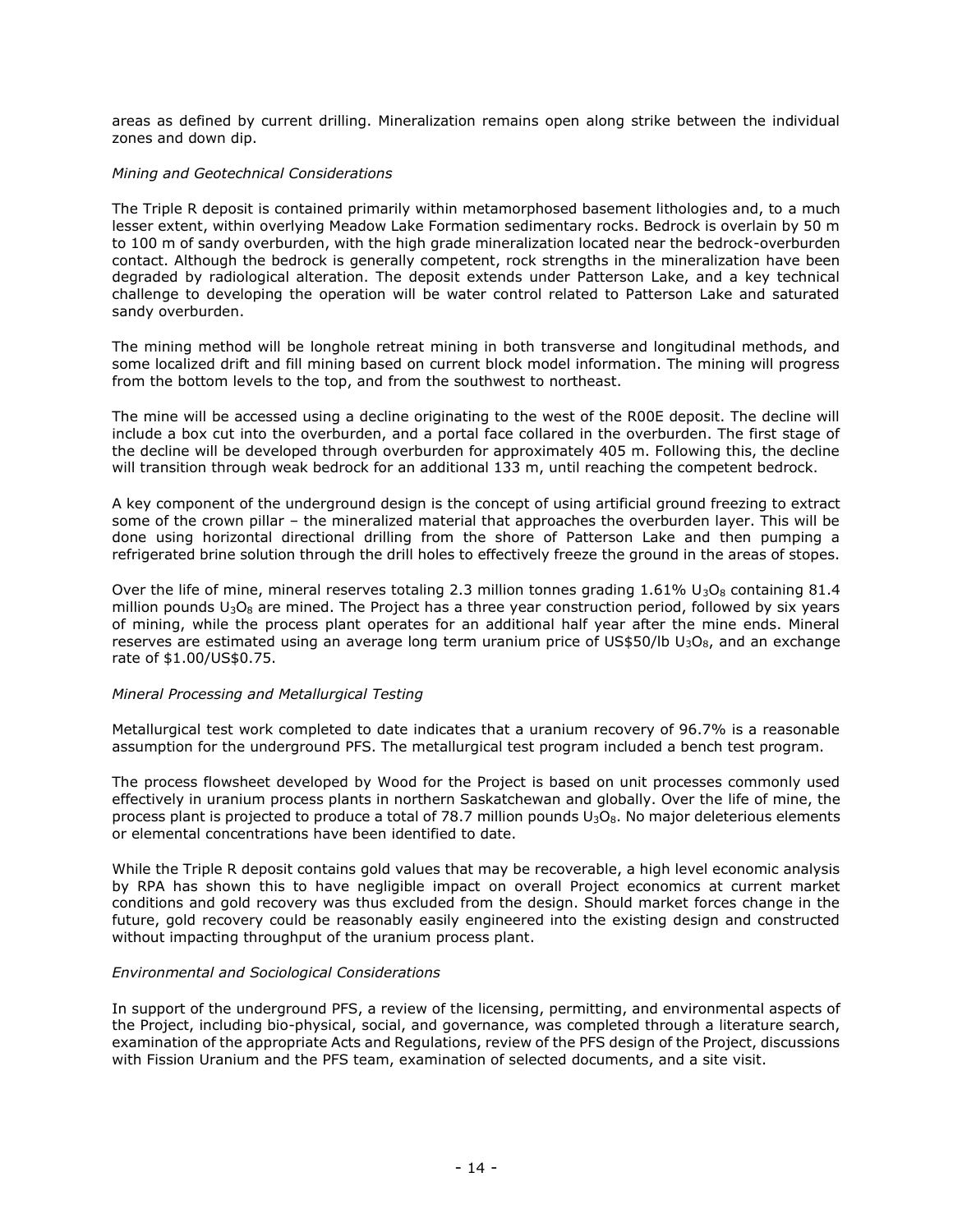The preliminary baseline work has described typical northern Saskatchewan terrain of the Athabasca Basin region and has not identified anything that should significantly delay the Project if proper planning and mitigations are incorporated into the Project design. Such mitigations would include, but not be limited to, habitat compensation for any fish habitat disturbed by the Project, possibly terrestrial habitat compensation for woodland caribou habitat, and sufficient consultation with local First Nations and communities. The primary environmental goal will be the protection of Patterson Lake and the downstream water quality in the Clearwater River system as this will likely be a focus of concern under the underground mining only scenario.

Overall, the Project appears to be following applicable regulations governing exploration, drilling, and land use, and Fission Uranium staff and contractors are aware of their duties with respect to environmental and radiation protection. Early in the exploration program, there were some issues related to excess clearing of trails and nearby water bodies, however, Fission Uranium has worked to repair and reclaim these areas. Operations are neat and orderly, with the level of clearing and disturbance now commensurate with similar projects in northern Saskatchewan. The Project is frequently visited by Saskatchewan Conservation officers to ensure compliance.

A high level, PERA was completed to assess potential interactions of the Project with the environment. Under the underground PFS scenario, the main area of concern is development and operation of the tailings management facility. The mitigations proposed for the TMF appear protective of the environment in the long term post decommissioning.

The TMF will use the proven sub-aqueous deposition and pervious surround methodologies, and it will require sufficient detail to demonstrate that the proposed hybrid facility (partially excavated and partially above ground) will be protective. The hybrid TMF design is optimized to the existing geological and hydrogeological conditions and avoids widespread dewatering during operation, although it does require a slight draw on the local groundwater to eliminate contaminant flux. The potential for impacts on Patterson Lake will be much lower in the underground PFS scenario than anticipated in the original open pit/under ground PFS scenario and the mitigations will be largely related to protecting the water quality. This will need to be demonstrated in the EIA.

Most of the identified environmental risks are typical of existing uranium operations, which, in the modern era, have been demonstrated to have minimal impact on the local and regional environments.

To date, the environmental baseline detail has been sufficient for the local environment to be included in the EIA, however, the far field, downstream of Patterson Lake area, required additional work ahead of the EIA to support pathways modelling. This additional baseline work was completed with work in 2019/20. Canada North Environmental Services Limited has reviewed the baseline program against what is necessary to support the pathways modelling required for the EIA and CNSC licensing, and any identified gaps were addressed in the additional work. Some level of ongoing monitoring will be required to maintain the integrity of the baseline data.

The level of environmental review was commensurate with a PFS; it was not an exhaustive examination of all documentation and did not include modelling or a compliance audit. The interpretation relies on the authors more than 40 years of experience with Saskatchewan uranium projects and familiarity with mining and the federal and provincial requirements that accrue to such projects. The Project is at a stage where, with proper planning, areas of concern can be addressed in a timely fashion within an orderly project approvals process.

Consultation in support of the EIA will need to be undertaken in a manner that does not materially affect Project timing. This will require ongoing consultation with the CNSC and the Saskatchewan government to ensure that Fission Uranium meets the expected level of First Nations, Métis, and stakeholder consultation. Fission Uranium's level of governance continues to be adequate for the level of work on site, however, it will require significant improvement to support the policy-driven management systems employed at uranium projects, particularly for their safety and control areas.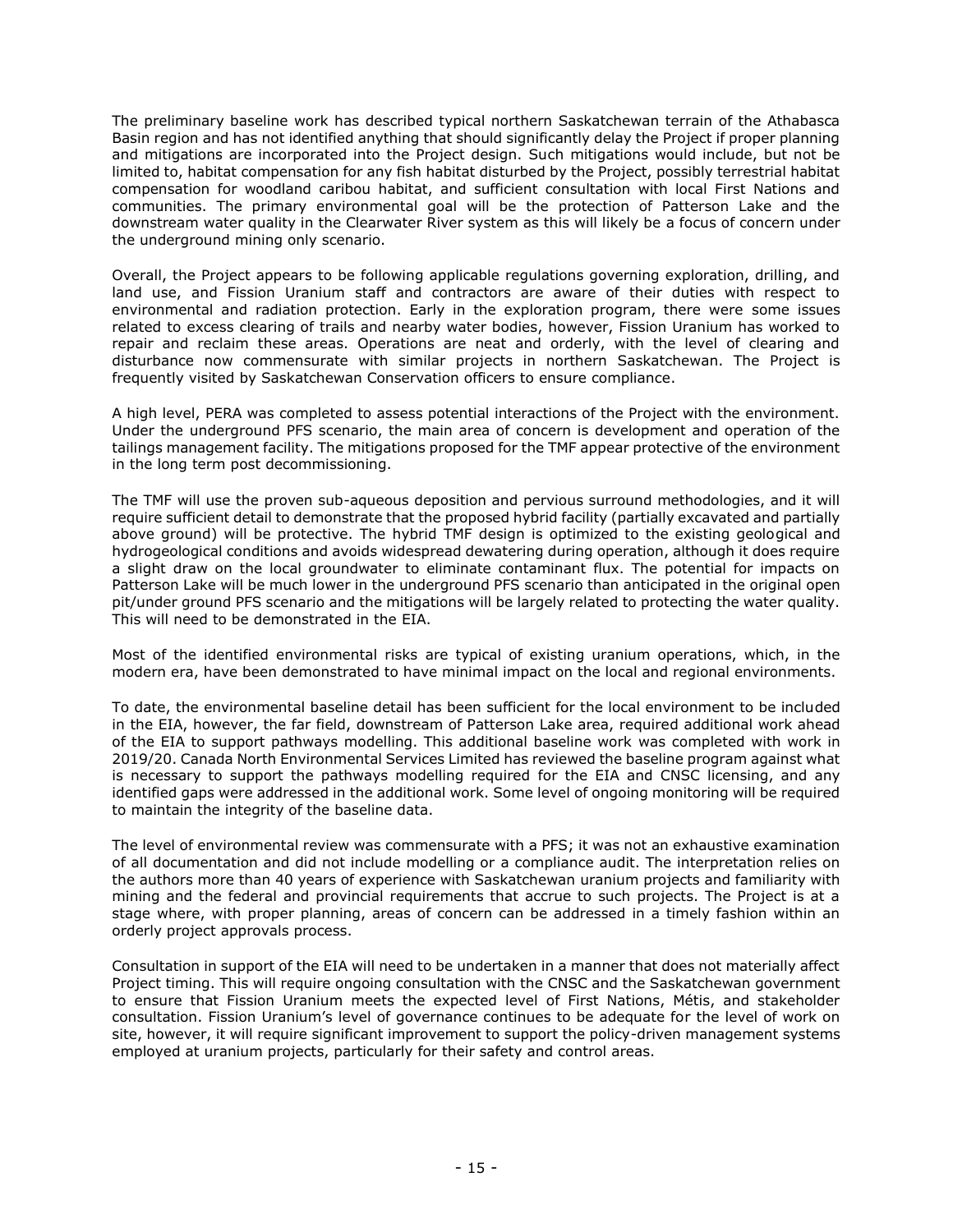#### <span id="page-16-0"></span>**Risks and Uncertainties**

RPA, Wood, BGC, Clifton, TMCC, Artisan, and Newmans have assessed critical areas of the Project and identified key risks associated with the technical and cost assumptions used. In all cases, the level of risk refers to a subjective assessment as to how the identified risk could affect the achievement of the Project objectives. The risks identified are in addition to general risks associated with mining projects, including, but not limited to:

- general business, social, economic, political, regulatory, and competitive uncertainties;
- changes in project parameters as development plans are refined;
- changes in labour costs or other costs of production;
- adverse fluctuations in commodity prices;
- failure to comply with laws and regulations or other regulatory requirements;
- the inability to retain key management employees and shortages of skilled personnel and contractors.

The following definitions have been employed by RPA in assigning risk consequence factors to the various aspects and components of the Project:

- 1. **Low** Risks that are considered to be average or typical for a deposit of this nature and could have a relatively insignificant impact on the economics. These generally can be mitigated by normal management processes combined with minor cost adjustments or schedule allowances.
- 2. **Minor** Risks that have a measurable impact on the quality of the estimate but not sufficient to have a significant impact on the economics. These generally can be mitigated by normal management processes combined with minor cost adjustments or schedule allowances.
- 3. **Moderate** Risks that are considered to be average or typical for a deposit of this nature but could have a more significant impact on the economics. These risks are generally recognizable and, through good planning and technical practices, can be minimized so that the impact on the deposit or its economics is manageable.
- 4. **Major**  Risks that have a definite, significant, and measurable impact on the economics. This may include basic errors or substandard quality in the basis of estimate studies or project definition. These risks can be mitigated through further study and expenditure that may be significant. Included in this category may be environmental/social non-compliance, particularly in regard to Equator Principles and International Finance Corporations performance standards.
- 5. **High** Risks that are largely uncontrollable, unpredictable, unusual, or are considered not to be typical for a deposit of a particular type. Good technical practices and quality planning are no guarantee of successful exploitation. These risks can have a major impact on the economics of the deposit including significant disruption of schedule, significant cost increases, and degradation of physical performance. These risks cannot likely be mitigated through further study or expenditure.

The following definitions have been employed by RPA in assigning risk probability factors to the various aspects and components of the Project:

- 1. **Rare** The risk is very unlikely to occur during the Project life.
- 2. **Unlikely**  The risk is more likely not to occur than occur during the Project life.
- 3. **Possible** There is an increased probability that the risk will occur during the Project life.
- 4. **Likely** The risk is likely to occur during the Project life.
- 5. **Almost Certain**  The risk is expected to occur during the Project life.

A summary of key Project related risks is shown in Table 1-1, and Table 1-2.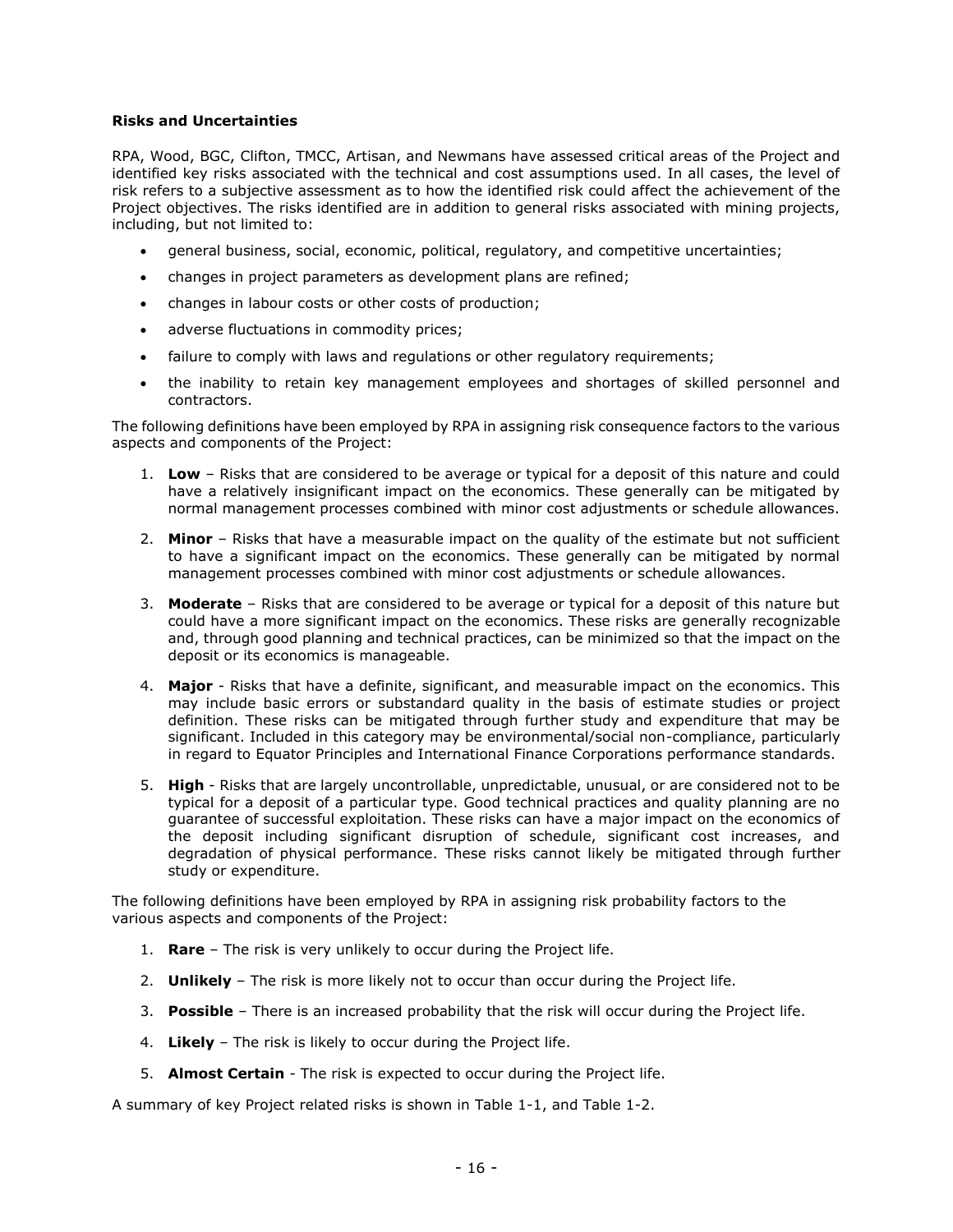# **TABLE 1-1 RISKS AND UNCERTAINTIES Fission Uranium Corp. - Patterson Lake South Property**

|                   | <b>Almost Certain</b> |                    |              |                 |              |      |
|-------------------|-----------------------|--------------------|--------------|-----------------|--------------|------|
| <b>LIKELIHOOD</b> | <b>Likely</b>         |                    |              |                 |              |      |
|                   | <b>Possible</b>       |                    |              | 2, 3, 8, 9      | 6            |      |
|                   | <b>Unlikely</b>       |                    | 5, 10        |                 | 1.4          |      |
|                   | Rare                  |                    |              |                 |              |      |
|                   |                       | Low                | <b>Minor</b> | <b>Moderate</b> | <b>Major</b> | High |
|                   |                       | <b>CONSEQUENCE</b> |              |                 |              |      |

# **TABLE 1-2 RISKS AND UNCERTAINTIES Fission Uranium Corp. - Patterson Lake South Property**

| <b>Project</b><br><b>Element</b> | <b>Issue</b>                                                                                                          | <b>Risk</b><br><b>Number</b> | <b>Risk</b><br>Consequ<br>ence | <b>Risk</b><br>Level | <b>Mitigation</b>                                                                                                                                      |
|----------------------------------|-----------------------------------------------------------------------------------------------------------------------|------------------------------|--------------------------------|----------------------|--------------------------------------------------------------------------------------------------------------------------------------------------------|
| Geology                          | Resource tonnage<br>and/or metal grade<br>are<br>over-estimated                                                       | $\mathbf{1}$                 | Major                          | Unlikely             | Infill drilling is required in<br>areas classified as<br>inferred. There is<br>upside potential to<br>increase resources along<br>strike and at depth. |
| Mining                           | Thickness and<br>nature of<br>overburden<br>sediments,<br>and its impact on<br>ground freezing                        | $\overline{2}$               | Moderate                       | Possible             | Continue geotechnical<br>assessment.                                                                                                                   |
| Mining                           | Overburden<br>characteristics, and<br>impact on decline<br>development<br>method                                      | 3                            | Moderate                       | Possible             | Continue geotechnical<br>assessment.                                                                                                                   |
| Mining                           | Ground<br>conditions<br>within<br>the<br>radiologically<br>altered rock cause<br>unmanageable<br>ground<br>conditions | $\overline{4}$               | Major                          | Unlikely             | Geotechnical drilling and<br>analysis will further<br>refine ground support<br>requirements.                                                           |
| Process                          | Uranium recovery<br>does not meet<br>expectations                                                                     | 5                            |                                | Unlikely             | Test work supports<br>recovery assumption.<br>Additional test work will<br>allow optimization of<br>flowsheet.                                         |
| Environment<br>and<br>Permitting | Permitting is not<br>achieved                                                                                         | 6                            | Major                          | Possible             | Begin the environmental<br>assessment process and<br>wider consultation.                                                                               |
| Environment<br>and<br>Permitting | Management of<br>exposure to<br>radiation is not<br>achieved                                                          | $\overline{7}$               | Moderate                       | Unlikely             | Issues are well-<br>understood for North<br>Saskatchewan<br>operations.                                                                                |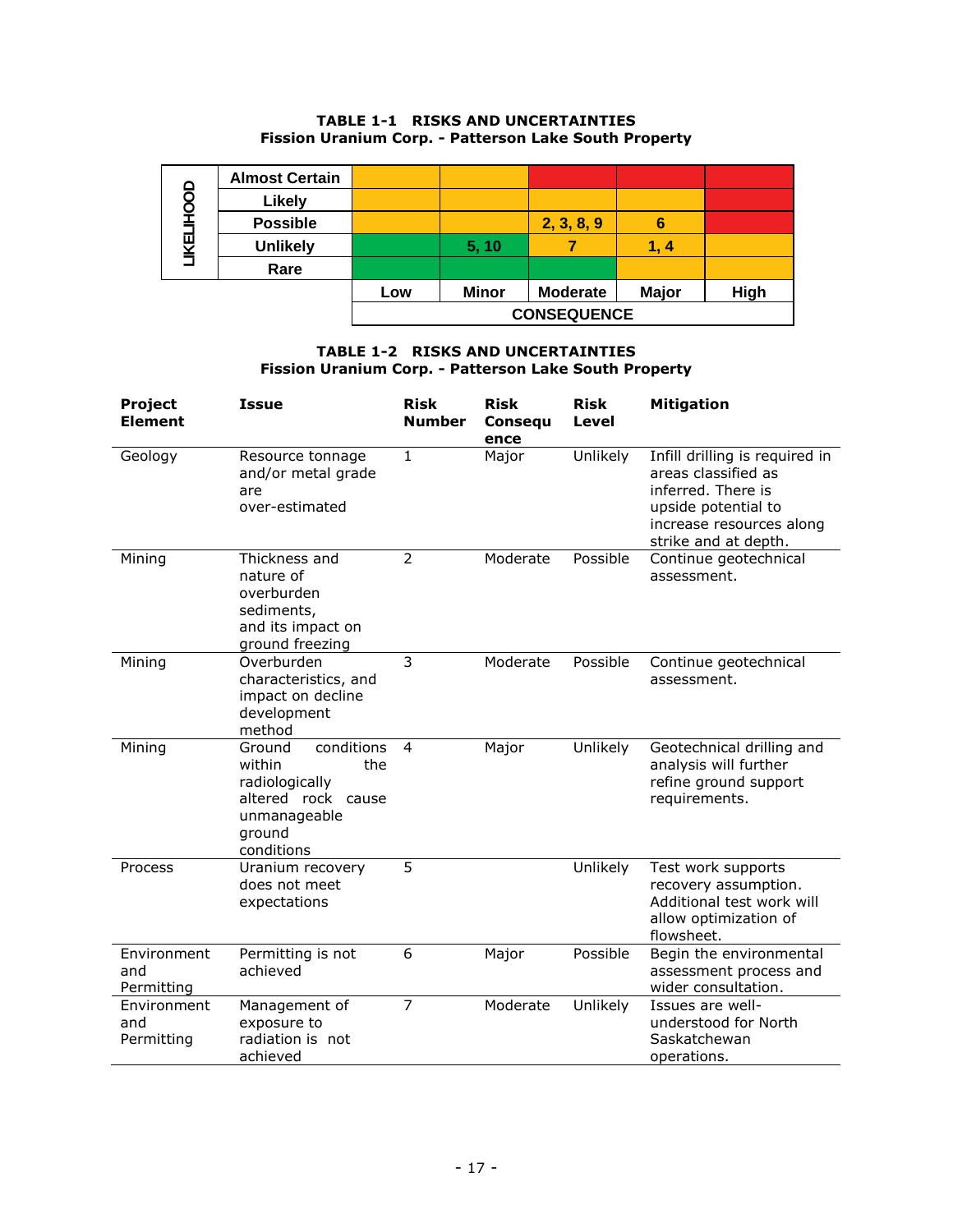| <b>Project</b><br><b>Element</b>               | Issue                                                              | <b>Risk</b><br><b>Number</b> | <b>Risk</b><br><b>Consegu</b><br>ence | <b>Risk</b><br>Level | <b>Mitigation</b>                                                                                                                     |
|------------------------------------------------|--------------------------------------------------------------------|------------------------------|---------------------------------------|----------------------|---------------------------------------------------------------------------------------------------------------------------------------|
| Construction<br>Schedule                       | Decline development<br>is slower than<br>anticipated               | 8                            | Moderate                              | Possible             | Requires detailed<br>planning and control.<br>Further information on<br>geotechnical conditions<br>will refine schedule<br>estimates. |
| Pre-<br>production<br>Capital Cost<br>Estimate | TMF construction is<br>delayed by<br>geotechnical factors          | 9                            | Moderate                              | Possible             | Geotechnical data<br>collection and analysis<br>will result in refined cost<br>estimates.                                             |
| Operating<br>Cost Estimate                     | Cost of key<br>materials<br>and supplies is<br>under-<br>estimated | 10                           | Minor                                 | Unlikely             | Close management of<br>purchasing and logistics.                                                                                      |

#### <span id="page-18-0"></span>**Recommendations**

RPA recommends that Fission advance the Project to a feasibility study. RPA offers the following recommendations by area:

#### *Geology and Mineral Resources*

- The PLS Property hosts a significant uranium deposit and merits considerable exploration and development work. The primary objectives are to advance engineering work, expand the Triple R resource, upgrade inferred mineral resources to indicated classification, and explore elsewhere on the Property.
- To upgrade a sufficient quantity of inferred mineral resources to indicated to result in a 10 year Project life would require approximately 37,000 m of diamond drilling targeting R780E and R840W. This would cost approximately \$20 million to \$25 million.
- RPA has reviewed the proposed drilling with Fission technical staff and agrees with the placement and purpose of advancing the Project. RPA has recommended that the proposed drilling at R1515W be closer spaced to ensure that the inferred mineral resources are properly tested and evaluated.

#### *Mining and Geotechnical Considerations*

- Continue the geotechnical investigation of soil mechanics to support the crown pillar stabilization, with a primary focus on assessing the viability of artificial ground freezing using horizontal directional drilling.
- Continue the geotechnical investigation of rock mechanics to support the underground design. The program will require drilling of approximately ten oriented core geotechnical holes in rock: four for the main pit, four for the underground (two for the crown and two for the rock mass), and two short holes for a small separate zone (the R00E pit). The total length is estimated at 2,000 m for the program.
- Carry out an assessment of alternative decline development methods.
- Collect geotechnical data on the mineralized zones that are not included in the current PFS (R1515W, R800W, and R1620E).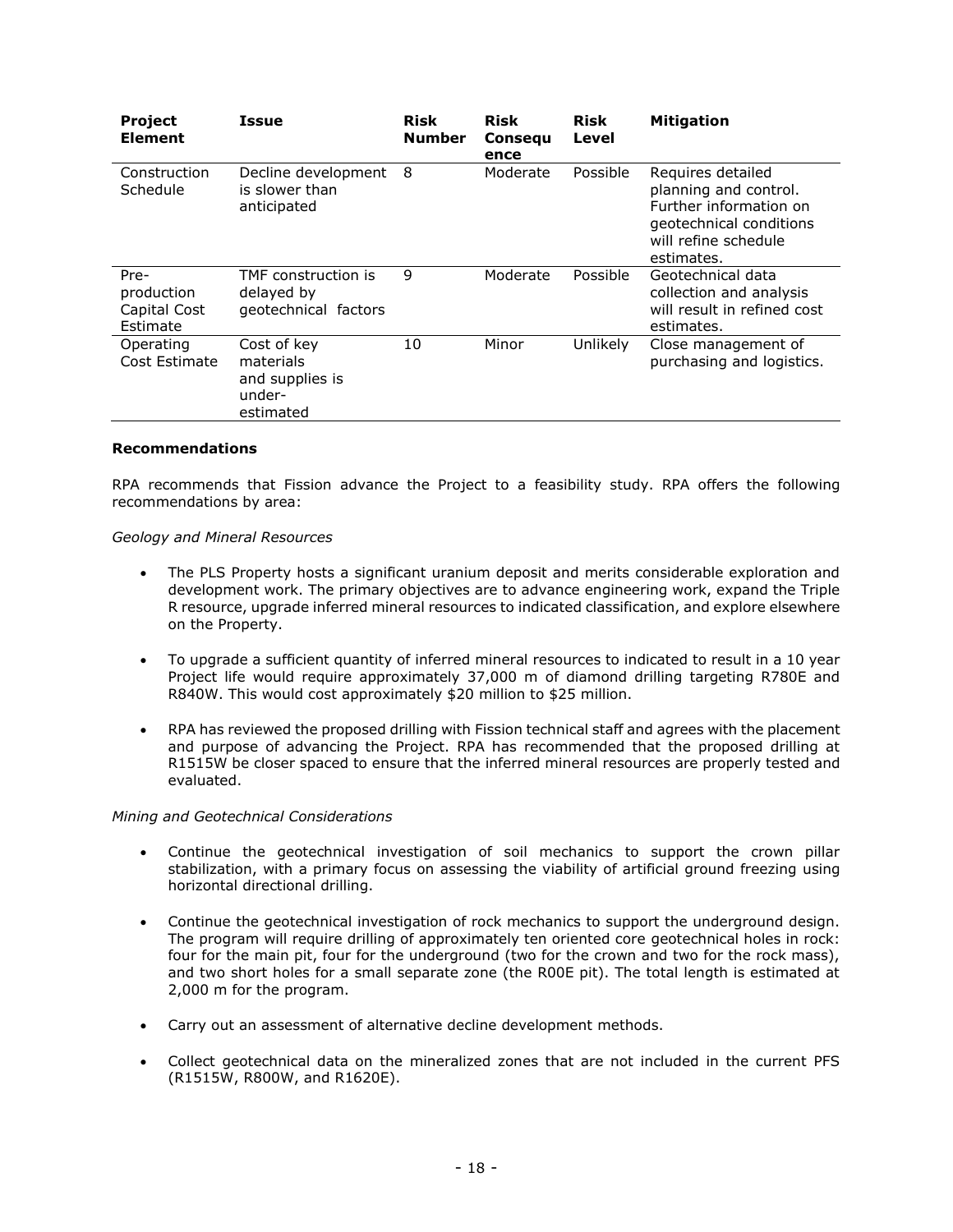• Carry out an assessment of systems such as ventilation on demand and equipment automation.

# *Mineral Processing and Metallurgical Testing*

- Optimize the post-leaching solid-liquid separation by considering centrifuging, pressure filtration, and vacuum filtration versus the PFS design which utilizes thickeners.
- Optimize gypsum precipitation to minimize the concentration of uranium co-precipitated with the gypsum and to maximize the underflow solids of the gypsum thickener.
- Conduct testing to confirm that molybdenum removal in carbon columns is not required to produce on-spec yellowcake.

# *Infrastructure*

- Perform a logistics study for the Project. Emphasis should be placed on the three traffic bridges on route to site to define the allowable load sizes and weights that the bridges can accommodate.
- Perform an aggregate study to determine if there are suitable quantities of aggregate available to meet the different needs of the Project.

# *Environmental and Sociological Considerations*

- Continue the engagement and consultation process, expanding it to reflect the changes in Project scale and progress.
- Carry out a detailed environmental risk assessment (ERA) to ensure that all reasonable mitigations are included in the EIA and the Project design.
- Ongoing assessment and liason to ensure all appropriate information is being collected to support the environmental modelling required for the EIA and CNSC licensing.
- Continue bio-physical monitoring to maintain the currency of the existing environmental database.
- Continue to explore options to reduce the footprint of the TMF and the underground mine.
- Explore shared services options with other companies operating in the area (e.g., environmental data sharing, infrastructure, etc.).
- Continue to participate in the woodland caribou discussions for two zones in Saskatchewan: SK1, the Boreal Shield, which includes the Athabasca Basin, and SK2W, the Boreal Plain.
- Ensure that future work on site is of sufficient detail (feasibility level at a minimum) to support the EIA and CNSC licensing process.

# *Budget*

RPA, Wood, BGC, Clifton, TMCC, Artisan, and Newmans propose the following budget for work carrying through to the completion of a FS, including completing an EA and licensing process (Table 1-3).

# **TABLE 1-3 PROPOSED BUDGET Fission Uranium Corp. - Patterson Lake South Property**

| Item                        | \$M |
|-----------------------------|-----|
| <b>Geotechnical Studies</b> |     |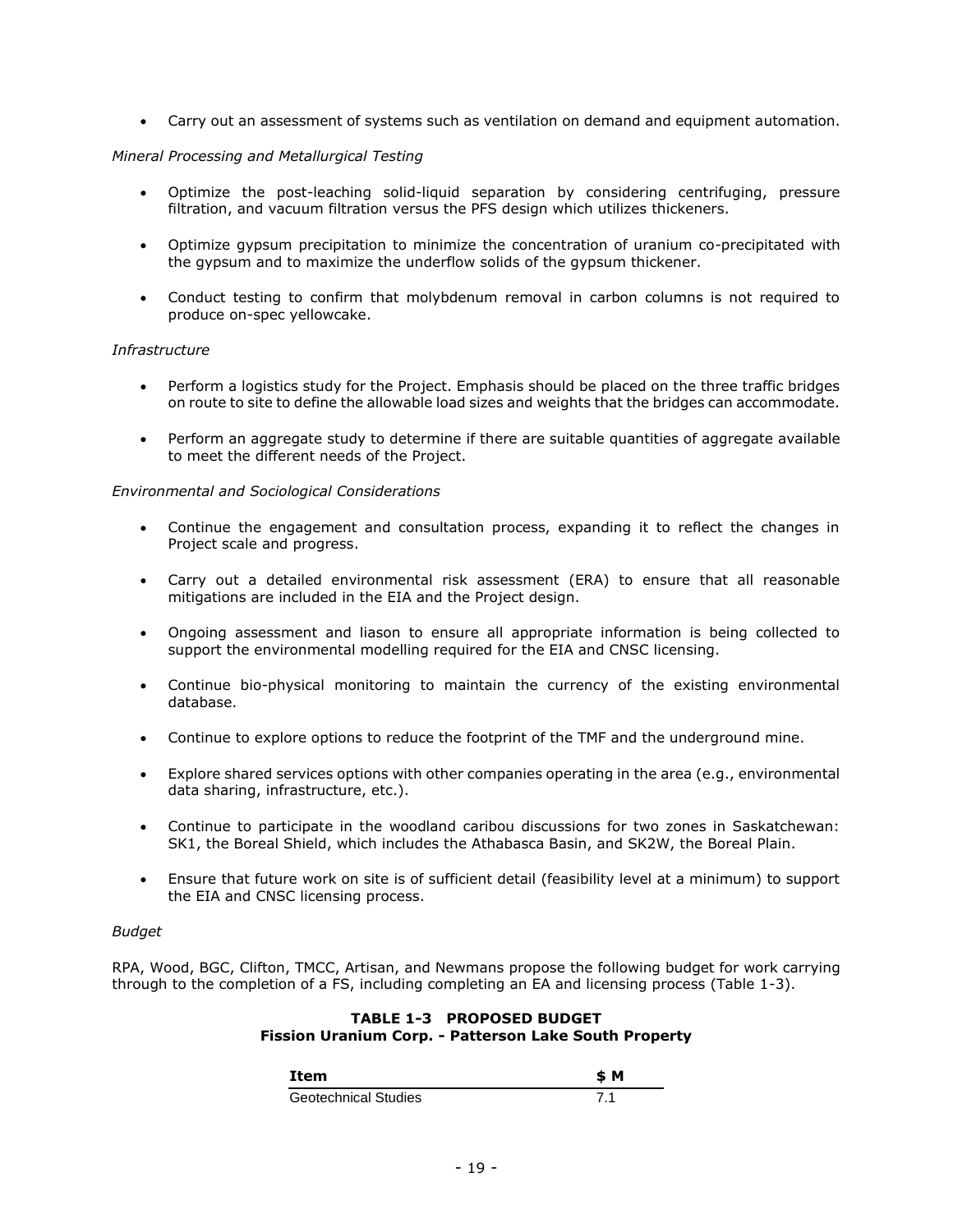| <b>Total</b>                | 65.4 |
|-----------------------------|------|
| EA and Licensing            | 20.0 |
| Social Permitting           | 3.5  |
| <b>Exploration Drilling</b> | 24.0 |
| <b>FS Engineering</b>       | 9.8  |
| <b>Metallurgy Studies</b>   | 1.0  |

# <span id="page-20-0"></span>**Economic Analysis**

The economic analysis was prepared using the following assumptions:

- No allowance has been made for cost inflation or escalation.
- No allowance has been made for corporate costs.
- The capital structure is assumed to be 100% equity, with no debt or interest payments.
- The model is assessed in constant Canadian dollars (\$), based in the third quarter of 2019.
- No allowance for working capital has been made in the financial analysis.
- The Project has no salvage value at the end of the mine life.

#### *Economic Criteria*

Table 1-4 presents a summary of cash flow for the Project based on the underground only PFS report. Economic criteria that were used in the cash flow model include:

- Long term price of uranium of US\$50/lb  $U_3O_8$ , based on long term forecasts.
- 100% of uranium sold at a long term price.
- The recovery and sale of gold was excluded from the cash flow model.
- Exchange rate of \$1.00/US\$0.75.
- Mineral Reserves for life of mine show Probable Reserves of 2,299,000 t grading  $1.61\%$  U<sub>3</sub>O<sub>8</sub> with 81.4M lbs U3O8 total contained metal, using stope shapes generated with a 0.25% minimum grade.
- Nominal 350,000 t of processed material per year during steady state operations.
- Processing life of six and a half years.
- Overall recovery of 96.8%, based on test work.
- Total recovered yellowcake of 78.7 million pounds  $U_3O_8$  averaging 13.1M lbs U3O8 per year for the first 5 years.
- Transportation costs assumed to be covered by the buyer, FOB mine gate.
- Royalties calculated in accordance with "Guideline: Uranium Royalty System, Government of Saskatchewan, June 2014". Consisting of: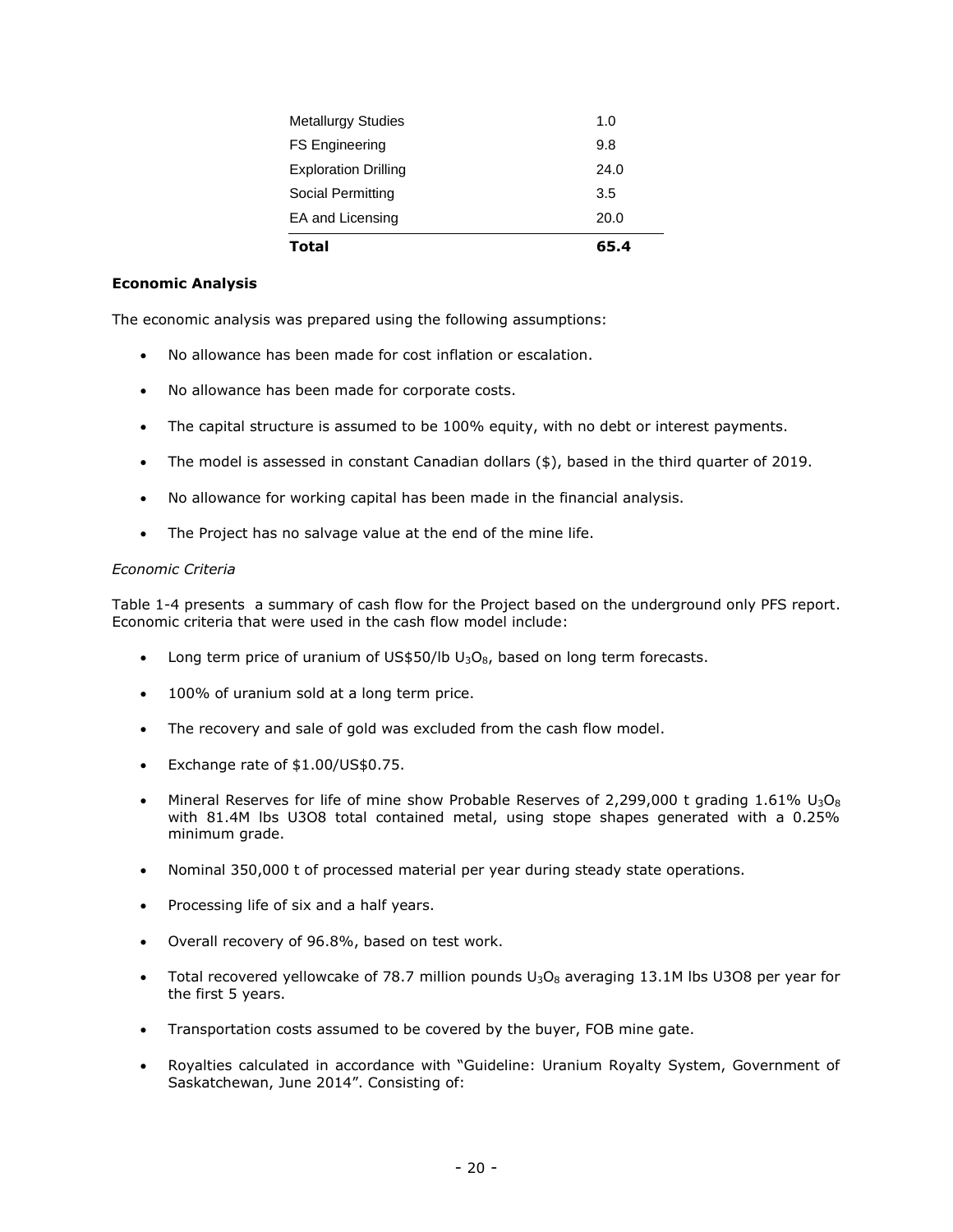- o \$381 million in gross revenue royalties
- o \$436 million in profit based royalties
- Unit operating costs of  $$328/t$  of processed material, or  $$9.57/lb$  U<sub>3</sub>O<sub>8</sub>.
- Pre-production capital costs of \$1,177 million, spread over three years.
- Sustaining capital costs (including reclamation) of \$282 million, spread over the mine life.
- Corporate income taxes at a rate of 27% totalling \$653 million net of deductions.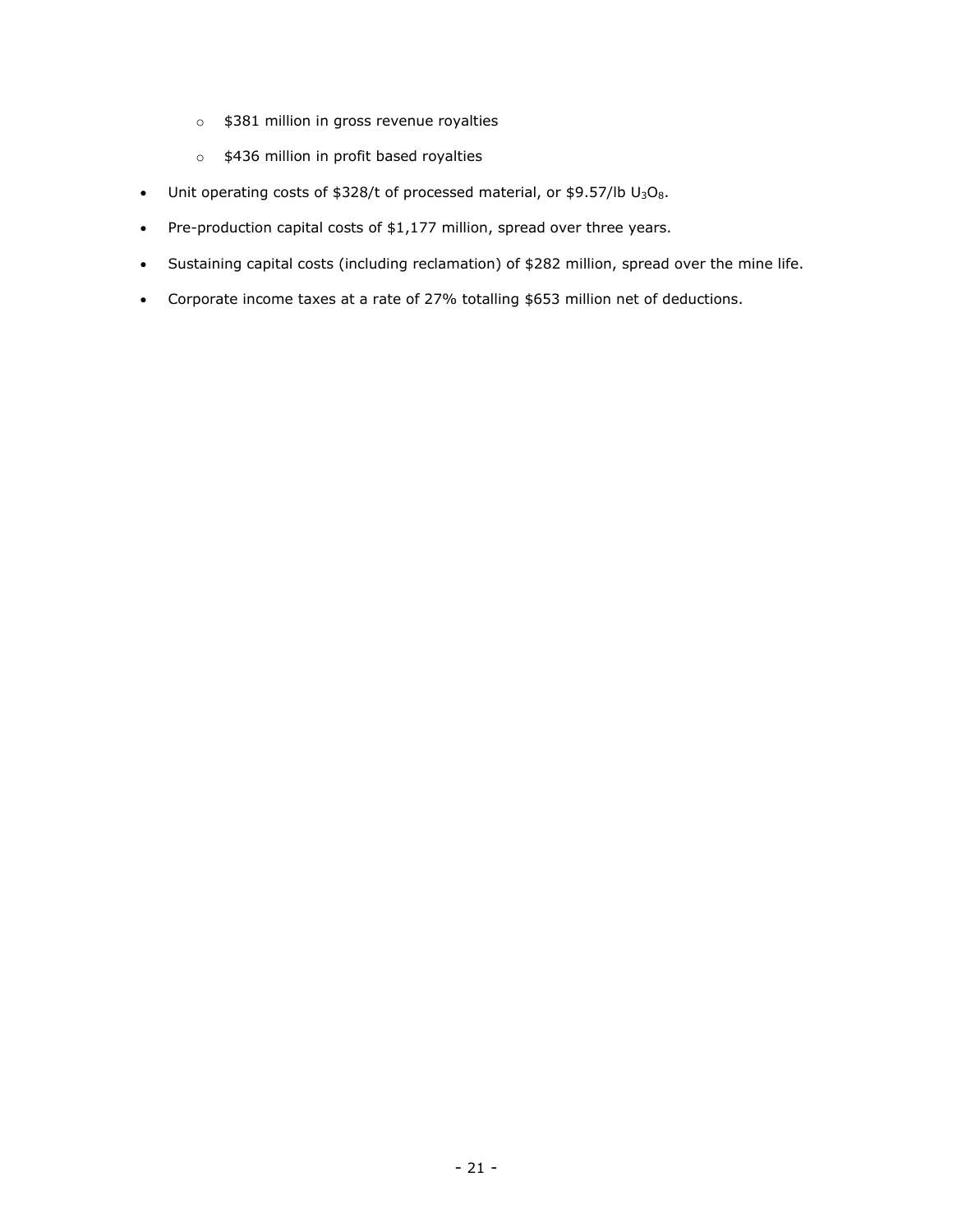Cash Flow Analysis

Based on the economic criteria discussed previously, a summary of the cash flow is shown in Table 1- 4.

| <b>Description</b>                 | Units       | <b>Value</b> |
|------------------------------------|-------------|--------------|
| <b>Gross Revenue</b>               | \$ millions | 5,250        |
| Less: Transportation               | \$ millions |              |
| Net Smelter Return                 | \$ millions | 5,250        |
| Less: Provincial Revenue Royalties | \$ millions | (381)        |
| Net Revenue                        | \$ millions | 4,869        |
| Less: Total Operating Costs        | \$ millions | (753)        |
| <b>Operating Cash Flow</b>         | \$ millions | 4,116        |
| Less: Capital Costs                | \$ millions | (1,459)      |
| Pre-Tax Cash Flow                  | \$ millions | 2,656        |
| Less: Provincial Profit Royalties  | \$ millions | (436)        |
| Less: Taxes                        | \$ millions | (653)        |
| After-Tax Cash Flow                | \$ millions | 1,568        |

# **TABLE 1-4 SUMMARY OF CASH FLOW Fission Uranium Corp. – Patterson Lake South Property**

Based on the input parameters, a summary of the PLS Property economics is shown in Table 1-5.

| <b>Description</b>       | Units       | Value |
|--------------------------|-------------|-------|
| Pre-Tax                  |             |       |
| Net Present Value at 8%  | \$ millions | 1,334 |
| Net Present Value at 10% | \$ millions | 1,117 |
| Net Present Value at 12% | \$ millions | 932   |
| Internal Rate of Return  | %           | 34    |
| Payback Period           | years       | 2.2   |
| After-Tax                |             |       |
| Net Present Value at 8%  | \$ millions | 702   |
| Net Present Value at 10% | \$ millions | 561   |
| Net Present Value at 12% | \$ millions | 441   |
| Internal Rate of Return  | %           | 25    |
| Payback Period           | years       | 2.5   |

#### **TABLE 1-5 SUMMARY OF ECONOMIC RESULTS Fission Uranium Corp. – Patterson Lake South Property**

# *Sensitivity Analysis*

The cash flow model was tested for sensitivity to variances in head grade, process recovery, input price of yellowcake, \$/US\$ exchange rate, overall operating costs, and overall capital costs. The resulting after-tax NPV at a 10% discount rate sensitivity is shown in Figure 1-1 and Table 1-6.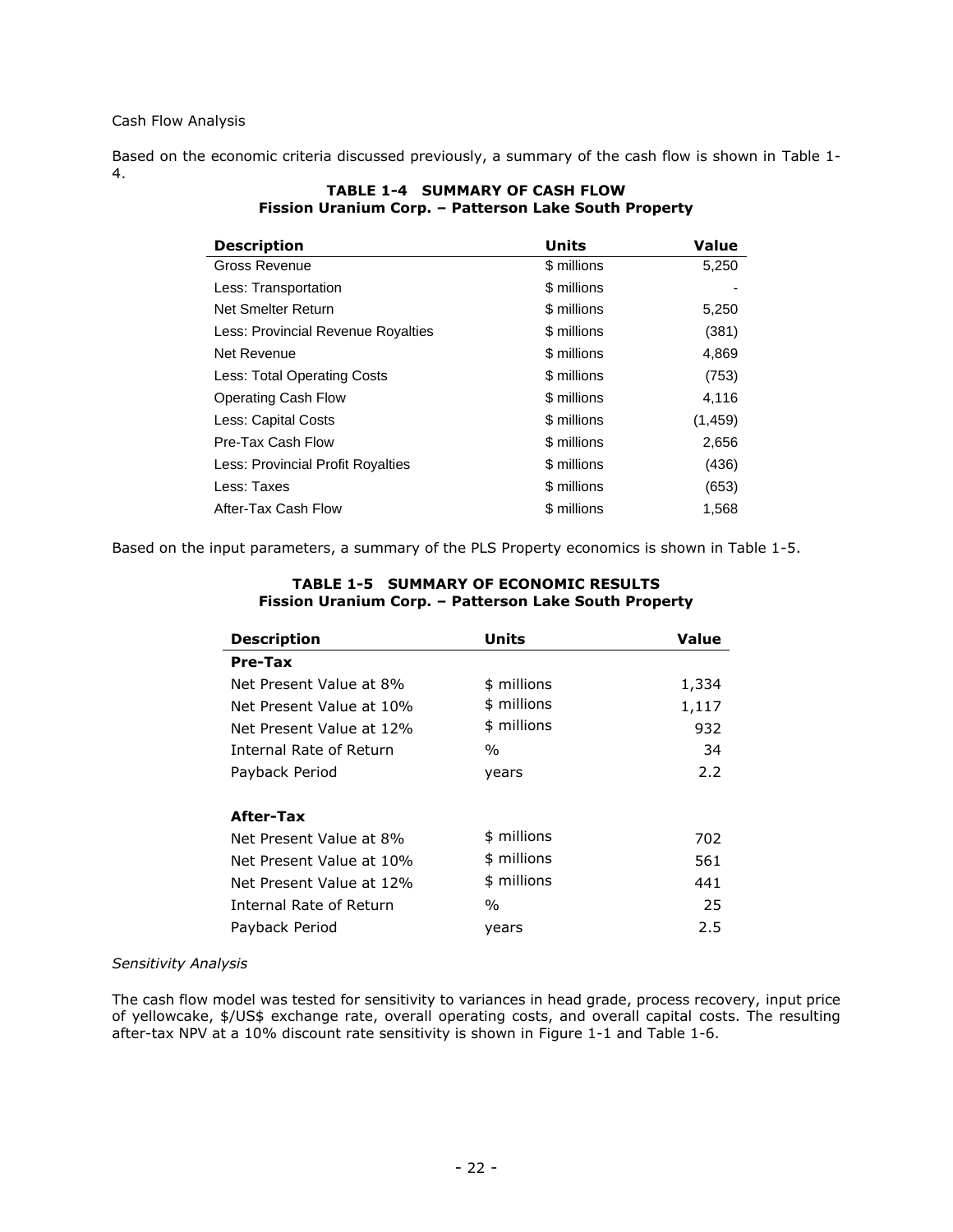

**FIGURE 1-1 SENSITIVITY ANALYSIS**

As shown in Figure 1-1, Project cash flow is most sensitive to the price of uranium, head grade, and process recovery. Yellowcake is primarily traded in US\$, whereas capital and operating costs for the Project are generally priced in \$. Therefore, the \$/US\$ exchange rate also exerts significant influence over Project economics. An extended sensitivity analysis was undertaken solely on uranium price. The results are displayed in Table 1-7 and Figure 1-2.

#### **TABLE 1-6 SUMMARY OF SENSITIVITY ANALYSIS Fission Uranium Corp. – Patterson Lake South Property**

| <b>Description</b>            | <b>Units</b>                          |        |        |       | Low Case Mid-Low Case Base Case Mid-High Case High Case |            |
|-------------------------------|---------------------------------------|--------|--------|-------|---------------------------------------------------------|------------|
| <b>Adjustment Factor</b>      |                                       |        |        |       |                                                         |            |
| <b>Head Grade</b>             | ℅                                     | $-20%$ | $-10%$ | N/A   | 10%                                                     | <b>20%</b> |
| <b>Overall Recovery</b>       | %                                     | $-3%$  | $-2%$  | N/A   | 1%                                                      | 3%         |
| Uranium Price                 | %                                     | $-20%$ | $-10%$ | N/A   | 10%                                                     | 20%        |
| Exchange Rate                 | ℅                                     | $-15%$ | $-8%$  | N/A   | 10%                                                     | 22%        |
| <b>Operating Costs</b>        | $\%$                                  | $-15%$ | $-8%$  | N/A   | 18%                                                     | 35%        |
| <b>Capital Cost</b>           | %                                     | $-15%$ | $-8%$  | N/A   | 18%                                                     | 35%        |
| <b>Resulting Input Factor</b> |                                       |        |        |       |                                                         |            |
| <b>Head Grade</b>             | %                                     | 1.28%  | 1.44%  | 1.61% | 1.77%                                                   | 1.93%      |
| <b>Overall Recovery</b>       | %                                     | 93.9%  | 95.3%  | 96.8% | 98.2%                                                   | 99.7%      |
| <b>Uranium Price</b>          | $$/$ lb U <sub>3</sub> O <sub>8</sub> | \$53   | \$60   | \$67  | \$73                                                    | \$80       |
| Exchange Rate                 | \$/US\$                               | 0.64   | 0.69   | 0.75  | 0.83                                                    | 0.92       |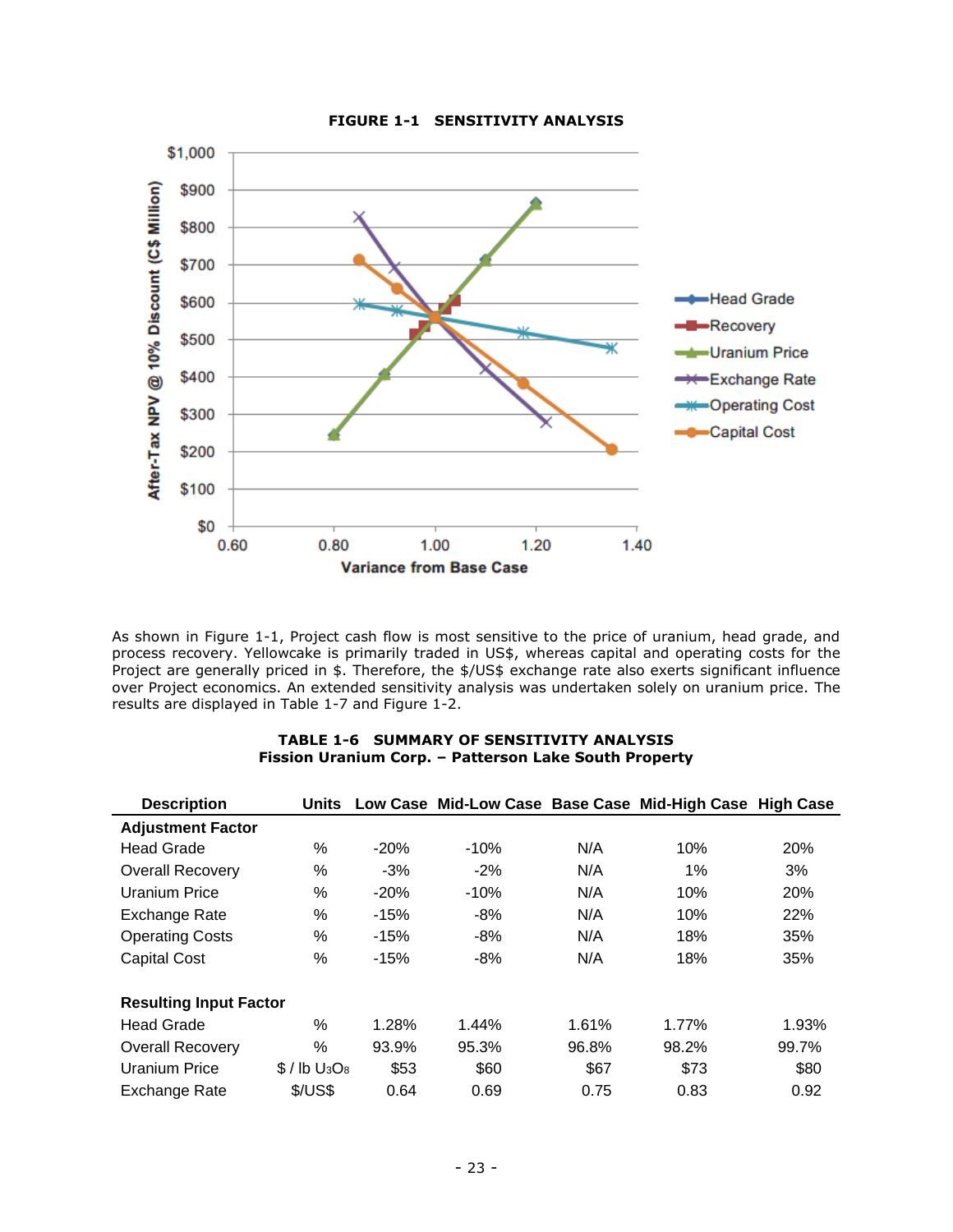| <b>Operating Costs</b>       | \$/lb       | 8.1   | 8.9   | 9.6   | 11.2  | 12.9  |
|------------------------------|-------------|-------|-------|-------|-------|-------|
| <b>Total Capital Cost</b>    | \$ millions | 1.240 | 1,350 | 1,459 | 1,715 | 1,970 |
| Output - After-Tax NPV @ 10% |             |       |       |       |       |       |
| <b>Head Grade</b>            | \$ millions | 246   | 409   | 561   | 715   | 868   |
| <b>Overall Recovery</b>      | \$ millions | 515   | 538   | 561   | 584   | 607   |
| Uranium Price                | \$ millions | 248   | 410   | 561   | 714   | 865   |
| Exchange Rate                | \$ millions | 829   | 694   | 561   | 423   | 280   |
| <b>Operating Costs</b>       | \$ millions | 596   | 579   | 561   | 520   | 479   |
| <b>Capital Cost</b>          | \$ millions | 715   | 638   | 561   | 384   | 207   |

#### **TABLE 1-7 URANIUM PRICE SENSITIVITY ANALYSIS Fission Uranium Corp. – Patterson Lake South Property**

| <b>Uranium Price</b>                       | <b>Uranium Price</b>                                | Post-Tax NPV @ 10% |
|--------------------------------------------|-----------------------------------------------------|--------------------|
| (US\$ / lb U <sub>3</sub> O <sub>8</sub> ) | $(\frac{4}{9}$ / lb U <sub>3</sub> O <sub>8</sub> ) | (\$ Millions)      |
| 30                                         | 40                                                  | (95)               |
| 40                                         | 47                                                  | 84                 |
| 50                                         | 53                                                  | 248                |
| 60                                         | 60                                                  | 410                |
| 65 (Base Case)                             | 67                                                  | 561                |
| 70                                         | 73                                                  | 714                |
| 80                                         | 80                                                  | 865                |
| 90                                         | 87                                                  | 1,015              |
| 100                                        | 93                                                  | 1,165              |

# **FIGURE 1-2 SENSITIVITY ANALYSIS**

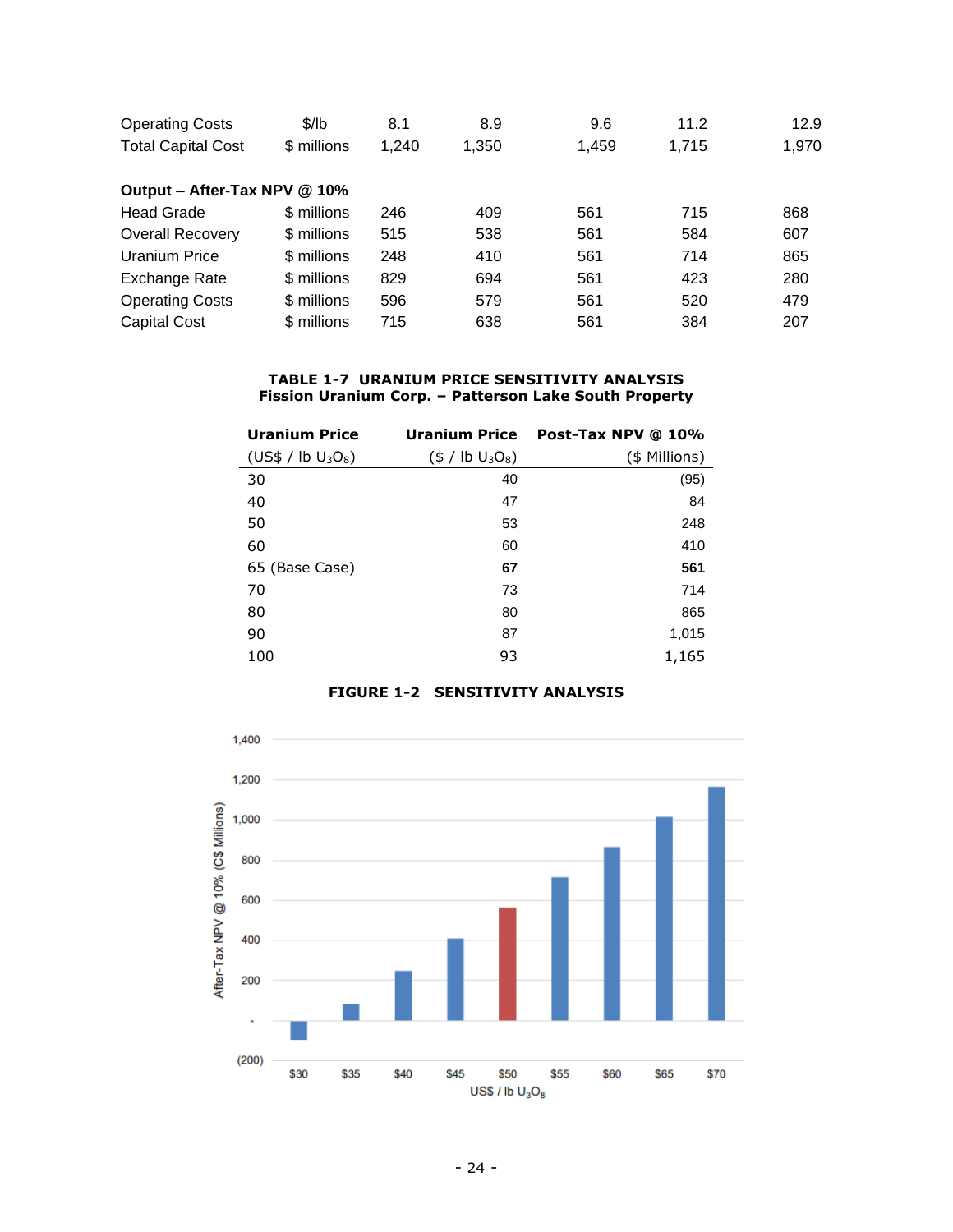# <span id="page-25-0"></span>**Property Description**

The PLS Property is located in northern Saskatchewan, approximately 550 km north-northwest of the city of Prince Albert and 150 km north of the community of La Loche. The Property is accessible by vehicle along all-weather gravel Highway 955, which bisects the Property in a north-south direction.

The Universal Transverse Mercator co-ordinates for the approximate centre of the Property are 600,000mE, 6,387,500mN (NAD83 Universal Transverse Mercator Zone 12N). The geographic coordinates for the approximate centre of the Property are 57°37' N latitude and 109°22' W longitude. The Property is located within 1:50,000 scale NTS map sheets 74F/11 (Forrest Lake) and 74F/12 (Wenger Lake). It is irregularly shaped and extends for approximately 29 km in the east-west direction and for approximately 19 km in the north-south direction. The approximate centre of the Triple R deposit is located at Universal Transverse Mercator coordinates 598,000mE, 6,390,000mN (NAD83 Universal Transverse Mercator Zone 12N).

# <span id="page-25-1"></span>**Existing Infrastructure**

With the exception of the all-weather gravel Highway 955, which traverses the Property, there is no permanent infrastructure on the Property.

# <span id="page-25-2"></span>**History**

The Property was geologically mapped as part of a larger area by the Geological Survey of Canada in 1961.

In 1969, Wainoco Oil and Chemicals Ltd. completed photogeologic mapping and airborne radiometric and magnetic surveys. No interesting structures or anomalies were detected.

CanOxy completed extensive exploration on and around the Property from 1977 to 1981 including an airborne electromagnetic survey; ground electromagnetic and magnetic, geological, geochemical, alphameter (radon), and radiometric surveys; and diamond drilling.

In 1977, CanOxy discovered a very strong six station alphameter (radon) anomaly with dimensions of 1.2 km by 1.7 km on current claim S-111375. This anomaly coincides with high uranium in soil values and anomalous scintillometer (radiometric) values. It was suggested that this alphameter anomaly was responding to radioactive exotic boulders within the till of the Cree Lake Moraine, however, no followup work was done.

CanOxy's ground electromagnetic survey delineated the Patterson Lake Conductor Corridor that cuts across the middle of Patterson Lake on claim S-111376, and extends onto claim S-111375. Several disrupted conductors and inferred cross cutting features were identified as priority 1, 2, and 3 drill targets on claim S-111376.

CanOxy drill tested an airborne electromagnetic conductor on the west shore of Patterson Lake within claim S-111376. Drill hole CLU-12-79 intersected a 6.1 m wide sulphide-graphite "conductor" that contained anomalous uranium, copper, and nickel concentrations. Strong hematite and chlorite alteration was observed in the regolith and basement rock, and two curious spikes in radioactivity were detected in the fresh basement.

# <span id="page-25-3"></span>**Geology and Mineralization**

The east-west elongate Athabasca Basin lies astride two subdivisions of the Western Churchill Province, the Rae Subprovince on the west and the Hearne Subprovince to the east. These are separated by the northeast trending Snowbird Tectonic Zone, which beneath the Athabasca Basin is called the Virgin River-Black Lake shear zone. In the western Athabasca Basin, where the Property is located, lithologies belonging to the Lloyd Domain of the Talston Magmatic Zone underlie the Athabasca Basin. The Talston Magmatic Zone is dominated by a variety of plutonic rocks and an older basement complex. The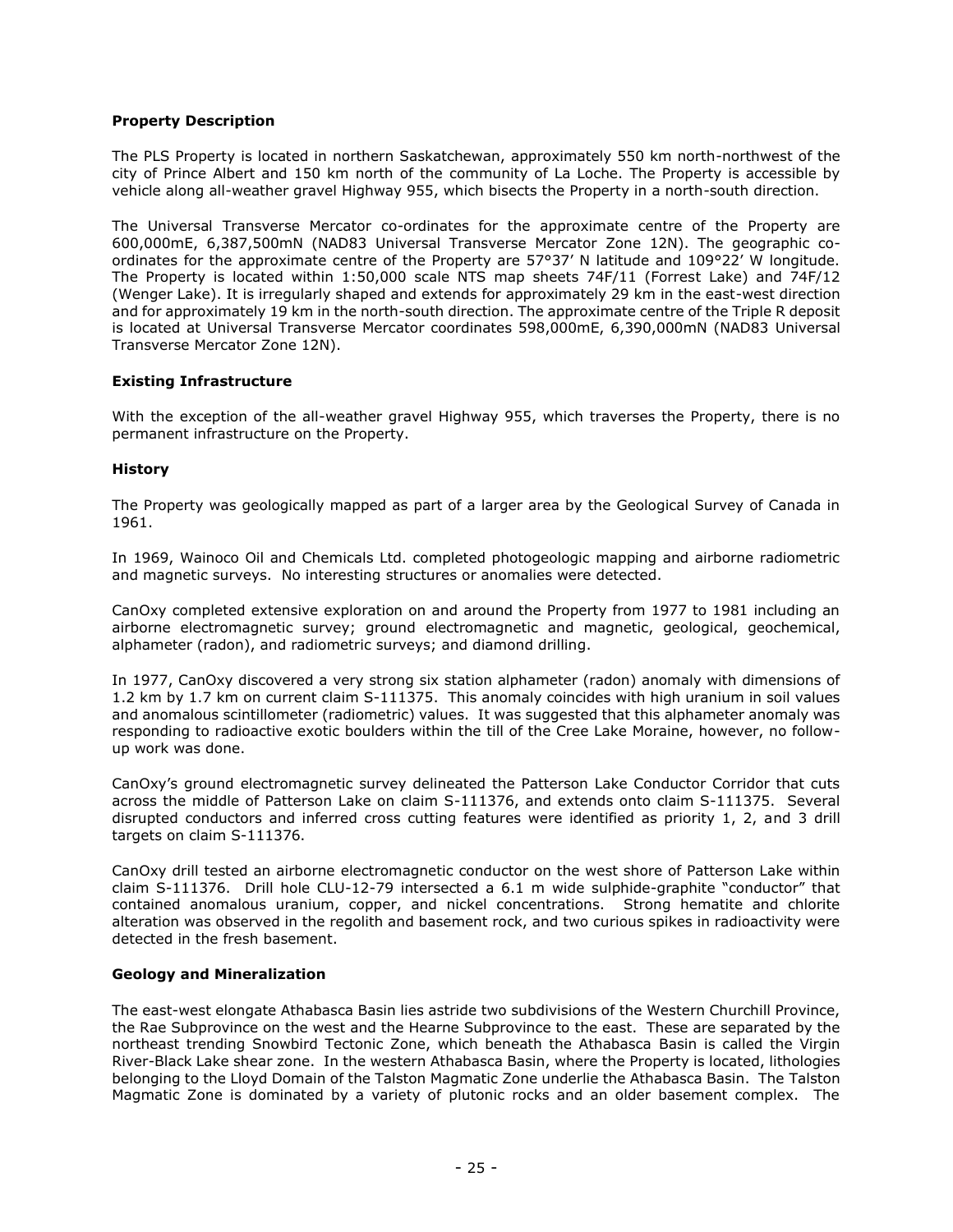basement complex varies widely in composition from amphibolites to granitic gneisses to high grade pelitic gneisses.

The PLS Property lies within the northeastern limits of the Cretaceous Mannville Group which covers a large portion of western Saskatchewan. The Mannville Group consists of interbedded non-marine sands and shales overlain by a thin, non-marine calcareous member which is overlain by marine shales, glauconitic sands, and non-marine salt-and-pepper sands. The marine sequence is overlain by a paralic and non-marine sequence having a diachronous contact with the marine sequence.

The PLS Property is covered by a thick layer of sandy to gravelly quaternary glacial material. The quaternary material ranges in thickness from less than 10 m in the south east portion of the property to greater than 100 m directly west of Patterson Lake. No outcrop has been discovered on the Property to date.

To date, no Athabasca Group sediments have been intersected on the Property, although it may be possible that "islands" of Athabasca sandstone exist within the northeast extent of the Property.

To date, drilling at the PLS Property has been focused on the basement rocks of the Taltson Domain. In the vicinity of PLS mineralization (i.e., along the PLG-3B EM conductor), the basement rocks are comprised of a northeast trending belt of variably altered and sheared pyroxene bearing orthogneisses bounded to the northwest and southeast by an apparently thick package of quartz-feldspar-biotitegarnet gneiss. The pyroxene bearing orthogneisses and QFBG-GN are intruded by numerous sheared, fine grained granite lenses.

Uranium mineralization at the PLS Property is hosted primarily within metamorphosed basement lithologies and, to a much lesser extent, within overlying Meadow Lake Formation sedimentary rocks.

Basement hosted mineralization at the PLS Property occurs in a wide variety of styles, the most common of which appears to be fine grained disseminated and fracture filling uranium minerals strongly associated with hydrocarbon/carbonaceous matter within the MSZ. Uranium minerals, where visible, appear to be concordant with the regional foliation and dominant structural trends identified through oriented core and fence drilling (i.e., steeply dipping to the southeast). Typically, mineralization within the MSZ is associated with pervasive, strong, grey-green chlorite and clay alteration. The dominant clay species identified through PIMA analysis are kaolinite and magnesium-chlorite interpreted to be sudoite. The pervasive clay and chlorite alteration eliminate the primary mineralogy of the host rock with only a weakly defined remnant texture remaining. Locally, intense rusty limonite-hematite alteration in the orthogneisses strongly correlates with high grade uranium mineralization and a "rotten", wormy texture.

Less common styles of uranium mineralization within the MSZ which are often associated with very high grade uranium include: semi-massive and hydrocarbon rich; intensely clay altered (kaolinite) with uranium-hydrocarbon buttons; and massive metallic mineralization. These zones of very high grade mineralization generally occur along the contact of the MSZ and intensely silicified QFBG-GN and comprise a high grade mineralized spine. This spine may represent a zone of intense structural disruption which has been completely overprinted by alteration and mineralization. However, drill holes which undercut the strongly mineralized spine have failed to show signs of significant structural damage. Particularly well mineralized drill holes are often associated with thin swarms of dravite-filled breccia.

Uranium mineralization within the north and south QFBG-GN which bound the MSZ generally occurs as fine grained disseminations and is almost always associated with pervasive whitish-green clay and chlorite alteration with local pervasive hematite. The mineralized zones within the QFBG-GN are interpreted to be stacked structures parallel to the MSZ strike and dip along the PLG-3B conductor.

# <span id="page-26-0"></span>**Mineral Resources**

RPA prepared the Mineral Resource estimate for the Triple R deposit using drill hole data available to October 23, 2018 (Table 1-8). Estimated block model grades are based on chemical assays only. Gold grades were also estimated. Mineral resources are reported inclusive of mineral reserves.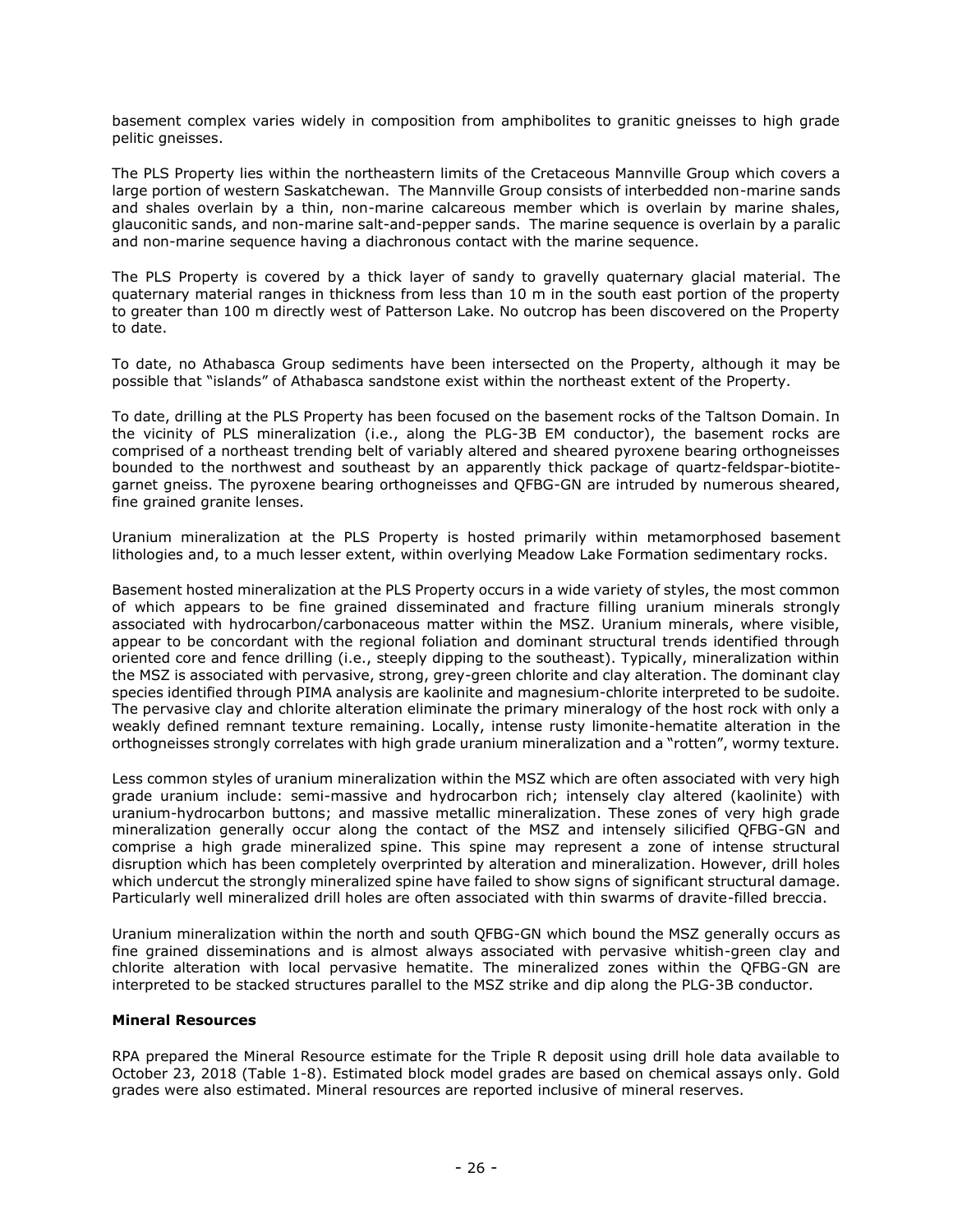#### **TABLE 1-8 MINERAL RESOURCE STATEMENT – SEPTEMBER 19, 2019 Fission Uranium Corp. – Patterson Lake South Property**

|           | Tonnes  | <b>Metal Grade</b> |        |                           | <b>Contained Metal</b> |
|-----------|---------|--------------------|--------|---------------------------|------------------------|
| Category  | (000 t) | $\% U_{3}O_{8}$    | a/t Au | <b>Pounds</b><br>$U_3O_8$ | <b>Ounces Au</b>       |
| Indicated | 2,216   | 2.10               | 0.61   | 102.4                     | 43.1                   |
| Inferred  | 1,221   | 1.22               | 0.50   | 32.8                      | 19.6                   |

Notes:

1. Canadian Institute of Mining, Metallurgy and Petroleum definitions were followed for mineral resources.

2. Mineral resources are reported at a cut-off grade of  $0.25\%$   $U_3O_8$ .

3. Mineral resources are reported at a cut-off grade of  $0.25\%$   $U_3O_8$ .

4. The cut-off grades are based on price of US\$50/lb  $U_3O_8$  and an exchange rate of \$1.00/US\$0.75.

5. A minimum mining width of 1.0 m was used.

6. Numbers may not add due to rounding.

A set of cross sections and level plans were interpreted to construct 3D wireframe models for a number of mineralized zones at a minimum grade of 0.05%  $\cup_3$ O<sub>8</sub>. Wireframes of the High Grade domain were created at a minimum grade of approximately 5% U3O8. The HG domain consists of two lenses within the R840W zone and 16 lenses within the R780E Main Zone, the largest continuous zone within the Triple R area. Prior to compositing to two metre lengths, high U3O8 assays were cut to 55% in the High Grade domain, and to 7%, 10%, 20%, and 35%  $U_3O_8$  in the Low Grade domain.

Grade interpolations for  $U_3O_8$  and gold were carried out using inverse distance cubed in a single pass with a minimum of two to a maximum of seven composites per block estimate. The search ellipse orientation varied slightly by domain. Block densities were estimated from the density measurements using inverse distance cubed and a similar search strategy as used for uranium grade from more than 16,000 measurements. Unlike most deposits in the Athabasca Basin, the high grade uranium mineralization at the Triple R deposit has relatively low density values. Uranium grade ranges of 20% U3O8 to 70%  $U_3O_8$ , within the Athabasca Basin, more commonly exhibit density values ranging from 3.0 g/cm3 to 6.0 g/cm3 correlated with grade. Triple R high grade mineralization is often associated with carbon which may account for the lower than expected density values. In general, the average density of mineralization ranges from 2.25 t/m3 to 2.41 t/m3. Classification into the Indicated and Inferred categories was guided by the drill hole spacing and the continuity of the mineralized zones.

The current PFS contemplates an underground only mining scenario, while the previous resource estimates were based on a hybrid mine approach consisting of both open pit and underground techniques reported in May 2019. Due to an increase in the cut-off grade from  $0.15\%$  U<sub>3</sub>O<sub>8</sub> to 0.25%  $U_3O_8$  as a result of converting open pit resources to underground resources, Indicated Mineral Resources have decreased by 1.4%, or approximately 1.4 Mlb of  $U_3O_8$  with a grade increase from 1.85%  $U_3O_8$  to 2.10% U3O8. Inferred mineral resources remain relatively unchanged with a decrease of 0.2%, or approximately 72,000 pounds of  $U_3O_8$  with a small increase in grade from 1.20%  $U_3O_8$  to 1.22%  $U_3O_8$ .

RPA is not aware of any environmental, permitting, legal, title, taxation, socioeconomic, marketing, political, or other relevant factors that could materially affect the current mineral resource estimate.

# <span id="page-27-0"></span>**Mineral Reserves**

Mineral Reserves for Triple R are based on the mineral resources as of September 19, 2019 and include detailed mine designs and modifying factors such as external dilution and extraction factors. Table 1-9 summarizes the mineral reserves.

#### **TABLE 1-9 MINERAL RESERVE STATEMENT – SEPTEMBER 19, 2019 Fission Uranium Corp. – Patterson Lake South Property**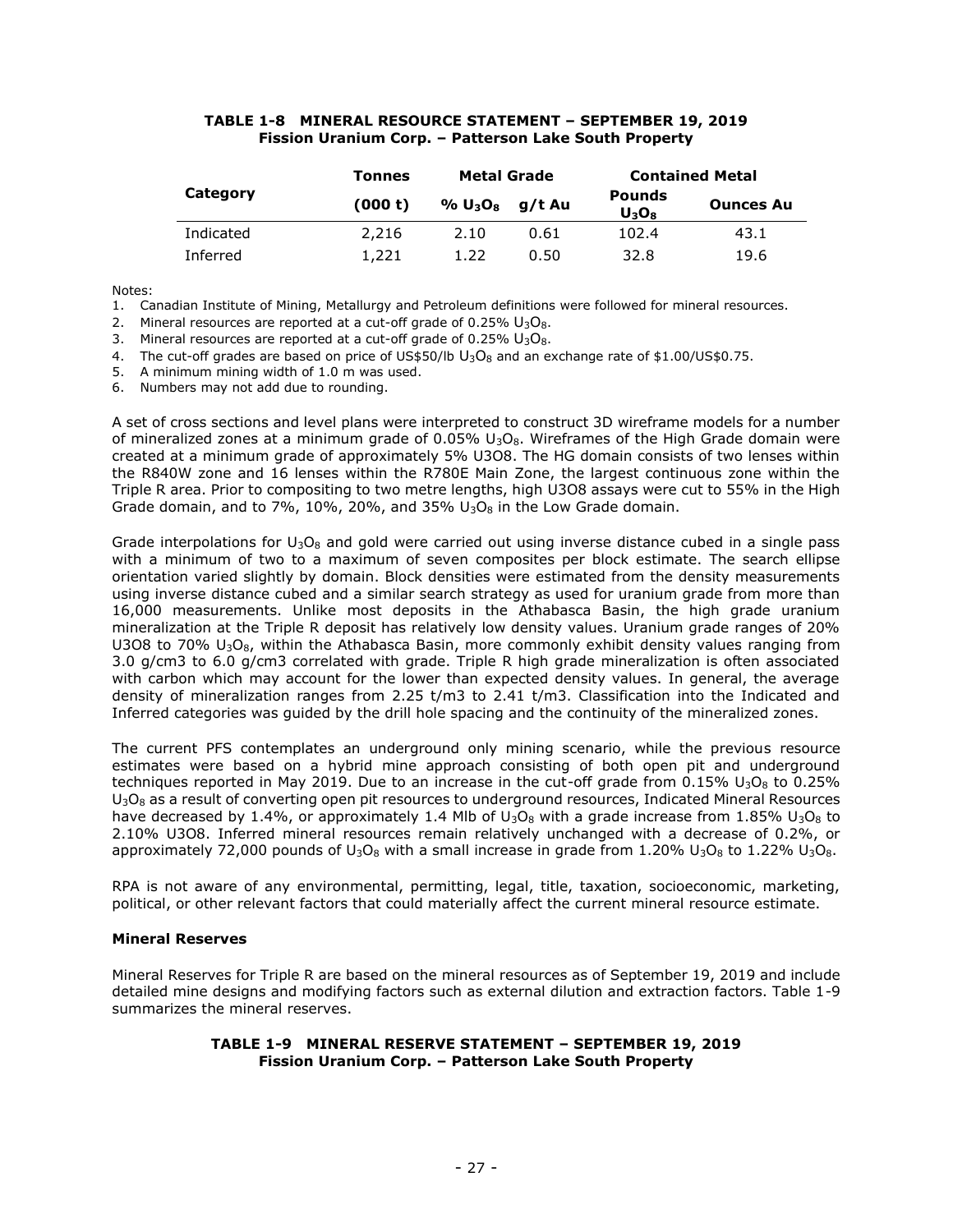| Category                        | Tonnes<br>(000 t) | Grade<br>(% U <sub>3</sub> O <sub>8</sub> ) | <b>Contained</b><br>Metal<br>(Mlb U <sub>3</sub> O <sub>8</sub> ) |
|---------------------------------|-------------------|---------------------------------------------|-------------------------------------------------------------------|
| <b>Probable</b>                 |                   |                                             |                                                                   |
| R00E Zone                       | 15                | 2.03                                        | 0.7                                                               |
| R780E Zone                      | 2,283             | 1.60                                        | 80.7                                                              |
| <b>Total</b><br><b>Probable</b> | 2,299             | 1.61                                        | 81.4                                                              |

#### Notes:

- 1. CIM (2014) definitions were followed for mineral reserves.
- 2. Mineral reserves are estimated using an average long term uranium price of US\$50/lb U<sub>3</sub>O<sub>8</sub>, and an exchange rate of C\$1.00/US\$0.75.
- 3. Underground mineral reserves were estimated by creating stope shapes using a stope optimizing tool. The stope optimizer was run using a cut-off grade of 0.25% U<sub>3</sub>O<sub>8</sub>, with a minimum mining width of 3.0 m (including hanging wall and footwall dilution), on 20 m vertical stope heights.
- 4. A mining extraction factor of 95% was applied to the underground stopes, while underground development assumed a 100% mining extraction factor.
- 5. The density varies according to the block model. Waste density was estimated to be 2.42 t/m<sup>3</sup>.
- 6. By-product credits were not included in the estimation of mineral reserves.
- 7. Numbers may not add due to rounding.

Mineral resource to mineral reserve conversion was moderate within the R780E and R00E zones, with mining losses (part of the "modifying factors" that differentiate mineral reserves from mineral resources) consisting of:

- Sterilization of material in the vicinity of the bedrock contact
- Underground resource blocks not included in designed stopes due to grade or lack of continuity with other mineral blocks

Mineral reserves are contained only within the R780E and R00E zones. PLS's other three zones (R1515W, R840W, and R1620E) were not considered for inclusion as mineral reserves.

RPA is not aware of any mining, metallurgical, infrastructure, permitting, or other relevant factors that could materially affect the mineral reserve estimate.

#### <span id="page-28-0"></span>**Mining Methods and Geotechnical Considerations**

The Project hosts the Triple R deposit, a structurally controlled northeast-southwest trending subvertical high grade uranium deposit. The deposit is overlain by 50 m to 100 m of sandy overburden, with the high grade mineralization located near the bedrock-overburden contact.

The deposit extends under Patterson Lake.

The mining method for the underground will be longhole retreat mining in both transverse and longitudinal methods, and some localized drift and fill mining based on current block model information. The mining will progress from the bottom levels to the top, and from the southwest to northeast. Mining is planned at nominally 1,000 tpd ore.

The mine will be accessed using a decline originating to the west of the R00E deposit. The decline will include a box cut into the overburden, and a portal face collared in the overburden. The first stage of the decline will be developed through overburden for approximately 405 m, using the New Austrian Tunneling Method, also known as Sequential Excavation Method, or Sprayed Concrete Liner. Following this, the decline will transition through weak bedrock for an additional 133 m, until reaching the competent bedrock.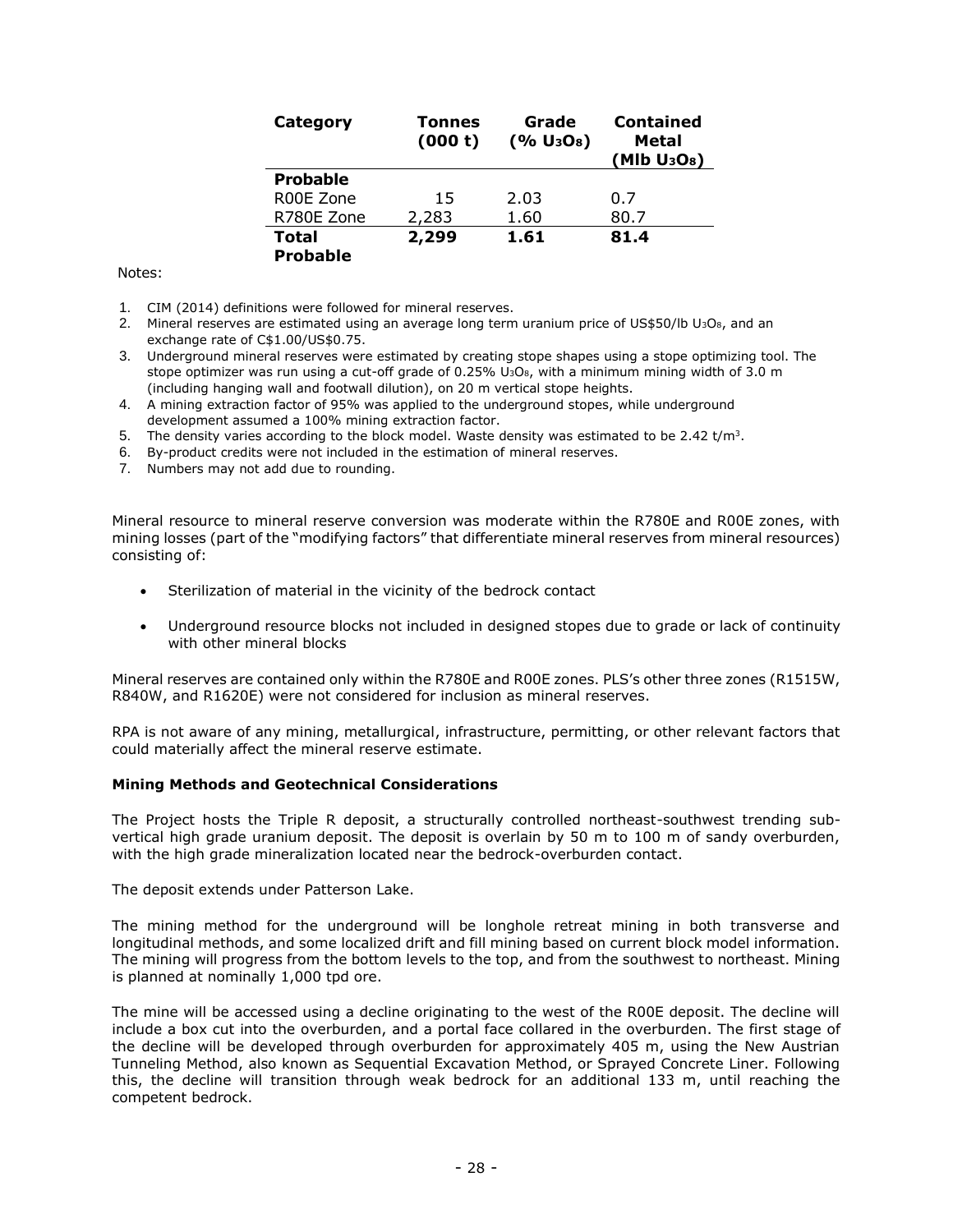The ventilation system will be a push-pull system with one fresh air raise and one exhaust air raise. The ventilation system also includes a fresh air drift and internal fresh air raises that distribute the air to all of the mine workings, and an exhaust air drift and internal exhaust raises that collect the exhaust air and discharge it out of the mine. The ventilation in the underground workings will be used once in the ore production areas and could possibly be reused from waste headings. Push-pull ventilation systems have been used extensively in uranium mines in the Athabasca Basin.

A key component of the underground design is the concept of using artificial ground freezing to extract some of the crown pillar – the mineralized material that approaches the overburden layer. This will be done using horizontal directional drilling from the shore of Patterson Lake and then pumping a refrigerated brine solution through the drill holes to effectively freeze the ground in the areas of stopes.

#### *Geotechnical Conditions*

The majority of previous geotechnical design work was oriented toward the open pit and underground hybrid option, and most of the previous data is still relevant for the underground mining concept. Geotechnical analysis and design were carried out by BGC and other groups.

# *505 Cut and Box Cut*

The 505 cut is planned to include the fresh air raise, exhaust air raise, propane farm and heater house for the fresh air intake, refrigeration plant, well heads for the freeze holes, and electrical substation. The 505 cut is accessed by a road from the process plant. All infrastructure on the 505 cut is offset from the shore of Patterson Lake by a minimum of 100 m.

The box cut is accessed by a road from the process plant and includes an area known as the "Forward Staging Area" which will serve as the launching point for the underground portal and decline. The Forward Staging Area is a level area approximately 40 m by 40 m and is intended to house some parking for mobile equipment, temporary ventilation infrastructure, and other mine services required for decline development. A larger mine laydown area is located several hundred metres away from the box cut. The second aspect of the box cut is the portal area, which includes extensive ground support requirements to ensure the long term stability of the decline.

# *Portal and Decline*

The portal is situated within the box cut. The face of the portal is perpendicular to the gradient of the decline, while the sidewalls "fade away" from the face slope to the slope of the box cut. The portal face and sidewalls require extensive ground support to ensure stability throughout the life of mine. A series of soil nails, spilings, mesh, and shotcrete is all planned to ensure the stability of the portal face in advance of excavation. The ground support will be installed in 1.5 m vertical lifts. Drainage is planned so that precipitation is directed away from the slopes of the box cut and portal.

The area around the decline will be dewatered prior to excavation. The decline will be developed on an east-west alignment at a gradient of -15%. The first component of the decline is through overburden, followed by development through transition bedrock, and development through competent bedrock. To develop through overburden, a tunneling method known as the New Austrian Tunneling Method will be utilized.

# *Life of Mine Plan*

A three year pre-production period is envisaged for the Project. The critical path for completing construction revolves around completing the decline through overburden, establishing the ventilation system, and developing in the ore. In Year -3, the box cut, and portal will be collared, along with starting development in the overburden. An area referred to as the "505 Cut" will also be completed. Year -2 will see the continuation of the decline, along with two ventilation raises. Year -3 will include underground development in hard rock, and development in ore drifts in advance of steady-state production.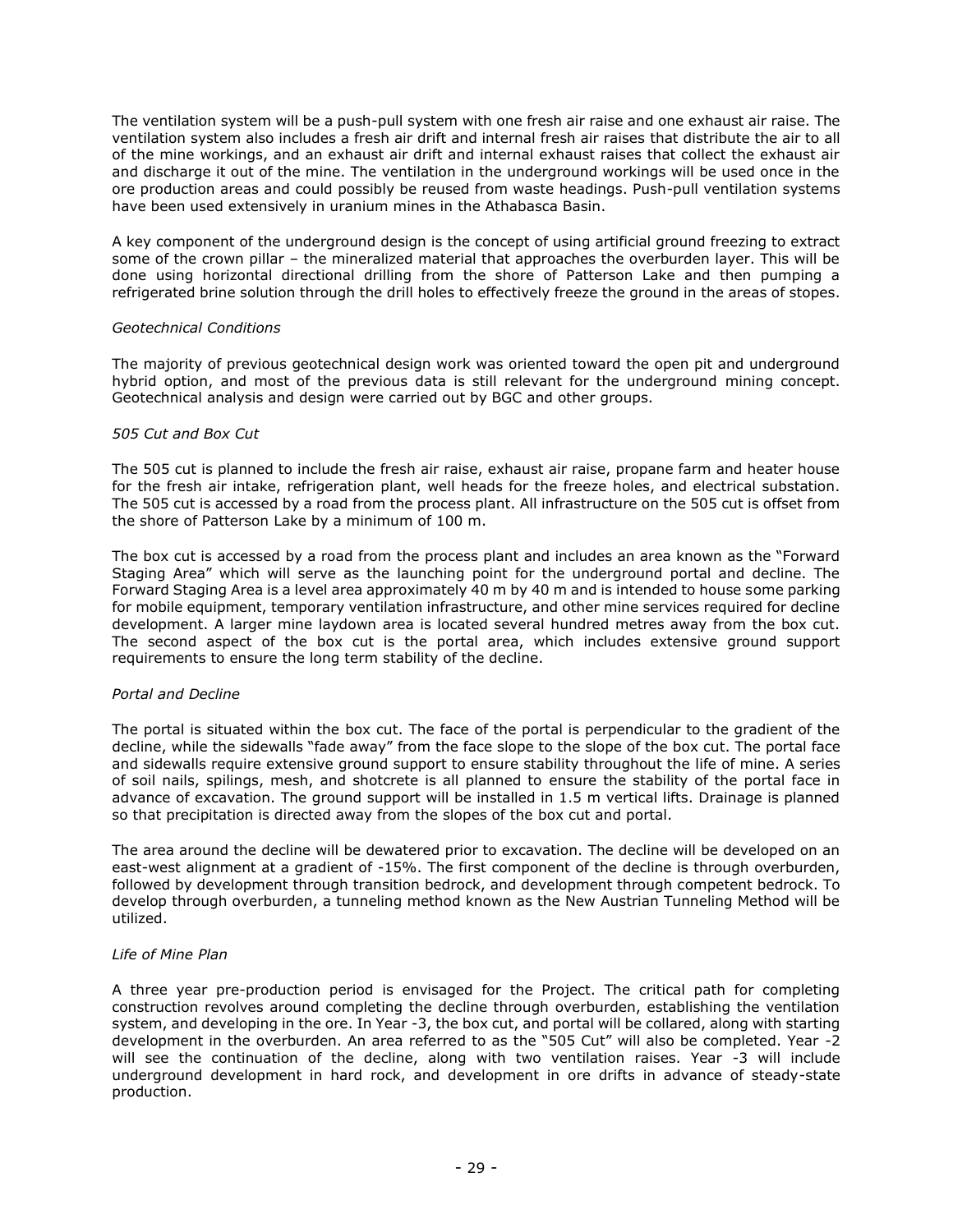RPA has envisaged a life of mine plan where ore is mined beginning in pre-production Year -1 and continuing over six years of operations. The large amount of overburden moved in Year -3 refers to the 505 cut and box cut.



**FIGURE 1-2 LIFE OF MINE PRODUCTION SCHEDULE**

# <span id="page-30-0"></span>**Mineral Processing**

Wood completed design and costing for the process plant and related infrastructure facilities for the PFS. The process flowsheet selected for the Project is based on unit processes commonly used effectively in uranium process plants in northern Saskatchewan, while utilizing some new innovations in some of these unit process designs to optimize plant performance.

While the Triple R deposit contains gold values that may be recoverable, a high level economic analysis by RPA has shown this to have limited impact on overall project profitability at current market conditions and gold recovery was thus excluded from this design. Should market forces change in the future, gold recoveries could be reasonably easily engineered into the existing design and constructed without harming throughput or recovery from the uranium process plant.

The conceptual mill design will have a nominal feed rate of 350,000 tpa, operate 350 days per year, and be able to produce nominally 15.0 million pounds per year of  $U_3O_8$ . The mill design will have an estimated recovery ranging from 95% to 97% and is designed in a manner that can accommodate fluctuations in ore grade that are expected when mining moves from higher grades to lower grades, or vice versa.

The unit processes for uranium recovery are:

- Grinding
- Acid leaching using sodium chlorate as oxidant
- Counter current decantation and clarification
- Solvent extraction using strong acid stripping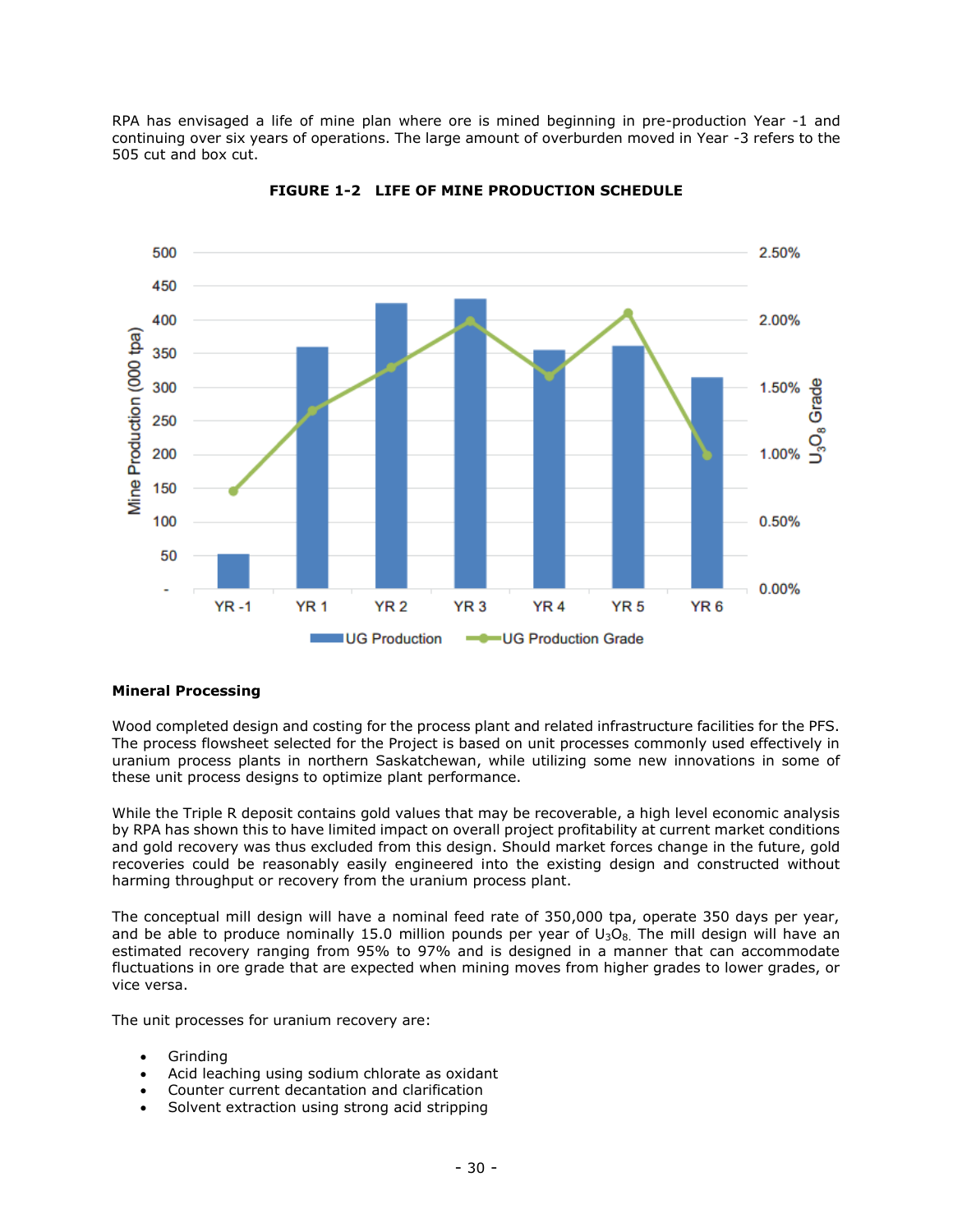- Molybdenum removal from the pregnant aqueous solution
- Gypsum precipitation
- Yellowcake precipitation
- Yellowcake calcining and packaging
- Tailings neutralization
- Effluent treatment with monitoring ponds to confirm quality of effluent discharge

The process schedule and recovered uranium schedule are shown in Figure 1-3.



**FIGURE 1-3 RECOVERED URANIUM SCHEDULE**

# <span id="page-31-0"></span>**Project Infrastructure**

The Project is located adjacent to Patterson Lake, approximately 550 km north-northwest of the city of Prince Albert and approximately 150 km north of the community of La Loche, Saskatchewan. The Property is accessible by vehicle along all-weather Highway 955 which bisects the Property in a northsouth direction. The site will be operated as a remote, fly-In/fly-out operation.

The key infrastructure contemplated for the Project includes:

- Underground mine with access from a box cut and portal
- Mine infrastructure including material handling systems, ventilation, dewatering, maintenance facilities
- Artificial ground freezing system for partial recovery of the crown pillar mineralization
- Site support infrastructure for the mine, including explosive magazine, liquid natural gas storage facilities, liquid natural gas power plant, and electrical and communications facilities
- Process plant and associated analytical laboratory
- TMF
- Surface waste rock storage facility for benign waste rock, non-benign waste rock (either mineralized or otherwise harmful to the environment), and benign overburden
- Permanent and construction accommodation camps
- Mine support buildings, including maintenance, warehouse, and security buildings
- Water management facilities, including storm water runoff pond and six process ponds
- **Airstrip**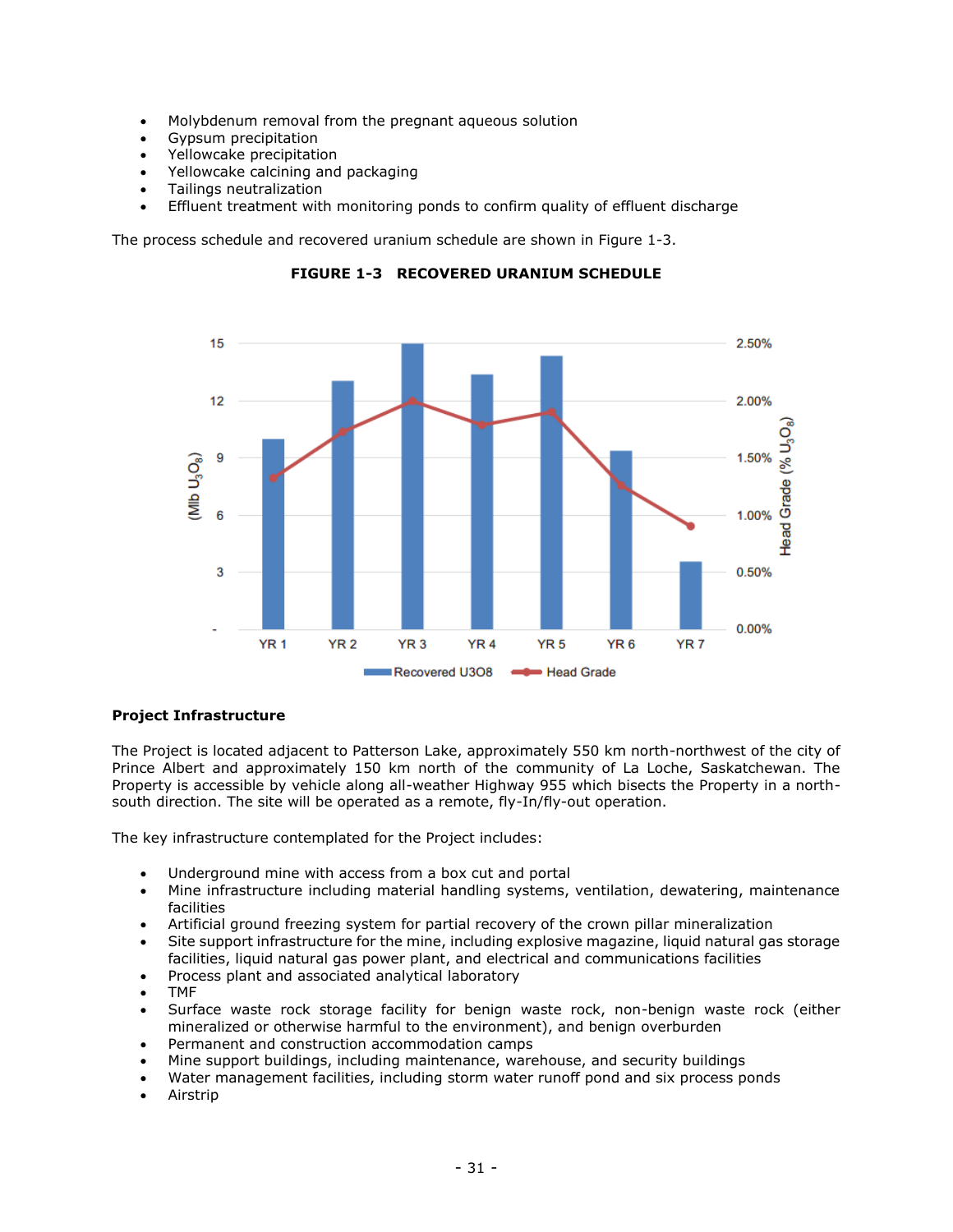# <span id="page-32-0"></span>**Environmental, Permitting, and Social Considerations**

The PLS area represents a new mining region with several discoveries in the area with the potential to be developed, and as such the Triple R deposit will garner additional scrutiny as one of the first new projects on the west side of the province since the now decommissioned Cluff Lake mine. The potential impacts from a uranium project in northern Saskatchewan are well known, and with regulatory oversight from both the federal and provincial governments, the actual performance of modern uranium mines has been very good. Environmental protection will continue be a key focus for project success.

#### *Preliminary Environmental Risk Assessment*

A PERA was conducted for the PLS Property and was designed to incorporate a level of detail consistent with the pre-feasibility stage of the project. It examines what is projected regarding site facilities, areas of physical disturbance, effluent releases, emissions to the environment, and makes an estimate of the potential impacts after mitigations. While the project is conceptual, preferred options are presented and included in the PFS, and these preferred options are highlighted in the PERA.

The following tables (Tables 1-10 to 1-146) provide a summary of the PERA for the proposed project.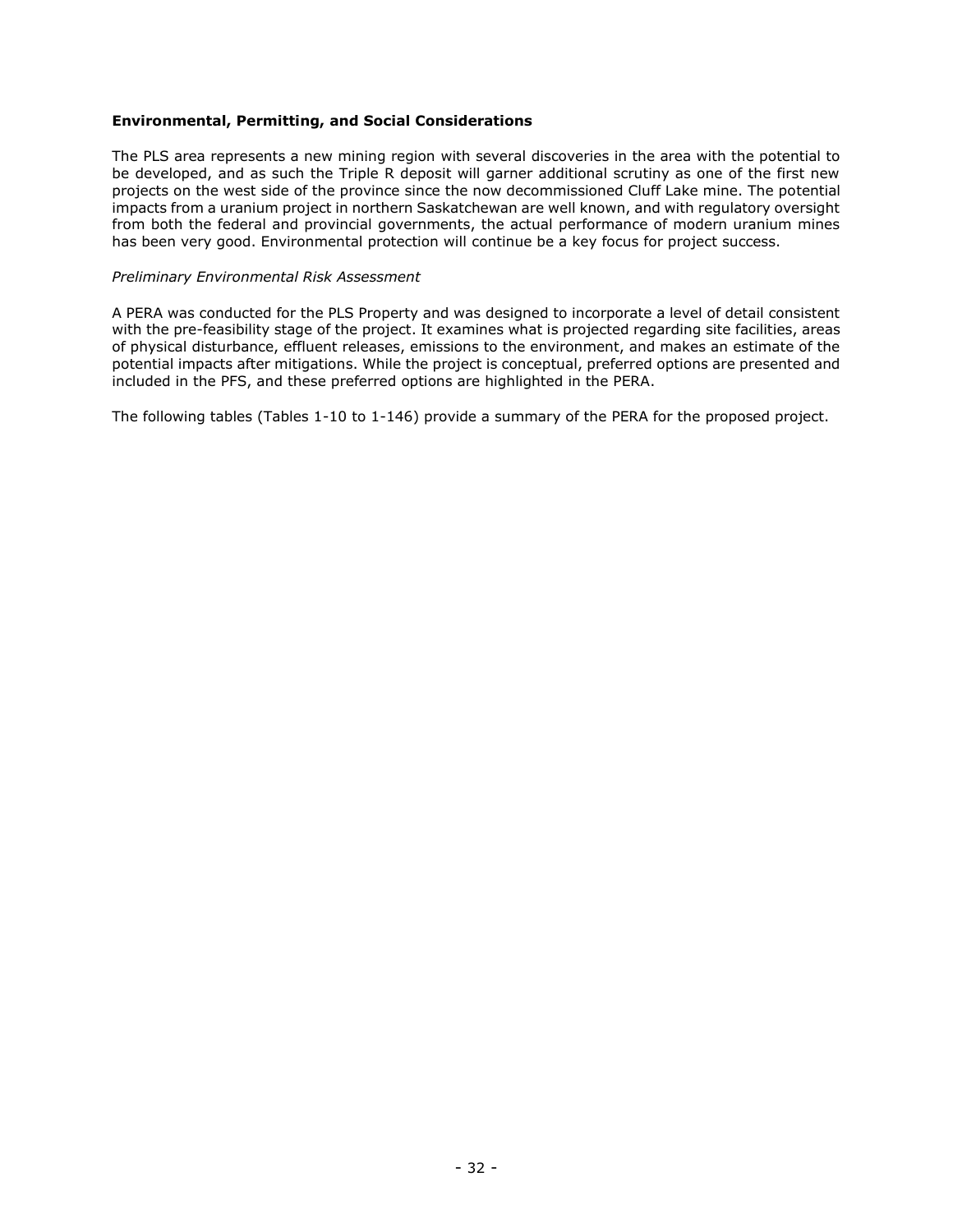#### **TABLE 1-10 PROJECT PERA SUMMARY TABLE — TERRAIN AND HABITAT DISTURBANCE Fission Uranium Corp. — Patterson Lake South Property**

| <b>Disturbance</b>                | <b>Description</b>                                                                                                                                                                                          | <b>Mitigations</b>                                                                                                                                                                                                                                                                         | <b>Discussion</b>                                                                                                                                                                                                                                                                                          |
|-----------------------------------|-------------------------------------------------------------------------------------------------------------------------------------------------------------------------------------------------------------|--------------------------------------------------------------------------------------------------------------------------------------------------------------------------------------------------------------------------------------------------------------------------------------------|------------------------------------------------------------------------------------------------------------------------------------------------------------------------------------------------------------------------------------------------------------------------------------------------------------|
| Ground clearing                   | Clearing for all facilities including:<br>Roads<br>Re-alignment of HWY 955<br>Mill pad<br>Waste/ore stockpiles<br>Camp<br>$\bullet$<br>Shore for dyke construction/mine<br>access<br>Airstrip<br><b>TMF</b> | Minimization of clearing<br>Reclamation of unused areas<br>Keeping facilities as compact as possible                                                                                                                                                                                       | Remains a major impact to the areas cleared but<br>can be remediated at decommissioning. The<br>goal is to minimize the amount of area disturbed.<br>Provide a Caribou protection plan.<br>Minimize impact on natural drainage.                                                                            |
| <b>TMF</b>                        | Aggregate quarries<br>TMF will be required. Will produce a<br>large amount of excavated material.                                                                                                           | Preferred method is hybrid design to use<br>water table properly. Design: sub-aqueous<br>deposition with pervious surround and<br>underdrain system. Immediate reclamation<br>of berms and waste excavation piles.<br>Diversion of fresh water around TMF                                  | TMF designed to minimize footprint, minimize<br>flux to environment. ease of decommissioning.<br>Long term stability. Sub-aqueous design<br>eliminates radioactive dust and radon. Will<br>require a TMF Management Program and design<br>assessment per current standards (e.g. MAC<br>Tailings Guidance) |
| <b>TMF Operation</b>              | Should be few impacts from TMF<br>operation as long sub-aqueous<br>development with underdrain.                                                                                                             | Should be lithe impact. May need some<br>dust control for vehicles. Collected water<br>from underdrain for treatment and<br>disposal. Secondary containment for<br>pipeline leakage.                                                                                                       | If sub-aqueous system works as designed,<br>little impact during operations and after<br>decommissioning. Will require a TMF<br>Management Program and design assessment<br>per current standards (e.g. MAC Tailings<br>Guidance)                                                                          |
| Mine ramp/foreshore<br>excavation | A decline will be developed to ramp<br>through the overburden and access<br>the ore body below the overburden.                                                                                              | Proper location of excavated material in<br>dry stable area with erosion and sediment<br>control. Material should be clean and not<br>require water collection. Immediate<br>stabilization and reclamation of cut slopes<br>and embankments to minimize erosion<br>and sediment transport. | Use of NATM to reduce water inflow in the<br>overburden. Collection and treatment of used<br>water during development.                                                                                                                                                                                     |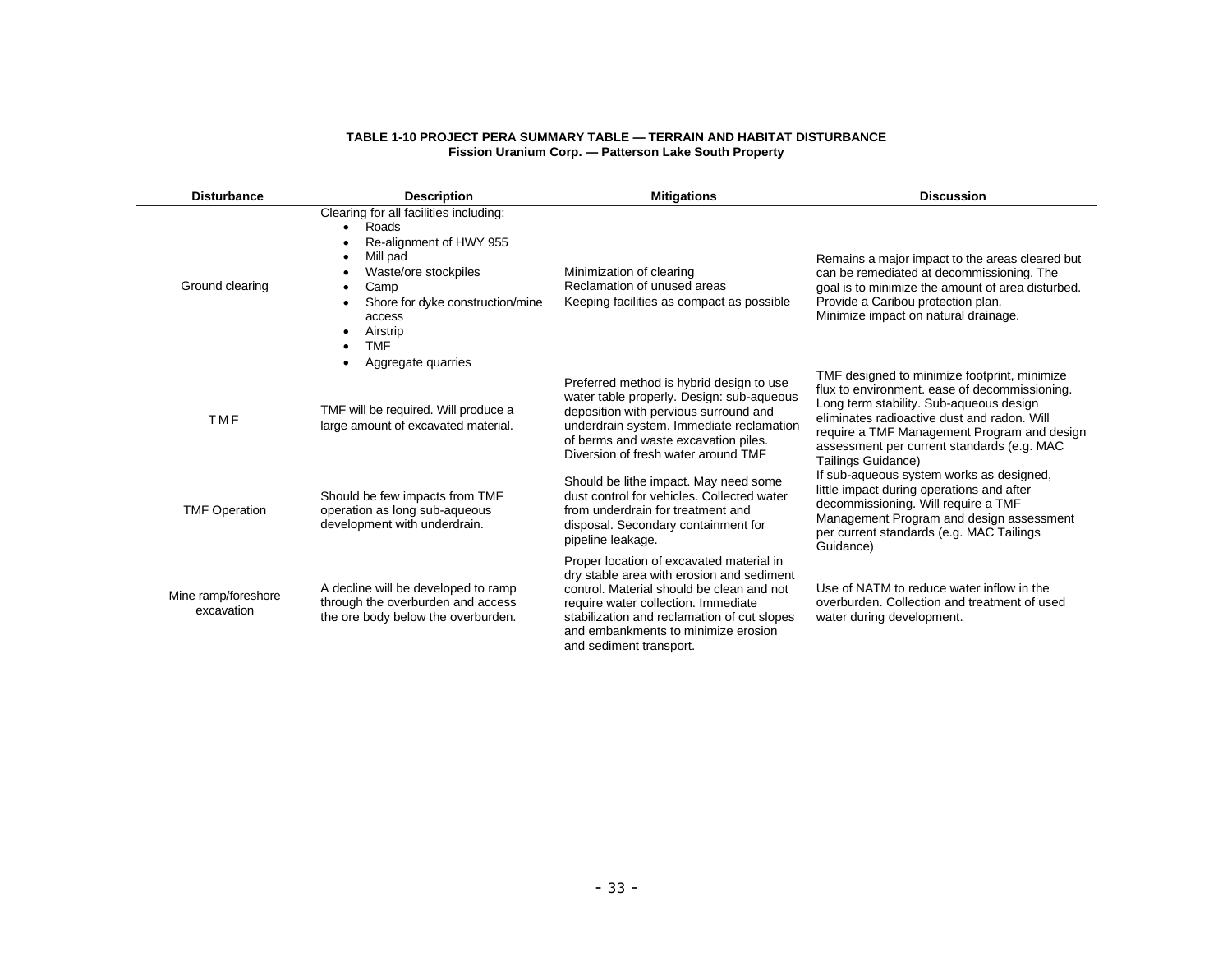| <b>Disturbance</b>                                                                                                                      | <b>Description</b>                                                                                                                                                                   | <b>Mitigations</b>                                                                                                                                                                                   | <b>Discussion</b>                                                                                                                                                                                                                                    |
|-----------------------------------------------------------------------------------------------------------------------------------------|--------------------------------------------------------------------------------------------------------------------------------------------------------------------------------------|------------------------------------------------------------------------------------------------------------------------------------------------------------------------------------------------------|------------------------------------------------------------------------------------------------------------------------------------------------------------------------------------------------------------------------------------------------------|
| Roadways/including a<br>relocated Hwy 955                                                                                               | Relocation of the highway to prevent<br>traffic accidents and incidental cross<br>contamination.<br>Includes on-site roadways.                                                       | The relocation is the mitigation. On site.<br>roadways will have designated dean and dirty<br>roads, and there will be scheduled monitoring<br>for contamination.                                    | Hwy 955 will be designed to move to the west<br>around the TMF. Discuss with MHI will be required.<br>Maintain MHI design standards for relocated<br>roadway. TMF location will be optimized in the FS<br>to minimize the amount of road relocation. |
| Mining: Underground                                                                                                                     | Underground option with no Impact to<br>Patterson Lake, including any ventilation or<br>access raises (all of these are on shore).<br>Decline access and initially, two vent raises. | Handling of waste rock, mine water,<br>ventilation, radiation protection. access.<br>and egress.                                                                                                     | Design for single pass air where workers will be<br>present, segregate clean and dirty waste based on<br>ARD potential, mine water collected, degassed for<br>radon, sent to mill for treatment                                                      |
| Ore Stockpile(s) (ARD,<br>leaching potential, potential<br>contamination of soil, water,<br>and groundwater)                            | Ore storage or blending pads                                                                                                                                                         | Bermed, double lined storage pads. Cover with<br>clean waste to prevent dusting. All drainage to<br>runoff collection ponds                                                                          | Water collected and treated. Ensure not upwind of<br>living facilities to protect from dust or radon<br>emanations                                                                                                                                   |
| Waste Rock: Clean (No ARD or<br>leaching potential)                                                                                     | Clean overburden and waste rock. Main<br>issues are sedimentation from stockpiles.                                                                                                   | Clean waste with erosion controls and<br>sedimentation barriers. All drainage to runoff to<br>collection ponds or drain into sandy terrain, not<br>directly to surface water. All drainage to runoff | Clean materials available for other uses and<br>reclamation                                                                                                                                                                                          |
| Waste Rock: Mineralized (ARD,<br>teaching potential, potential<br>contamination of sod, water,<br>and groundwater)<br>Mill/Mill terrace | Low grade/sub-ore and contaminated<br>waste stockpiles<br>radon                                                                                                                      | collection ponds. Lined pads and monitoring for<br>contaminated water to protect groundwater.<br>Contaminated water to mill for treatment.                                                           | Ensure not upwind of living facilities to protect from<br>dust or radon emanations                                                                                                                                                                   |
|                                                                                                                                         | Disturbance, runoff,<br>Dust and gaseous emissions                                                                                                                                   | Collect runoff water for treatment keep pad<br>areas clean, site as compact as possible,<br><b>Wildlife Management</b>                                                                               | Careful consideration to the dean and dirty pans<br>and keeping them separate.                                                                                                                                                                       |
| Ancillary facilities, including<br>camp. offices. shops. clean<br>lavdowns, etc.                                                        | Disturbance, contaminated and non-<br>contaminated wastes, potable water,<br>sewage,<br>Recycling materials                                                                          | Recycling, proper design of water and<br>sewage facilities.<br>Training. Domestic waste handling<br>Hazardous waste handling                                                                         | Many recycling programs mandated by law in SK,<br>such as electronics, tires, cardboard/paper, plastics,<br>refundable containers, oil/oil filters, etc.                                                                                             |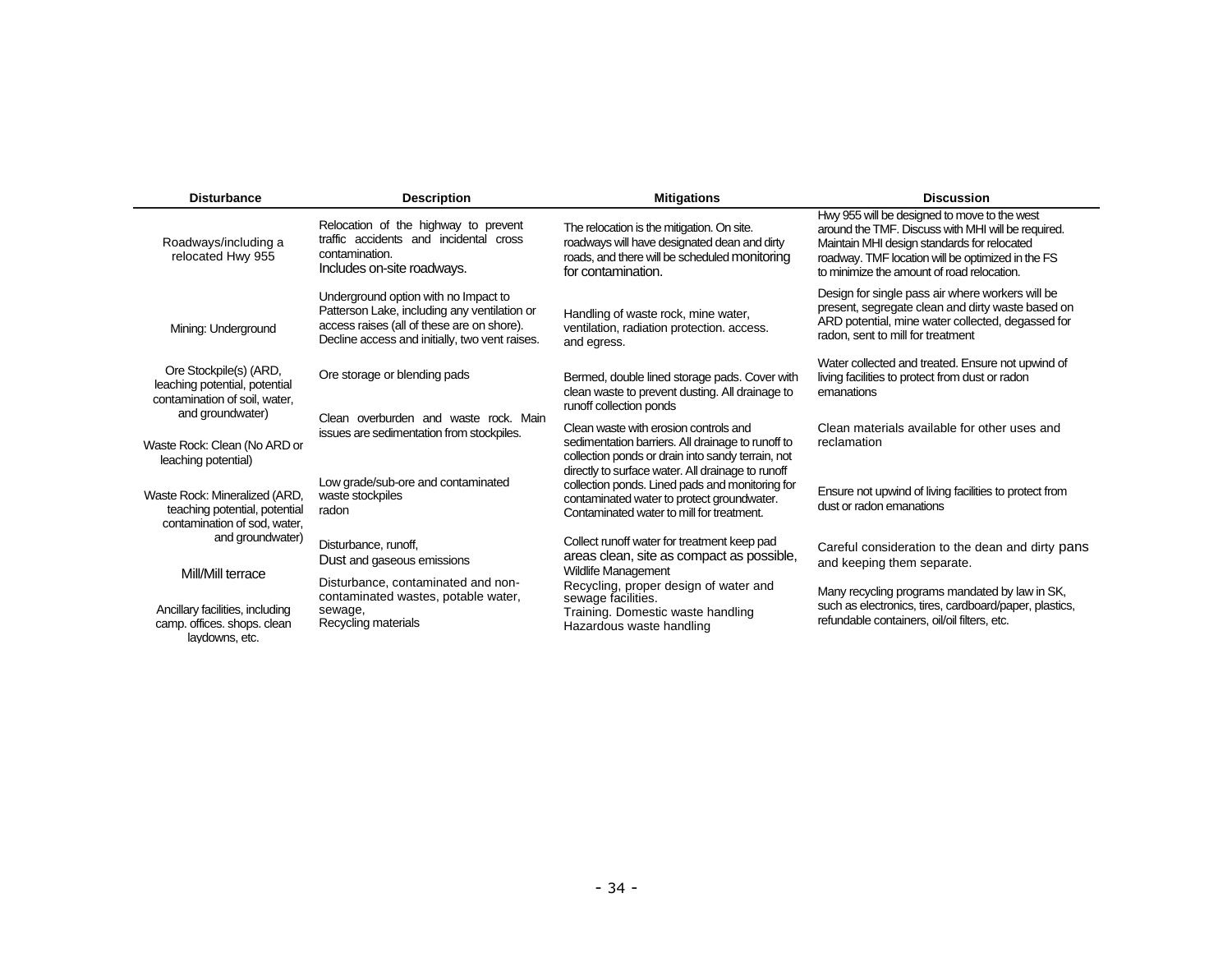#### **TABLE 1-11 PROJECT PERA SUMMARY TABLE - WATER, CONTAMINATED AND UNCONTAMINATED Fission Uranium Corp. - Patterson Lake South Property**

| <b>Disturbance</b>  | <b>Description</b>                                                                   | <b>Mitigations</b>                                                                                                                                                    | <b>Discussion</b>                                                                                                                                                                                              |
|---------------------|--------------------------------------------------------------------------------------|-----------------------------------------------------------------------------------------------------------------------------------------------------------------------|----------------------------------------------------------------------------------------------------------------------------------------------------------------------------------------------------------------|
| Runoff              | Mill terrace. contaminated stockpiles.<br>mine                                       | Collection, to mill for treatment<br>and eventual discharge.<br>Maximize diversion of fresh water from<br>project infrastructure. Full containment<br>of plant Island | Given the sandy nature of the terrain all areas requiring water to be<br>collected will require some form of treatment to allow for water low<br>and collection.                                               |
| Mine water          | U/G mine, and ramps                                                                  | Collection, to mill for treatment<br>and eventual discharge                                                                                                           | Dewatering wells and additional grouting may be required to<br>minimize flows during operation.                                                                                                                |
|                     | From the underdrain system.                                                          | Connection, to mill for treatment and<br>eventual discharge. Security of tailings                                                                                     | Use of the underdrain will ensure no release of contaminants until<br>the desired tailings density is achieved during decommissioning.<br>May require running the treatment system for a number of years       |
| Tailings            | Includes some local groundwater to                                                   | solution pipelines.                                                                                                                                                   | after production stops.                                                                                                                                                                                        |
| Sewage              | Collect and treat from various locales.<br>Final process to be decided.              | Collection, to mill for treatment and<br>eventual discharge. separate sewage<br>TP or septic field.                                                                   | Final sewage treatment methods have not yet been chosen.                                                                                                                                                       |
| Treated<br>effluent | Discharged to Patterson Lake and<br>the Clearwater River system                      | Final estimates of quantity and quality<br>will be needed for the EIA.                                                                                                | Must meet licensed objectives, but preferable SSWOO in order to keep<br>downstream impacts to a minimum. This is especially important as<br>there is likely to be another mine discharging to the same system. |
| Potable<br>water    | Collected, treated, stored with<br>reserves for fire                                 | Need inlet and WT facilities prior<br>to distribution.                                                                                                                | Inlet upstream from discharge point(s)                                                                                                                                                                         |
| Fuels               | Diesel<br>Gasoline<br>Lubricants                                                     | Licensed with MOE EPB (SK Code)<br>HM'NS Regs.<br><b>WWIS</b>                                                                                                         | Properly designed and licensed facilities with trained personnel<br>will minimize any risk to the environment Emergency Response<br>Plan (ERP).                                                                |
|                     | Propane<br><b>LNG</b>                                                                | HM'NS Regs.                                                                                                                                                           | Proper storage, likely within the mill terrace area.                                                                                                                                                           |
| Reagents            | Various, to be identified                                                            | <b>WMIS</b><br>Site security<br><b>CNSC</b> licensing                                                                                                                 | Proper storage and tracking<br><b>Compliant with Additional Protocols</b><br>ERP                                                                                                                               |
| Yellowcake          | Produced, drummed, shipped                                                           | TDG Regs.<br>Site security                                                                                                                                            | Properly handled, explosives are safe. Security will be required to<br>prevent theft or misuse.                                                                                                                |
| <b>Explosives</b>   | Handling and use of explosives Is<br>required for mining, and possibly<br>quarrying. | Following federal regulations. properly<br>trained personnel, separate magazines<br>depending on the type of explosive used.                                          | <b>ERP</b>                                                                                                                                                                                                     |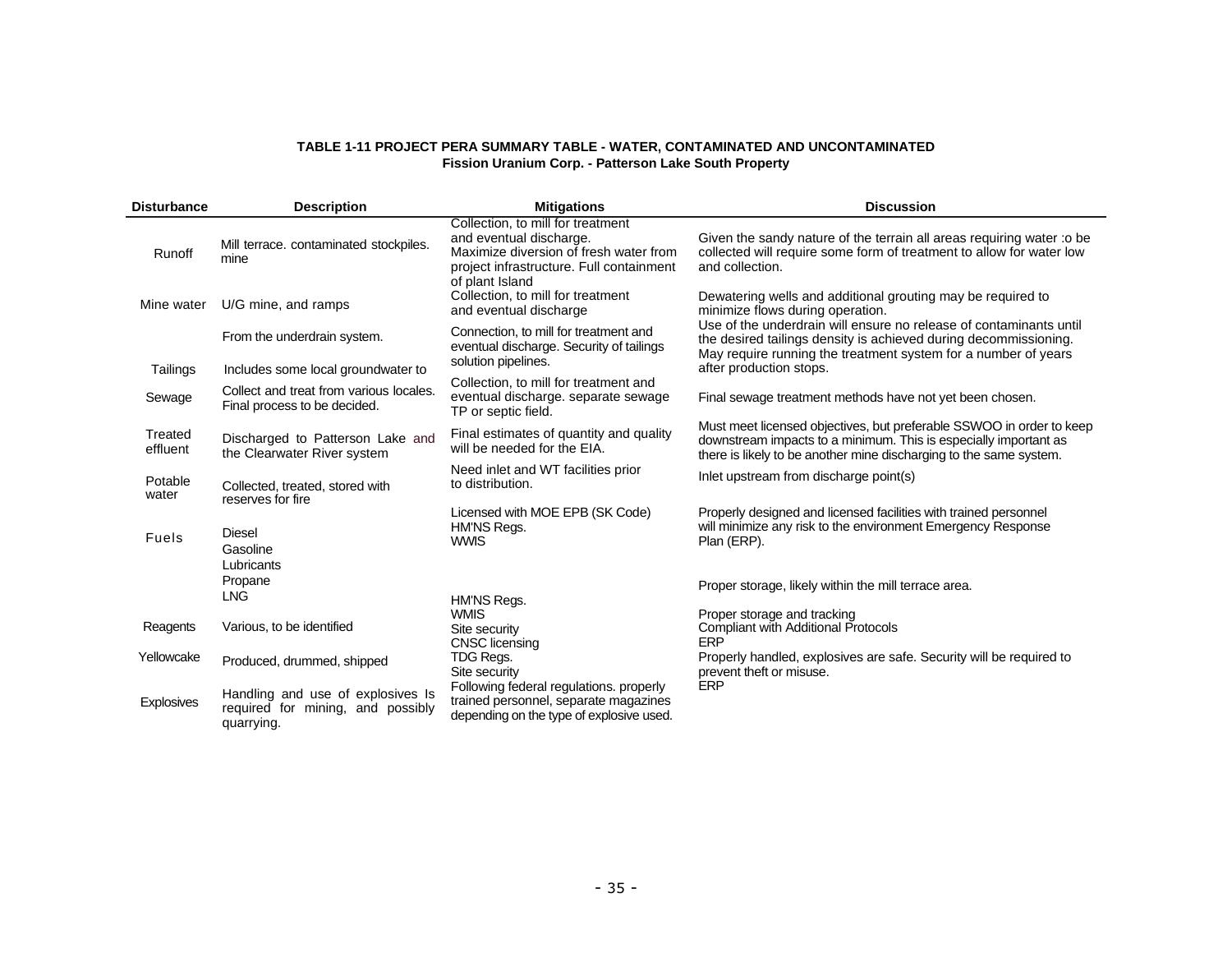# **TABLE 1-12 PROJECT PERA SUMMARY TABLE - SITE EMISSIONS Fission Uranium Corp. — Patterson Lake South Property**

| <b>Disturbance</b>                  | <b>Description</b>                              | <b>Mitigations</b>                                                                                                                              | <b>Discussion</b>                                                              |
|-------------------------------------|-------------------------------------------------|-------------------------------------------------------------------------------------------------------------------------------------------------|--------------------------------------------------------------------------------|
| Mine air exhaust                    | Diesel exhaust, radon,<br>radon progeny, dust   | Dilution by having enough fresh air flow, dust control,<br>AO monitoring.                                                                       | Modelling in the EIA will provide<br>more information                          |
| Mine air<br>conditioning            | GHGs, probably propane                          | Minimize use to the extent practicable                                                                                                          | May or may not be required.                                                    |
| Generators                          | Diesel or LNG, diesel<br>exhaust emissions, GHG | While LNG is the cleaner option (virtually no particulate<br>matter, NOx, or Sox) there are practical issues that may<br>not favour this option | Chance of spill with diesel fuel                                               |
| Mill                                | Various emission<br>sources                     | Protection against dust - need capture and baghouse<br>with filters                                                                             | Emission sources will be<br>determined and modelling in EIA.                   |
| <b>Vehicles</b>                     | Exhaust - GHG<br>calculation                    | Utilize current emissions control standards.<br>maintain equipment well                                                                         | Look at electric where possible                                                |
| <b>TMF</b>                          | Subaqueous, so<br>emissions should be low       | Water cover eliminates dusting, promotes settling, and<br>minimizes radon emanation                                                             | Releases and long term impacts<br>to be defined in EIA by pathway<br>modelling |
| Ore and special<br>waste stockpiles | Radon, radon progeny,<br>dust, runoff           | Proper design and monitoring                                                                                                                    | Ensure not upwind from camp or<br>offices.                                     |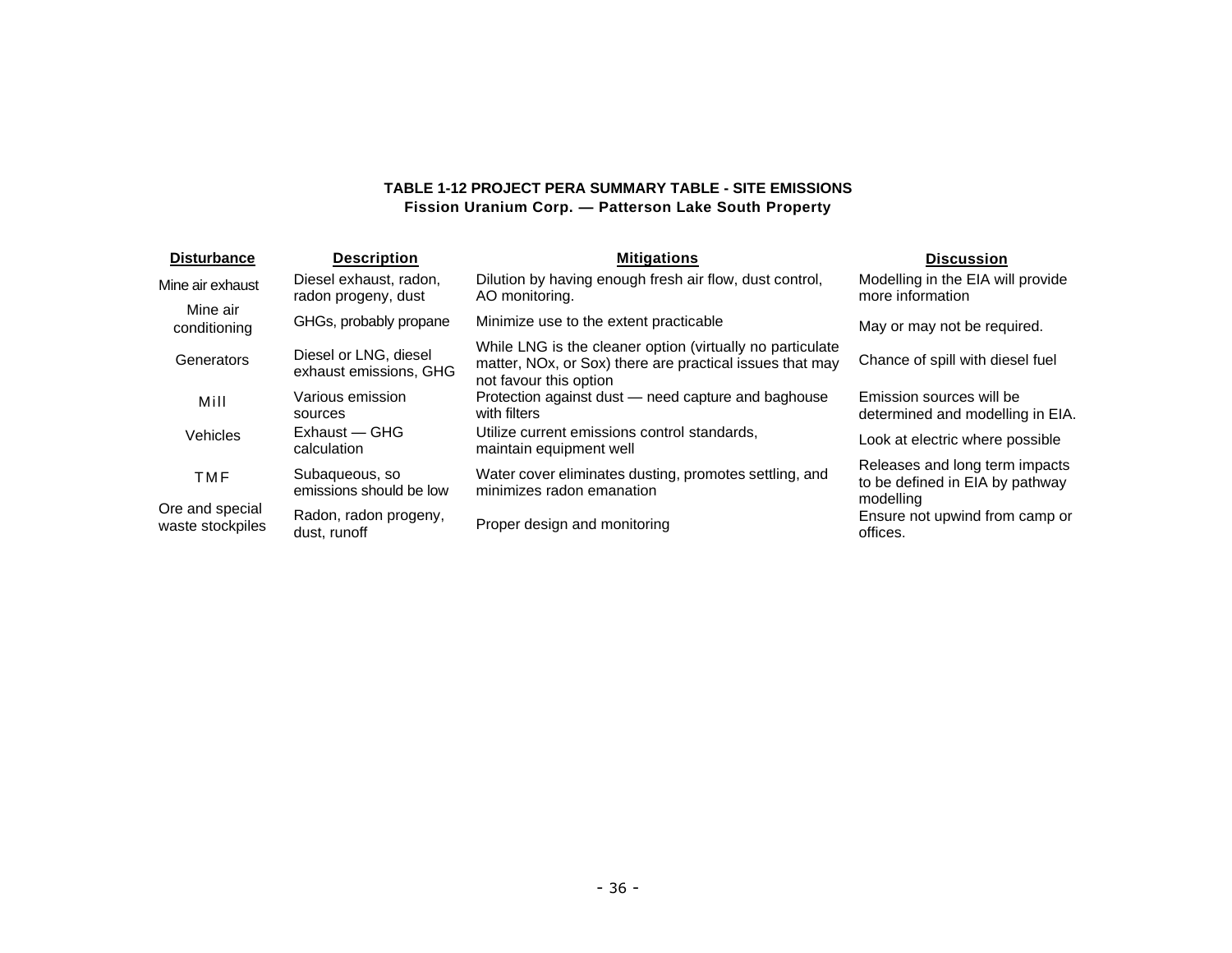# **TABLE 1-13 PROJECT PERA SUMMARY TABLE — DECOMMISSIONING Fission Uranium Corp. — Patterson Lake South Property**

| <b>Disturbance</b>    | <b>Description</b>                                                                    | <b>Mitigations</b>                                                                                                                                                      | <b>Discussion</b>                                                                                                         |
|-----------------------|---------------------------------------------------------------------------------------|-------------------------------------------------------------------------------------------------------------------------------------------------------------------------|---------------------------------------------------------------------------------------------------------------------------|
| Underground           | Contaminant flow to surface<br>receptors, interaction with<br>GW.                     | Plug openings, allow to flood, monitor,<br>grout/shotcrete/backfill to limit water movement.                                                                            | Will need rigorous modelling to<br>show limited movement of GW<br>after closure                                           |
| Surface<br>facilities | Decontaminate as much as<br>possible, tear down, recycle<br>to max. extent possible   | Dispose of materials that cannot be decontaminated in<br>TMF, remove, or cover concrete pads, dean up any<br>contaminant spills,                                        | Per CNSC guidelines for<br>contaminant removal. Mill WTP will<br>be needed until the TMF<br>underdrain is decommissioned. |
| Roads                 | Remove, scarify, revegetate<br>once no longer needed. Will<br>need a cover design and | Survey for contamination prior to decommissioning,<br>remove contaminated soils to TMF for disposal. Likely<br>scenario is an initial cap/cover designed to weight the  | Timing would have to be modelled.                                                                                         |
| <b>TMF</b>            | implementation plan to<br>encourage ongoing<br>dewatering and settling.               | tailings to encourage dewatering and compaction. Once<br>target density is achieved, redo cap/cover in final form,<br>seal off the underdrain, and revegetate. Monitor. | Mill water treatment facility will be<br>required until tailings meet density<br>target.                                  |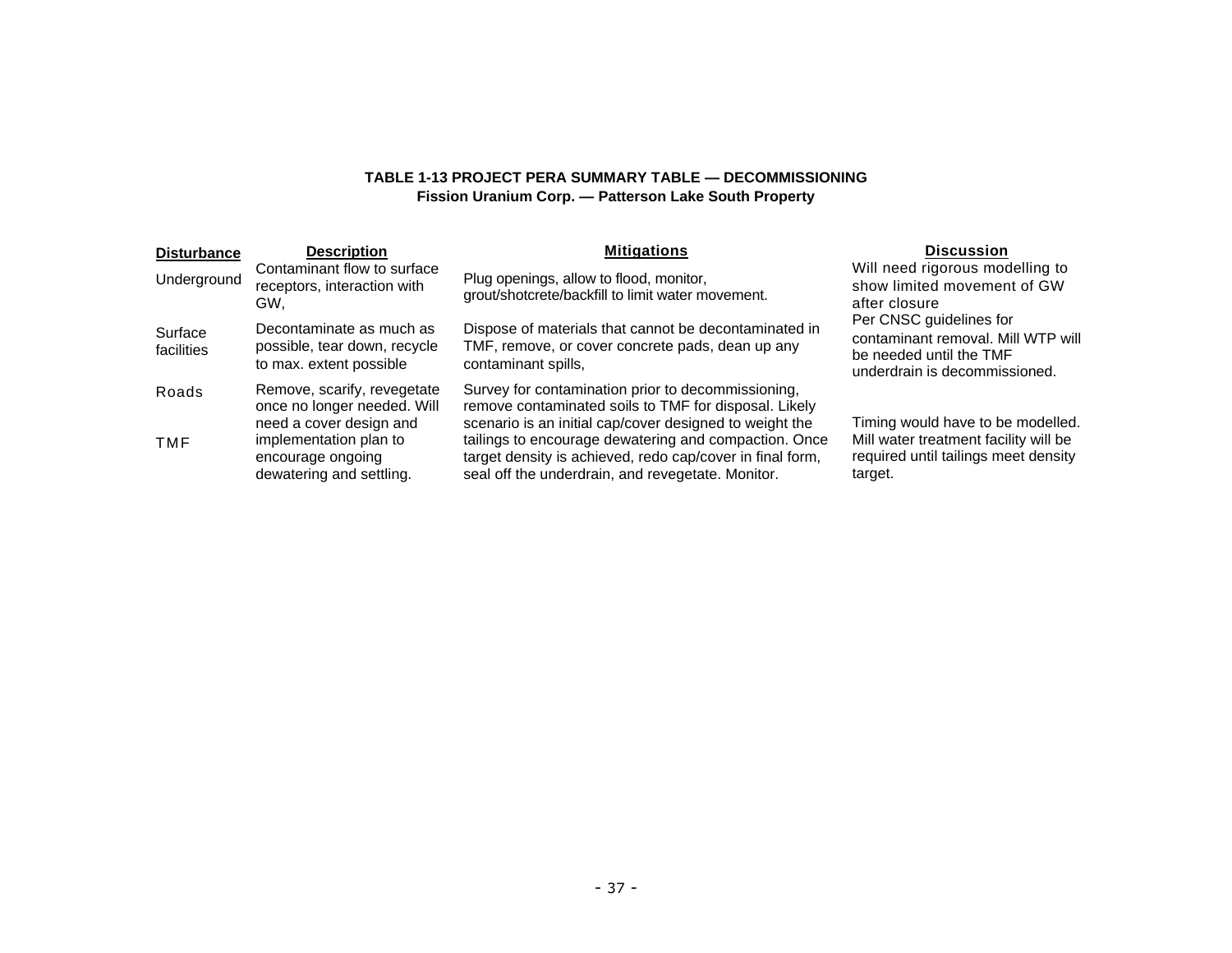# **TABLE 1-14 PROJECT PERA SUMMARY TABLE — COMMUNITY AND SOCIO-ECONOMICS Fission Uranium Corp. — Patterson Lake South Property**

| <b>Disturbance</b>                | <b>Description</b>                                                                                                                                                              | <b>Mitigations</b>                                                                                                                                                                                   | <b>Discussion</b>                                                                                                                                                                                                              |
|-----------------------------------|---------------------------------------------------------------------------------------------------------------------------------------------------------------------------------|------------------------------------------------------------------------------------------------------------------------------------------------------------------------------------------------------|--------------------------------------------------------------------------------------------------------------------------------------------------------------------------------------------------------------------------------|
| Consultation<br>and<br>engagement | Consultation and engagement<br>with First Nations, Metis and<br>communities                                                                                                     | Must fulsomely engage with the<br>communities, writ large Establish<br>relationships with all the potential Impact<br>Communities related to the project<br>Document all activities and participants | It is essential that this be done for the success<br>of the project                                                                                                                                                            |
| Roads                             | Increased traffic on northern<br>roads and through towns<br>such as Buffalo Narrows<br>and La Loche, and north on<br>Hwy 955.<br>Are bridges adequate over<br>Clearwater River? | Work with local authorities and MHI to<br>minimize safety risks in communities.<br>Work with MHI to improve Hwy 955 and<br>upgrade bridges if necessary.                                             | Project will need a traffic analysis for the<br>increase of traffic in NW Saskatchewan. The<br>road relocation around site will also be<br>addressed.                                                                          |
| Employment                        | A new mining operation will<br>bring jobs and opportunities<br>for local employment.                                                                                            | Start now to work with communities to<br>ensure there is a trained workforce<br>available.                                                                                                           | For safety reasons, mines in northern<br>Saskatchewan now require Grade 12 education<br>at a minimum. Given the long approvals<br>process, expectations need to be realistic with<br>respect to availability of employment and |
| <b>Business</b><br>opportunities  | A new mine will bring<br>opportunities for business to<br>supply goods and services.                                                                                            | Work with local communities and<br>entrepreneurs to develop businesses.                                                                                                                              | timing. Experience elsewhere in SK indicates<br>businesses work best when they are not solely<br>reliant on the mine(s) for their survival given the<br>cyclical nature of mining (witness the current<br>Cameco shutdowns)    |
| Community                         | Potential impacts on<br>communities range from<br>demand on health care and<br>social services, policing, etc.                                                                  | Monitor and work with local authorities<br>and communities. Increased employment<br>likely to be an improvement in community<br>health. Continue with engagement and<br>sponsorship activities.      | Target communities are La Loche as the<br>nearest community followed by the west-side<br>communities (Mdtis communities, Buffalo<br>Narrows, Ile-a-la Crosse, Beauval, etc.).                                                  |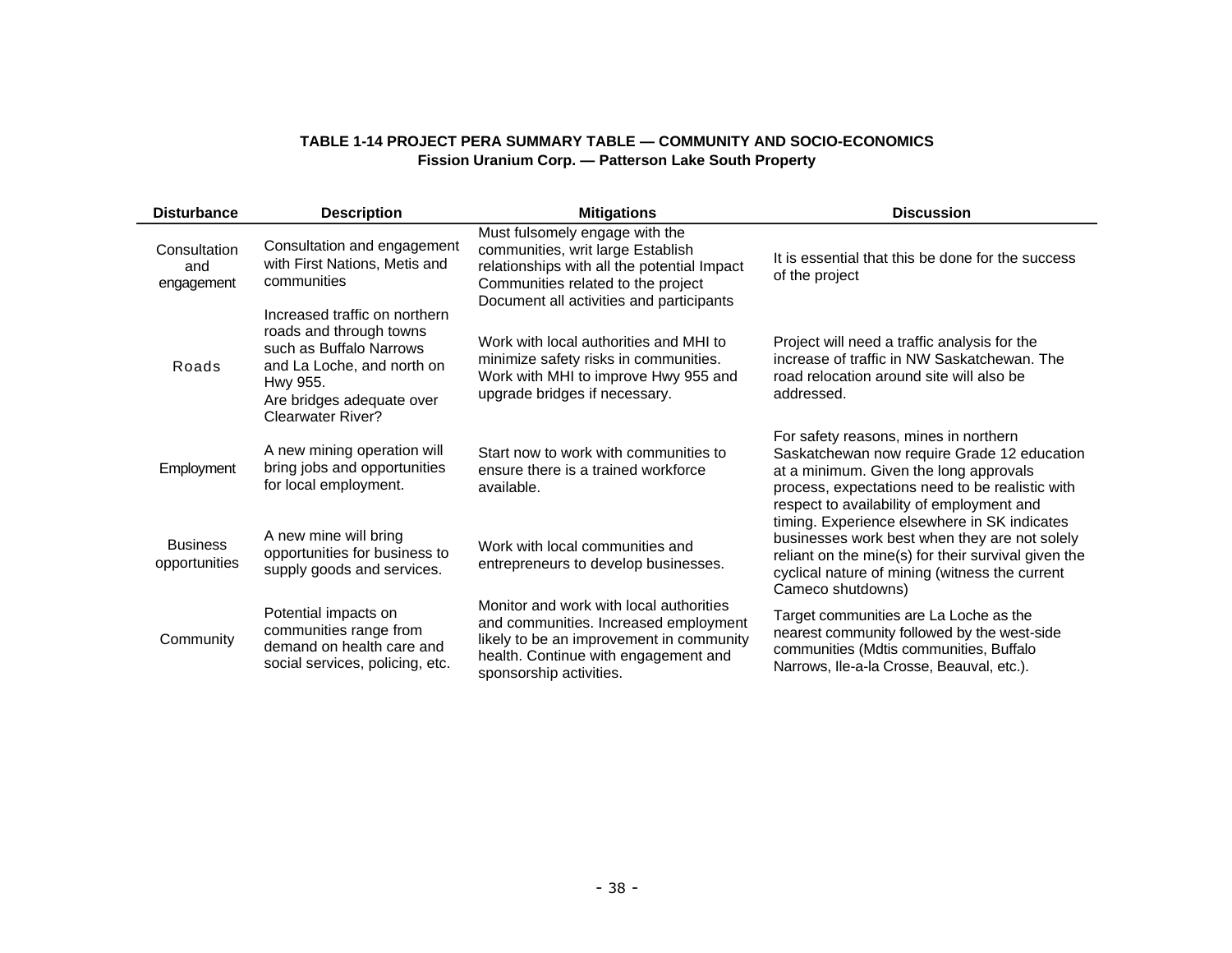# <span id="page-39-0"></span>**Capital and Operating Costs**

Capital costs have been estimated for the Project based on comparable projects, first principles, subscription based cost services, budgetary quotes from vendors and contractors, and information within RPA's project database. In RPA's opinion, the capital cost estimate is consistent with an Association for the Advancement of Cost Engineering Class 4 estimate. Wood is responsible for capital costs related to the process plant and infrastructure, while RPA is responsible for capital costs related to mining, and the compilation of the overall capital cost estimate. Clifton, BGC, Newmans, Artisan, and TMCC have provided input, where appropriate, to develop the capital cost estimate. Broadly, preproduction capital costs are divided among mining, processing, infrastructure, and project indirect expenses. Sustaining capital costs are related to ongoing mine development, the crown pillar recovery, and miscellaneous infrastructure or process plant refurbishments that continue to occur after commercial production has been declared. Capital costs are summarized in Table 1-15.

| <b>Description</b>                                                 | <b>Units</b> | Cost    |
|--------------------------------------------------------------------|--------------|---------|
| Mining                                                             | \$ millions  | 200.7   |
| Processing                                                         | \$ millions  | 349.6   |
| Infrastructure                                                     | \$ millions  | 119.7   |
| <b>Pre-Production</b><br><b>Direct</b><br><b>Subtotal</b><br>Costs | \$ millions  | 670.0   |
| <b>Pre-Production Indirect Costs</b>                               | \$ millions  | 314.8   |
| <b>Subtotal Direct and Indirect</b>                                | \$ millions  | 984.8   |
| Contingency                                                        | \$ millions  | 192.1   |
| <b>Initial Capital Cost</b>                                        | \$ millions  | 1,176.9 |
| Sustaining Capital                                                 | \$ millions  | 208.6   |
| Closure and Reclamation                                            | \$ millions  | 73.8    |
| Total                                                              | \$ millions  | 1,459.3 |

#### **TABLE 1-15 SUMMARY OF CAPITAL COSTS Fission Uranium Corp. – Patterson Lake South Property**

Operating costs were estimated for the project and allocated to one of mining, processing, or general and administration. Life of mine operating costs are summarized in Table 1-16.

#### **TABLE 1-16 LIFE OF MINE OPERATING COSTS Fission Uranium Corp. – Patterson Lake South Property**

|                           |     | <b>Life of Mine</b><br>Cost | Average<br>Annual | <b>Unit Cost</b> | <b>Unit Cost</b>                       |
|---------------------------|-----|-----------------------------|-------------------|------------------|----------------------------------------|
| <b>Description</b>        |     | (\$ millions)               | (\$ millions)     | (\$/t processed) | (\$/lb U <sub>3</sub> O <sub>8</sub> ) |
| Mining                    |     | 314.6                       | 52.4              | 137              | 3.99                                   |
| Processing                |     | 266.4                       | 40.2              | 116              | 3.38                                   |
| General<br>Administration | and | 172.5                       | 26.2              | 75               | 2.19                                   |
| <b>Total</b>              |     | 753.4                       | 118.8             | 328              | 9.57                                   |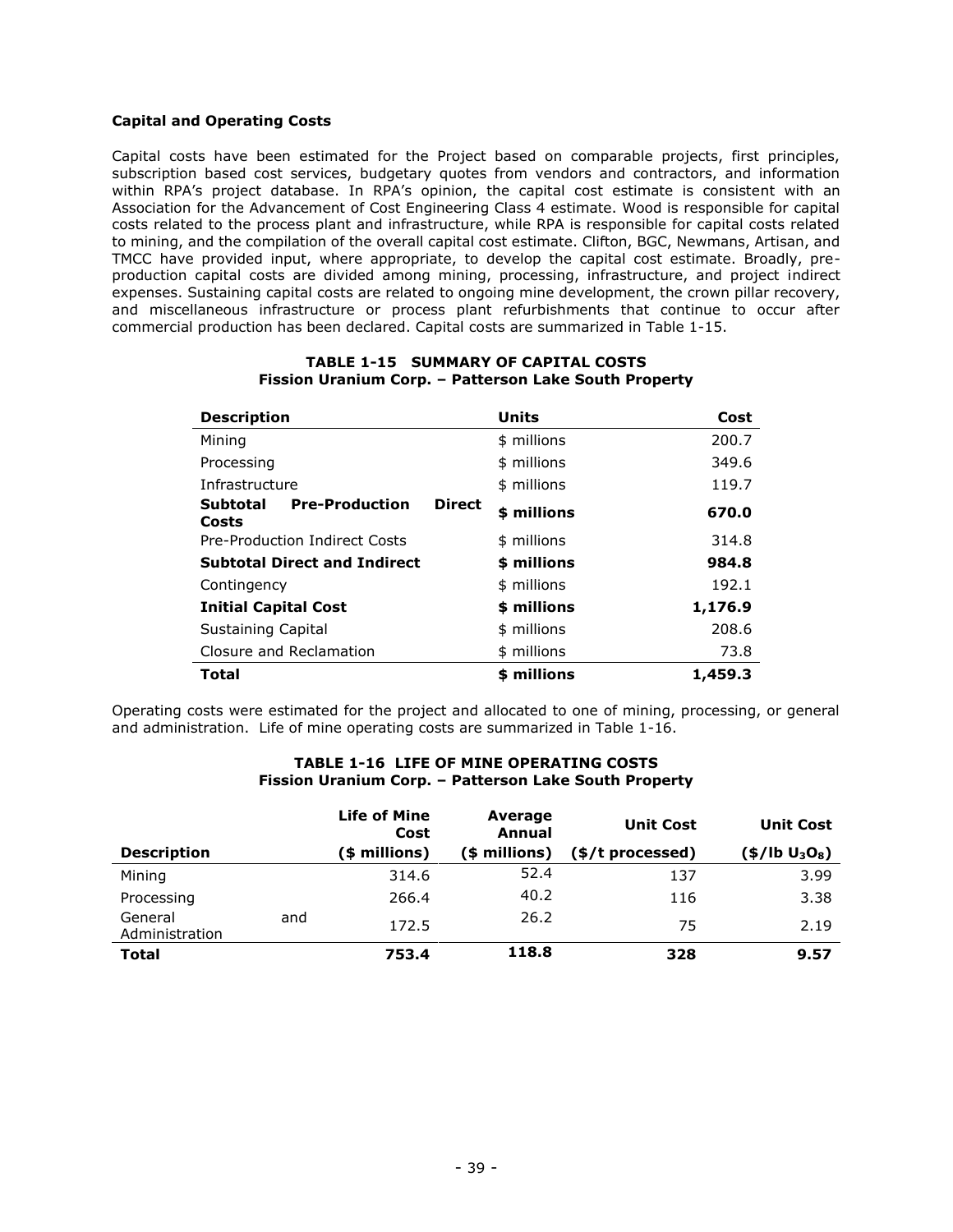#### **RISK FACTORS**

<span id="page-40-0"></span>An investment in Fission is speculative and involves a high degree of risk due to the nature of the Company's business and the present stage of its development. The following risk factors, as well as risks not currently known to the Company, could materially adversely affect the Company's future business, operations and financial condition and could cause them to differ materially from the estimates described in forward-looking statements contained herein. Prospective investors should carefully consider the following risk factors along with the other matters set out herein:

#### <span id="page-40-1"></span>**Limited Business History**

Fission has a short history of operations and has no history of earnings. The likelihood of success of Fission must be considered in light of the problems, expenses, difficulties, complications and delays frequently encountered in connection with the establishment of any business. Fission has limited financial resources and there is no assurance that funding will be available to it when needed. There is also no assurance that Fission can generate revenues, operate profitably, or provide a return on investment, or that it will successfully implement its plans.

#### <span id="page-40-2"></span>**Unknown Environmental Risks for Past Activities**

Exploration and mining operations incur risks of releases to soil, surface water and groundwater of metals, chemicals, fuels, liquids having acidic properties and other contaminants. The risk of environmental contamination from present and past exploration or mining activities exists for mining companies. Companies may be liable for environmental contamination and natural resource damages relating to properties that they currently own or operate or at which environmental contamination occurred while or before they owned or operated the properties. No assurance can be given that potential liabilities for such contamination or damages caused by past activities at the PLS Property do not exist.

#### <span id="page-40-3"></span>**Limited Exploration Prospects**

The PLS Property is Fission's sole material property. Accordingly, the Company does not have a diversified portfolio of exploration prospects, either geographically or by mineral targets. The Company's operations could be significantly affected by fluctuations in the market price of uranium, as the economic viability of the Company's sole project is heavily dependent upon the market price for uranium.

# <span id="page-40-4"></span>**Acquisitions and Joint Ventures**

Fission may evaluate from time to time opportunities to acquire and joint venture mining assets and businesses. These acquisitions and joint ventures may be significant in size, may change the scale of Fission's business and may expose it to new geographic, political, operating, financial and geological risks. Fission's success in its acquisition and joint venture activities will depend on its ability to identify suitable acquisition and joint venture candidates and partners, acquire or joint venture them on acceptable terms and integrate their operations successfully with those of Fission. Any acquisitions or joint ventures would be accompanied by risks, such as the difficulty of assimilating the operations and personnel of any acquired companies; the potential disruption of Fission's ongoing business; the inability of management to maximize the financial and strategic position of Fission through the successful incorporation of acquired assets and businesses or joint ventures; additional expenses associated with amortization of acquired intangible assets; the maintenance of uniform standards, controls, procedures and policies; the impairment of relationships with employees, customers and contractors as a result of any integration of new management personnel; dilution of Fission's present shareholders or of its interests in its subsidiaries or assets as a result of the issuance of shares to pay for acquisitions or the decision to grant earning or other interests to a joint venture partner; and the potential unknown liabilities associated with acquired assets and businesses. There can be no assurance that Fission would be successful in overcoming these risks or any other problems encountered in connection with such acquisitions or joint ventures. There may be no right for shareholders to evaluate the merits or risks of any future acquisition or joint venture undertaken except as required by applicable laws and regulations.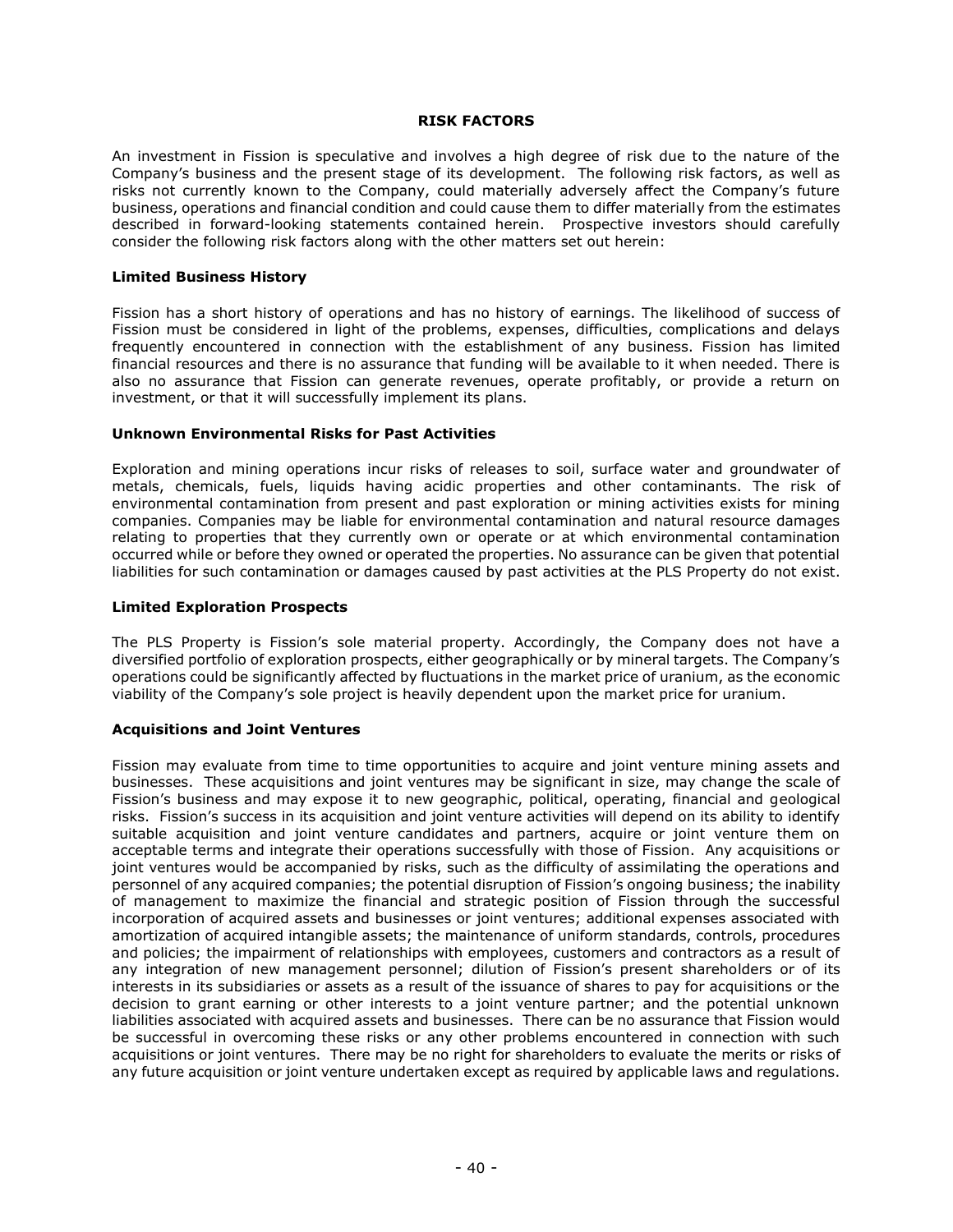# <span id="page-41-0"></span>**Significant Shareholders of the Company Possibly Influencing the Company's Business Operations**

To the best of our knowledge, CGN Mining and its affiliates hold approximately 14.3% of Fission's issued and outstanding Common Shares. For as long as CGN Mining maintains a significant interest in the Company, it may be in a position to affect the governance and operations of Fission. Pursuant to the Subscription Agreement, for so long as CGN Mining and their affiliates hold not less than 17% of our issued and outstanding Common Shares for any continuous period of at least twenty-four (24) months, CGN Mining is entitled to nominate two individuals to serve on the Fission Board in addition to having certain anti-dilution rights in future equity financings of Fission. For a full description of the provisions of the Subscription Agreement, please refer to the Subscription Agreement, which is available on Fission's SEDAR profile at www.sedar.com.

In addition, CGN Mining may have significant influence over the passage of any resolution of shareholders of Fission (such as would be required to amend Fission's constating documents or take certain other corporate actions) and may for all practical purposes, be able to ensure the passage of any such resolution by voting for it or prevent the passage of any such resolution by voting against it. The effect of the influence by CGN Mining may be to limit the price that investors are willing to pay for the Common Shares.

# <span id="page-41-1"></span>**Additional Financing and Dilution**

Fission is focused on advancing its core asset, the PLS Property, and will use its working capital to carry out such advancement and growth. However, Fission will require additional funds to further such activities. To obtain such funds, Fission may sell additional securities including, but not limited to, its Common Shares or some form of convertible security, the effect of which would result in a substantial dilution of the equity interests of Fission's shareholders.

There is no assurance that additional funding will be available to Fission for additional exploration or for the substantial capital that is typically required in order to bring a mineral project, such as the PLS Property, to the production decision or to place a property, such as the PLS Property, into commercial production. There can be no assurance that Fission will be able to obtain adequate financing in the future or that the terms of such financing will be favourable. Failure to obtain such additional financing could result in the delay or indefinite postponement of further exploration, advancement and growth of the PLS Property.

# <span id="page-41-2"></span>**No History of Mineral Production or Mining Operations**

Fission has never had a uranium producing property. There is no assurance that commercial quantities of uranium will be discovered nor is there any assurance that Fission's exploration programs will yield positive results. Even if commercial quantities of uranium are discovered, there can be no assurance that the PLS Property will ever be brought to a stage where uranium resources can profitably be produced therefrom. Factors which may limit the ability to produce uranium resources include, but are not limited to, the spot price of uranium, availability of additional capital and financing and the nature of any mineral deposits. Fission does not have a history of mining operations that would guarantee it will produce revenue, operate profitably or provide a return on investment in the future. Fission has not paid dividends in the past and Fission does not have any plans to pay dividends in the foreseeable future.

# <span id="page-41-3"></span>**Imprecision of Mineral Resource Estimates**

Mineral resource figures are estimates, and no assurances can be given that the estimated levels of uranium will be produced or that Fission will receive the prices assumed in determining its mineral resources. Such estimates are expressions of judgment based on knowledge, mining experience, analysis of drilling results and industry practices. Valid estimates made at a given time may significantly change when new information becomes available. While Fission believes that the mineral resource estimates included are well established and reflect management's best estimates, by their nature, mineral resource estimates are imprecise and depend, to a certain extent, upon statistical inferences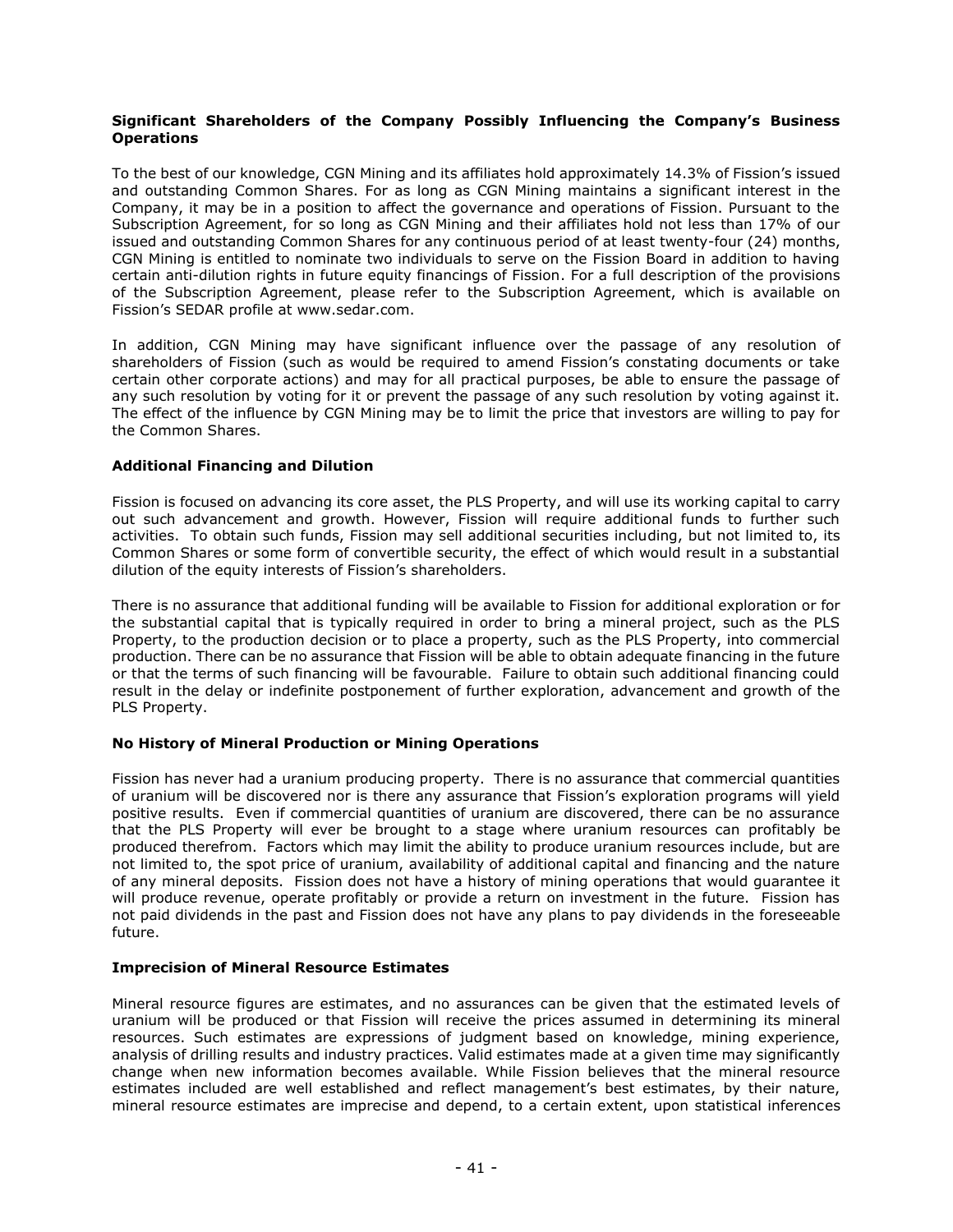which may ultimately prove unreliable. Furthermore, market price fluctuations, as well as increased capital or production costs or reduced recovery rates, may render mineral resources containing lower grades of mineralization uneconomic and may ultimately result in a restatement of mineral resources. The evaluation of mineral resources is always influenced by economic and technological factors, which may change over time.

# <span id="page-42-0"></span>**Economics of Developing Mineral Properties**

Mineral exploration and development is speculative and involves a high degree of risk. While the discovery of a mineral deposit may result in substantial rewards, few properties which are explored are commercially mineable and ultimately developed into producing mines. There is no assurance that Fission's uranium deposits are commercially mineable.

Should any mineral resources and reserves exist, substantial expenditures will be required to confirm mineral reserves which are sufficient to commercially mine and to obtain the required environmental approvals and permitting required to commence commercial operations. The decision as to whether a property contains a commercial mineral deposit and should be brought into production will depend upon the results of exploration programs and/or feasibility studies, and the recommendations of duly qualified engineers and/or geologists, all of which involves significant expense. This decision will involve consideration and evaluation of several significant factors including, but not limited to: (1) costs of bringing a property into production, including exploration and development work, preparation of production feasibility studies and construction of production facilities; (2) availability and costs of financing; (3) ongoing costs of production; (4) uranium prices, which are historically cyclical; (5) environmental compliance regulations and restraints (including potential environmental liabilities associated with historical exploration activities); and (6) political climate and/or governmental regulation and control. Development projects are also subject to the successful completion of engineering studies, issuance of necessary governmental permits, and availability of adequate financing. Development projects have no operating history upon which to base estimates of future cash flow.

The ability to sell and profit from the sale of any eventual mineral production from the PLS Property will be subject to the prevailing conditions in the minerals marketplace at the time of sale. The global minerals marketplace is subject to global economic activity and changing attitudes of consumers and other end-users' demand for mineral products. Many of these factors are beyond the control of a mining company and therefore represent a market risk which could impact the long term viability of Fission and its operations.

Global financial conditions continue to be subject to volatility arising from international geopolitical developments and global economic phenomenon, as well as general financial market turbulence, including a significant recent market reaction to the novel coronavirus (COVID-19), resulting in a significant reduction in many major market indices and in Fission's share price. Access to public financing and credit can be negatively impacted by the effect of these events on Canadian and global credit markets. The health of the global financing and credit markets may impact the ability of Fission to obtain equity or debt financing in the future and the terms at which financing or credit is available to Fission. These instances of volatility and market turmoil could adversely impact Fission's operations and the trading price of the Common Shares.

# <span id="page-42-1"></span>**Factors Beyond the Control of Fission**

The potential profitability of the PLS Property is dependent upon many factors beyond Fission's control. For instance, world prices of and markets for minerals are unpredictable, highly volatile, potentially subject to governmental fixing, pegging and/or controls and respond to changes in domestic, international, political, social and economic environments. Another factor is that rates of recovery of minerals from mined ore (assuming that such mineral deposits are known to exist) may vary from the rate experienced in tests and a reduction in the recovery rate will adversely affect profitability and, possibly, the economic viability of a property. Profitability also depends on the costs of operations, including costs of labour, equipment, electricity, environmental compliance or other production inputs. Such costs will fluctuate in ways Fission cannot predict and are beyond Fission's control, and such fluctuations will impact profitability and may eliminate profitability altogether. Additionally, due to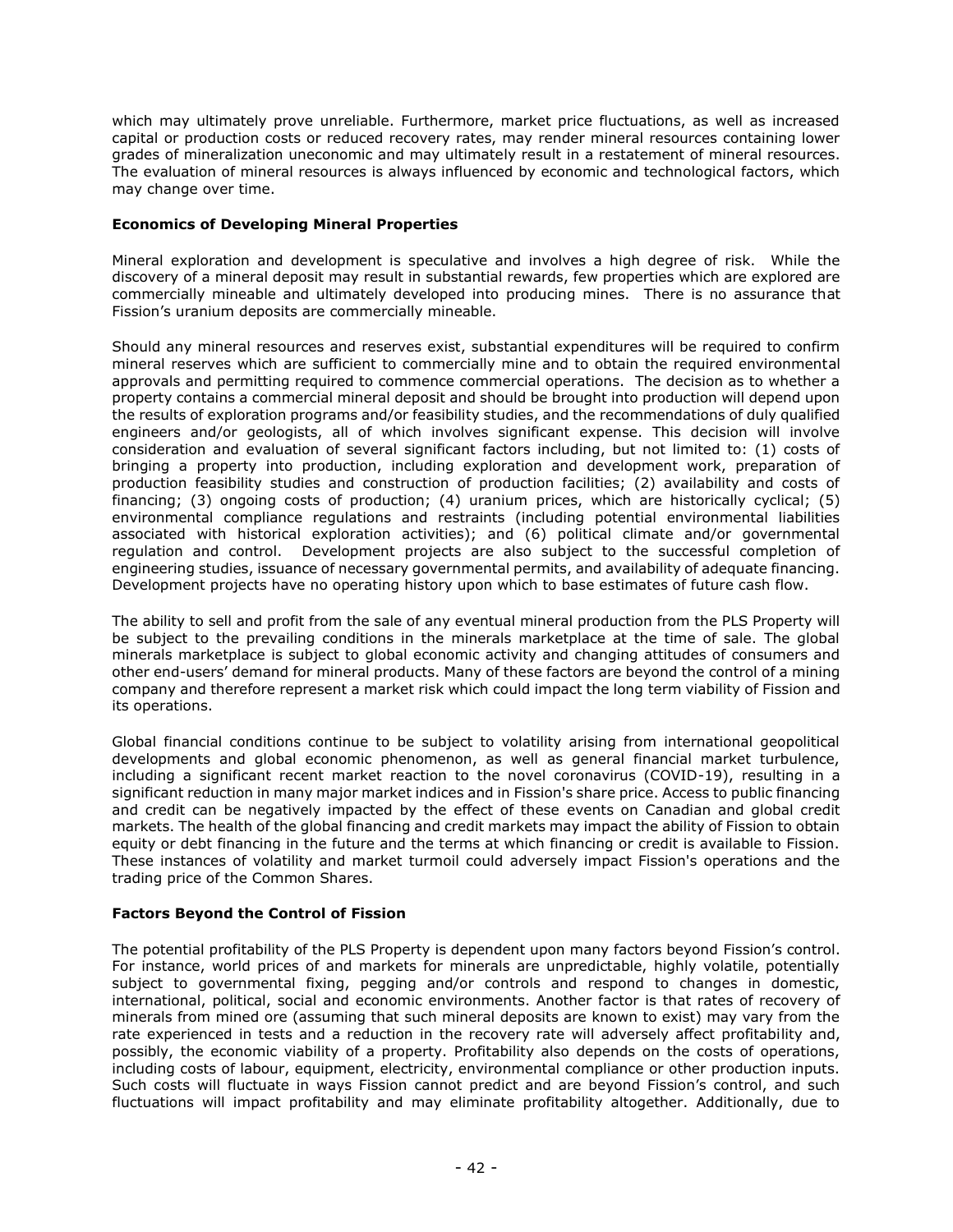worldwide economic uncertainty, the availability and cost of funds for advancing mineral projects and other costs have become increasingly difficult, if not impossible, to project. These changes and events may materially affect the financial performance of Fission.

Fission's potential future revenues will be directly related to the prices of uranium as its potential revenues are expected to be derived from uranium mining. Uranium prices are and will continue to be affected by numerous factors beyond Fission's control. Such factors include, among others, the demand for nuclear power; political and economic conditions in uranium producing and consuming countries such as Canada, the U.S., Russia and other former Soviet republics; reprocessing of used reactor fuel and the re-enrichment of depleted uranium tails; sales of excess civilian and military inventories (including inventories from the dismantling of nuclear weapons) by governments and industry participants; and production levels and costs of production in countries such as Russia and former Soviet republics, Africa and Australia. The effect of these factors, individually or in the aggregate, is impossible to predict with accuracy. A decline in uranium prices may also require Fission to write-down its mineral resources at the PLS Property, which would have a material adverse effect on its potential earnings and potential profitability.

# <span id="page-43-0"></span>**Competition in the Mineral Industry**

The mineral industry is competitive in all of its phases. The Company competes with other companies, some of which have greater financial and other resources than the Company and, as a result, may be in a better position to compete for future business opportunities. The Company competes with other exploration and mining companies for the acquisition of mineral interests as well as for the recruitment and retention of qualified employees and other personnel. There can be no assurance that the Company can compete effectively with these companies.

# <span id="page-43-1"></span>**No Dividend History**

No dividends on the Common Shares have been paid by Fission in each of the three most recently completed financial years. Fission anticipates that for the foreseeable future it will retain future earnings and other cash resources for the operation and development of its business. Payment of any future dividends will be at the discretion of the Fission Board after taking into account many factors, including Fission's financial condition and current and anticipated cash needs.

# <span id="page-43-2"></span>**Regulatory Requirements**

The current or future operations of Fission, including advancement activities and possible commencement of production on the PLS Property, requires permits from various federal and local governmental authorities, and such operations are and will be governed by laws and regulations governing prospecting, development, mining, production, taxes, labour standards, occupational health, waste disposal, toxic substances, land use, environmental protection, mine safety and other matters. Companies engaged in the development, advancement and operation of mines and related facilities generally experience increased costs and delays in production and other schedules as a result of the need to comply with the applicable laws, regulations and permits. There can be no assurance that all permits which Fission may require for the development and construction of mining facilities and conduct of mining operations will be obtainable on reasonable terms or that such laws and regulations would not have an adverse effect on any mining project which Fission might undertake.

Failure to comply with applicable laws, regulations and permitting requirements may result in enforcement actions including orders issued by regulatory or judicial authorities causing operations to cease or be curtailed, and may include corrective measures requiring capital expenditures, installation of additional equipment or remedial actions. Companies engaged in mining operations may be required to compensate those suffering loss or damage by reason of the mining activities and may have civil or criminal fines or penalties imposed upon them for violation of applicable laws or regulations.

Amendments or changes to current laws, regulations government policies and permits governing operations and activities of mining companies, or more stringent implementation thereof, could have a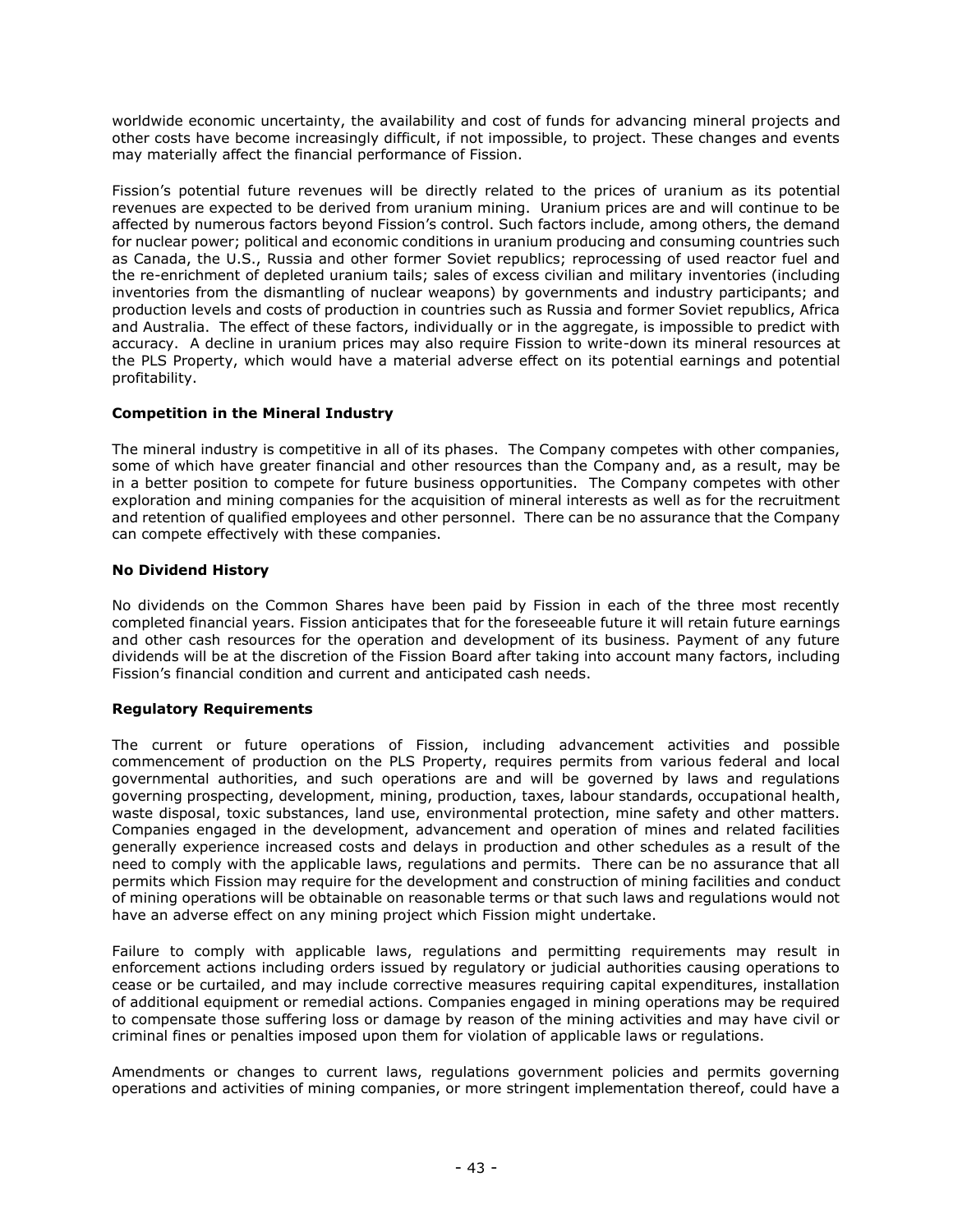material adverse impact on Fission and cause increases in costs or require abandonment or delays in the advancement and growth of the PLS Property.

Worldwide demand for uranium is directly tied to the demand for electricity produced by the nuclear power industry, which is also subject to extensive government regulation and policies. The development of mines and related facilities is contingent upon governmental approvals that are complex and time consuming to obtain and which, depending upon the location of the project, involve multiple governmental agencies. The duration and success of such approvals are subject to many variables outside Fission's control. Any significant delays in obtaining or renewing such permits or licenses in the future could have a material adverse effect on Fission. In addition, the international marketing of uranium is subject to governmental policies and certain trade restrictions, such as those imposed by the suspension agreements entered into by Canada with certain republics of the former Soviet Union. Changes in these policies and restrictions may adversely impact Fission's business.

# <span id="page-44-0"></span>**Climate Change**

Fission's Management and the Board have considered risks to the business from climate change. Climate change is an international concern and as a result poses risk of both climate changes and government policy in which governments are introducing climate change legislation and treaties at all levels of government that could result in increased costs, and therefore, decreased profitability. Climate change regulations may become more onerous over time as governments implement policies to further reduce carbon emissions, including the implementation of taxation regimes based on aggregate carbon emissions. Some of the costs associated with reducing emissions can be offset by increased energy efficiency and technological innovation. However, the cost of compliance with environmental regulation and changes in environmental regulation have the potential to result in increased cost of operations, reducing the profitability of the Company's operations or the potential economic value of its development projects.

In addition, our operations could be exposed to a number of physical risks from climate change, such as changes in rainfall rates, rising water levels, reduced water availability, higher temperatures, increased snow pack and extreme weather events. While the Company has not experienced these events at this point, such events or conditions such as flooding or inadequate water supplies could disrupt mining and transport operations, mineral processing and rehabilitation efforts, could create resource shortages and could damage our property or equipment and increase health and safety risks on site. Such events or conditions could have other adverse effects on our workforce and on the communities around the PLS Property.

# <span id="page-44-1"></span>**Indigenous Peoples Land Claims**

There is uncertainty with respect to indigenous peoples land claims in Canada due to the decision of the Supreme Court of Canada in *Tsilhqot'in Nation v. British Columbia* (2014 SCC 44), which recognized the Tsilhqot'in Nation as holding aboriginal title to approximately 1,900 square kilometers of territory in the interior of British Columbia. This decision represents the first successful claim for aboriginal title in Canada and may lead other First Nations in Canada to pursue aboriginal title in their traditional landuse areas. Such claims, if successful, may impact those projects or operations in Canada on which Fission holds a material interest, such as the PLS Property.

# <span id="page-44-2"></span>**Insurance**

Fission's business is capital intensive and subject to a number of risks and hazards, including environmental pollution, accidents or spills, industrial and transportation accidents, labour disputes, changes in the regulatory environment, natural phenomena (such as inclement weather conditions, earthquakes, pit wall failures and cave-ins) and encountering unusual or unexpected geological conditions. Many of the foregoing risks and hazards could result in damage to, or destruction of, the PLS Property or any future processing facilities, personal injury or death, environmental damage, delays in or interruption of or cessation of its exploration or advancement activities, delay in or inability to receive regulatory approvals to transport its uranium concentrates, or costs, monetary losses and potential legal liability and adverse governmental action. Fission may be subject to liability or sustain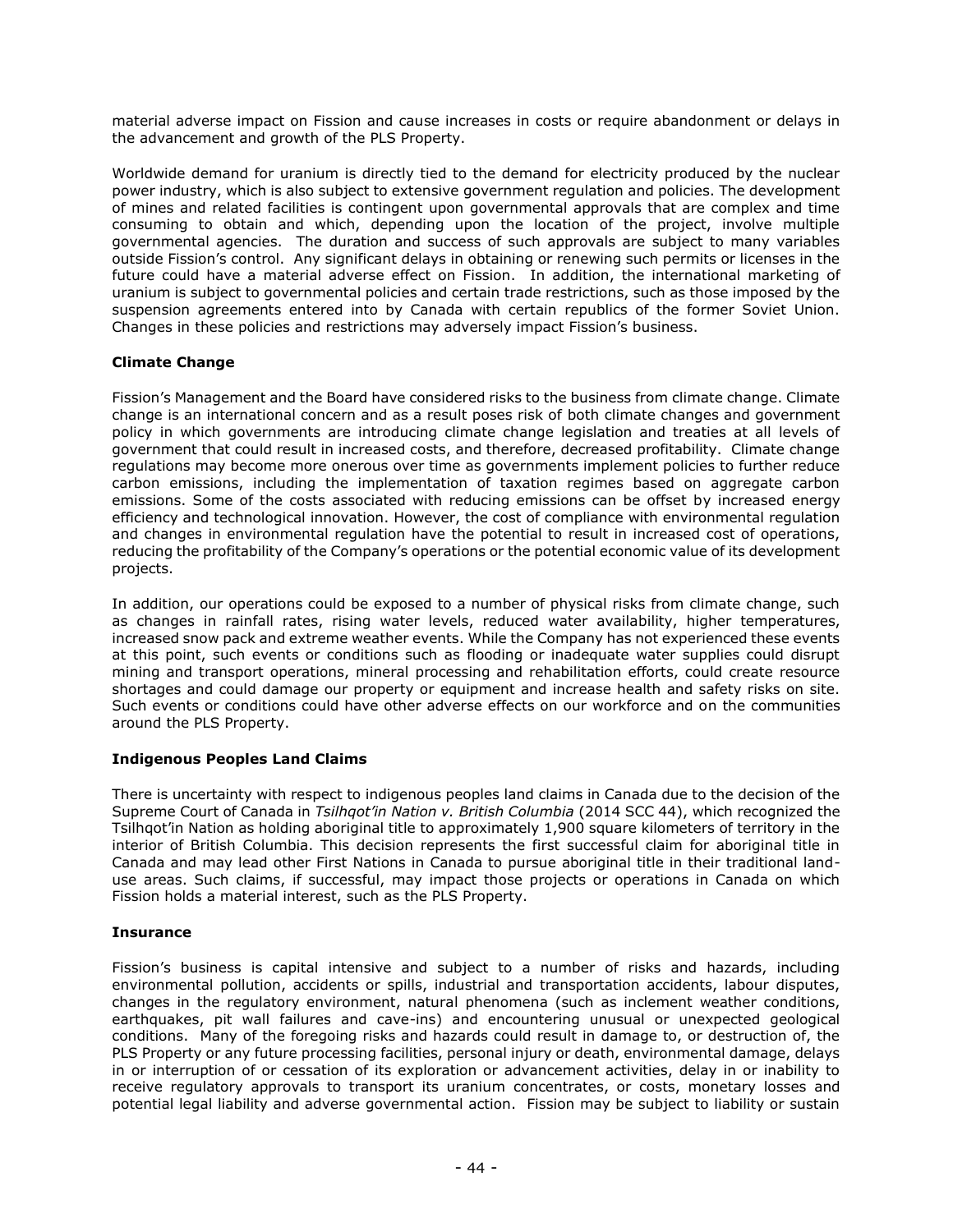loss for certain risks and hazards against which it does not or cannot insure or which it may reasonably elect not to insure because of the cost. This lack of insurance coverage could result in material economic harm to Fission.

# <span id="page-45-0"></span>**Uranium Industry Competition and International Trade Restrictions**

The international uranium industry, including the supply of uranium concentrates, is competitive, with supplies available from a relatively small number of western world uranium mining companies, from certain republics of the former Soviet Union and the People's Republic of China, from excess inventories, including inventories made available from decommissioning of nuclear weapons, from reprocessed uranium and plutonium, from used reactor fuel, and from the use of excess Russian enrichment capacity to re-enrich depleted uranium tails held by European enrichers in the form of UF6. The supply of uranium from Russia and from certain republics of the former Soviet Union is, to some extent, impeded by a number of international trade agreements and policies. These agreements and any similar future agreements, governmental policies or trade restrictions are beyond the control of Fission and may affect the supply of uranium available in the United States and Europe, which are the largest markets for uranium in the world. If Fission is unable to supply uranium to important markets in the U.S. or Europe, its business, financial condition and results of operations may be materially adversely affected.

# <span id="page-45-1"></span>**Deregulation of the Electrical Utility Industry**

Fission's future prospects may be tied directly to those of the electrical utility industry worldwide. Deregulation of the utility industry, particularly in North America and Europe, is expected to impact the market for nuclear and other fuels for years to come and may result in the premature shutdown of nuclear reactors. Experience to date with deregulation indicates that utilities are improving the performance of their reactors and achieving record capacity factors. There can be no assurance that this trend will continue.

# <span id="page-45-2"></span>**Public Acceptance of Nuclear Energy Cannot Be Assured**

Growth in the demand for uranium and in the nuclear power industry will depend upon continued and increased acceptance of nuclear technology by the public as a safe and viable means of generating electricity. Growth of the uranium and nuclear power industry will also depend on continued and increased acceptance of nuclear technology as a means of generating electricity. Because of unique political, technological and environmental factors that affect the nuclear industry, the industry is subject to public opinion risks which could have an adverse impact on the demand for nuclear power and increase the regulation of the nuclear power industry. An accident or incident at a nuclear reactor anywhere in the world, or an accident or incident relating to the transportation or storage of new or spent nuclear fuel, could negatively impact the public's acceptance of nuclear power and the future prospects for nuclear power generation, which may have a material and adverse effect on Fission's business, financial condition and results of operations.

# <span id="page-45-3"></span>**Nuclear Energy Competes with other Viable Energy Sources**

Nuclear energy competes with other sources of energy, including oil, natural gas, coal and hydroelectricity. These other sources are to some extent interchangeable with nuclear energy, particularly over the longer term. Sustained lower prices of oil, natural gas, coal and hydro-electricity may result in lower demand for uranium concentrates and uranium conversion services, which in turn may result in lower market prices for uranium, which would materially and adversely affect Fission's business, financial condition and results of operations.

# <span id="page-45-4"></span>**COVID-19 Outbreaks**

Global markets have been adversely impacted by emerging infectious diseases and/or the threat of outbreaks of viruses, other contagions or epidemic diseases, including the COVID-19 virus and its variants. The speed and extent of the spread of an infectious disease, including COVID-19 and its variants, and the duration and intensity of resulting business disruption and related financial and social impact, are uncertain, and such adverse effects may be material. Significant outbreaks could result in a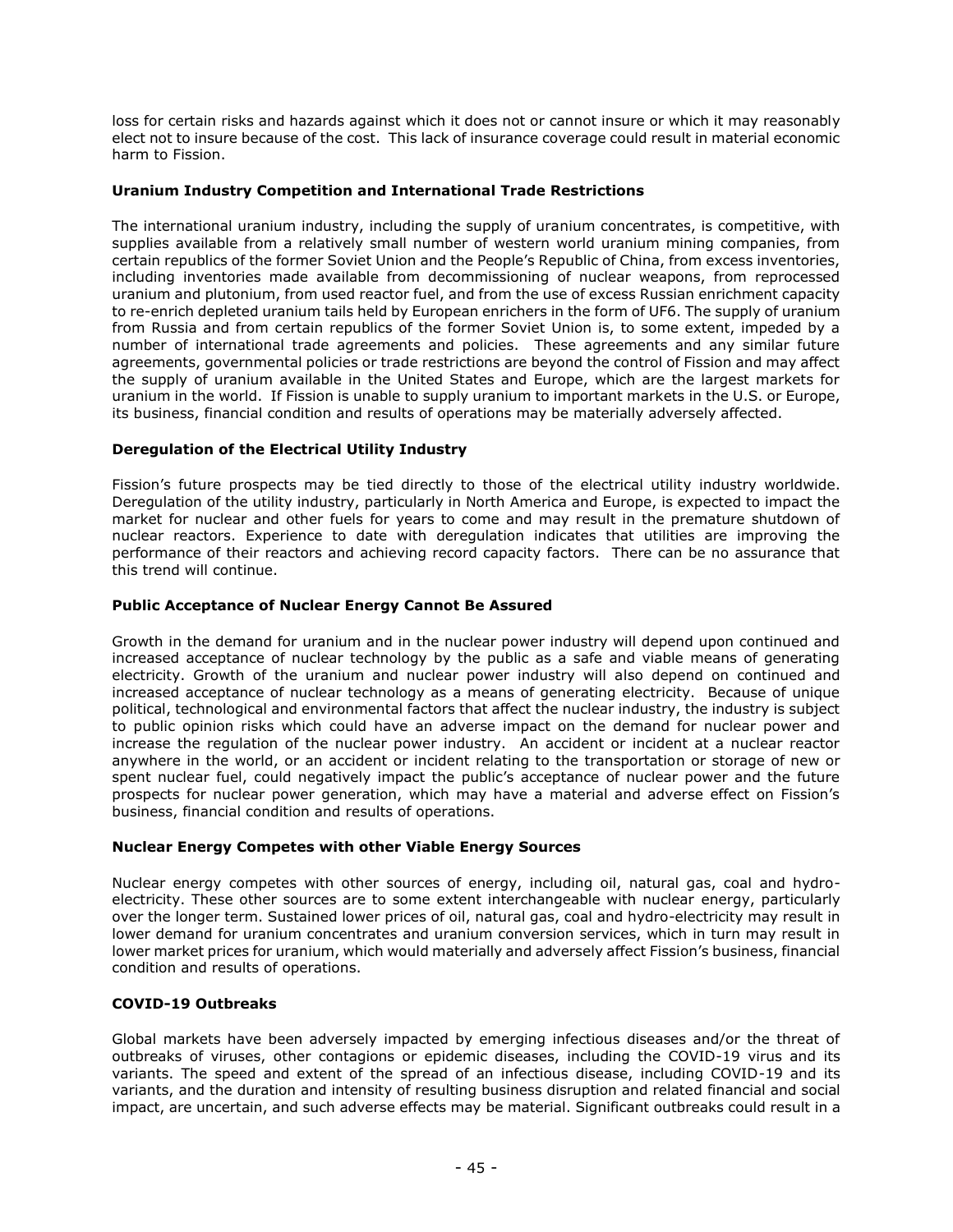widespread crisis that could adversely affect the economies and financial markets of many countries, resulting in an economic downturn which could adversely affect the Company's business and the market price of the Common Shares. Many industries, including the mining industry, have been impacted by these market conditions. If increased levels of volatility should occur over an extended period, or in the event of a rapid destabilization of global economic conditions, it may result in a material adverse effect on commodity prices, demand for uranium, availability of credit, investor confidence, and general financial market liquidity, all of which may adversely affect the Company's business and the market price of the Common Shares. In addition, there may not be an adequate or effective response to emerging or sustained outbreaks of infectious diseases and governments may impose strict emergency measures in response to the threat or existence of an infectious disease. There are potentially significant economic and social impacts, including travel bans, quarantine and self-isolation, labor shortages and shutdowns, delays and disruption in supply chains, social unrest, government or regulatory actions or inactions (including but not limited to permanent changes in taxation or policies), decreased demand or the inability to sell and deliver concentrates and resulting commodities, declines in the price of commodities, delays in permitting or approvals, governmental disruptions or other unknown but potentially significant impacts. While the Company closely monitors and takes proactive measures to mitigate the direct effects of infectious diseases and virus outbreaks in the workplace, at this time, the Company cannot accurately predict what effects large scale outbreaks or pandemics will have on its operations or financial results, including due to uncertainties relating to the ultimate geographic spread, the duration of the outbreak, and the length of restrictions or responses that have been or may be imposed by the governments. Given the global nature of the uranium sector, the Company may not be able to accurately predict how operations may be impacted. Any outbreak or threat of an outbreak of a contagion or epidemic disease could have a material adverse effect on the Company, its business and operational results.

# <span id="page-46-0"></span>**Environmental Risks and Hazards**

All phases of Fission's operations are subject to environmental regulation in the jurisdictions in which it operates. These regulations mandate, among other things, the maintenance of air and water quality standards and land reclamation. They also set forth limitations on the transportation, storage and disposal of solid and hazardous waste. Environmental legislation is evolving in a manner which will require stricter standards and enforcement, increased fines and penalties for non-compliance, more stringent environmental assessments of proposed projects and a heightened degree of responsibility for companies and their officers, directors and employees. There is no assurance that future changes in environmental regulation, if any, will not adversely affect Fission's operations. Environmental hazards may exist on the PLS Property which are unknown to Fission at present and which have been caused by previous owners or operators of the PLS Property. Reclamation costs are uncertain and planned expenditures estimated by management may differ from the actual expenditures required.

Fission is not insured against most environmental risks. Insurance against environmental risks (including potential liability for pollution and other hazards as a result of the disposal of waste products occurring from exploration and production) has not been generally available to companies within the industry. Fission will periodically evaluate the cost and coverage of the insurance against certain environmental risks that is available to determine if it would be appropriate to obtain such insurance.

Without such insurance, and if Fission becomes subject to environmental liabilities, the payment of such liabilities would reduce or eliminate its available funds or could exceed the funds Fission has to pay such liabilities and result in bankruptcy. Should Fission be unable to fund fully the remedial cost of an environmental problem, Fission might be required to enter into interim compliance measures pending completion of the required remedy.

# <span id="page-46-1"></span>**Litigation Risk**

All industries, including the mining industry, are subject to legal claims, with and without merit. Defence and settlement costs can be substantial, even with respect to claims that have no merit. Due to the inherent uncertainty of litigation process, the resolution of any particular legal proceeding could have a material adverse effect on Fission's financial position and results of operations.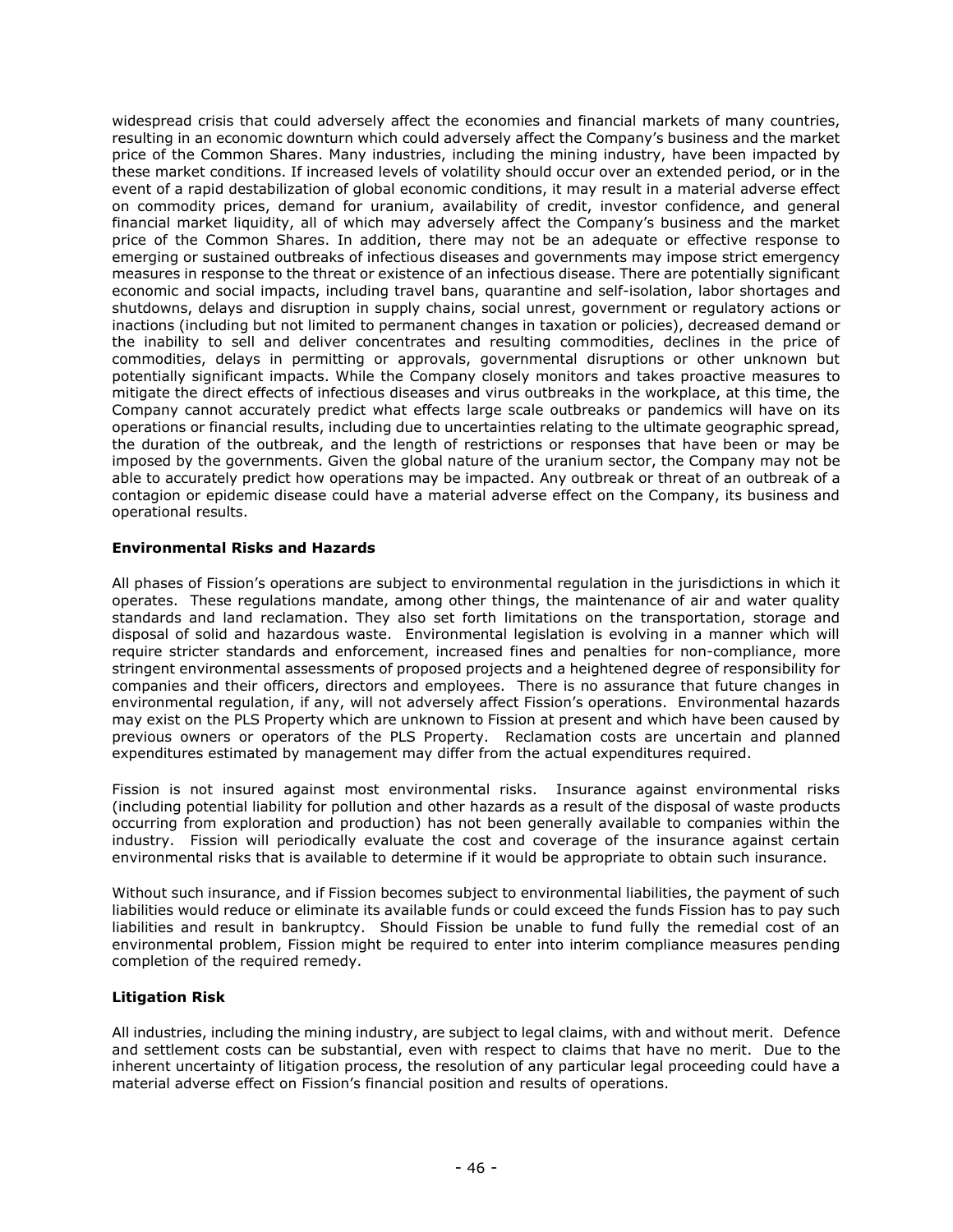# <span id="page-47-0"></span>**Political Risk**

Fission's future prospects may be affected by political decisions about the uranium market. There can be no assurance that the Canadian or other governments will not enact legislation restricting to whom Fission can sell uranium or that the Canadian or other governments will not increase the supply of uranium by decommissioning nuclear weapons.

# <span id="page-47-1"></span>**Costs of Land Reclamation Risk**

It is difficult to determine the exact amounts which will be required to complete all land reclamation activities in connection with the PLS Property. Reclamation bonds and other forms of financial assurance represent only a portion of the total amount of money that will be spent on reclamation activities over the life of a mine. Accordingly, it may be necessary to revise planned expenditures and operating plans in order to fund reclamation activities. Such costs may have a material adverse impact upon the financial condition and results of operations of Fission.

#### <span id="page-47-2"></span>**No Assurance of Title to Property**

There may be challenges to title to the PLS Property. If there are title defects with respect to the PLS Property, Fission might be required to compensate other persons or perhaps reduce its interest in the PLS Property. Also, in any such case, the investigation and resolution of title issues would divert management's time from ongoing exploration and advancement programs at the PLS Property.

#### <span id="page-47-3"></span>**Dependence on Key Personnel**

Fission is dependent on a relatively small number of key personnel, particularly Ross McElroy, its President and Chief Executive Officer, the loss of whom could have an adverse effect on Fission. At this time, Fission does not maintain key-person insurance on the lives of any of its key personnel. In addition, while certain of Fission's officers and directors have experience in the exploration of mineral producing properties, Fission will remain highly dependent upon contractors and third parties in the performance of its exploration and advancement activities at the PLS Property. There can be no guarantee that such contractors and third parties will be available to carry out such activities on behalf of Fission or be available upon commercially acceptable terms.

# <span id="page-47-4"></span>**Risk of Amendments to Laws**

Amendments to current laws, regulations and permits governing operations and activities of mining companies, or more stringent implementation thereof, could have a material adverse impact on Fission and cause increases in capital expenditures or production costs or require abandonment or delays in the advancement and growth of the PLS Property.

# <span id="page-47-5"></span>**Conflicts of Interest**

Some of the directors and officers of Fission are directors and officers of other companies, including Fission 3.0, which is active in the Athabasca Basin region of Saskatchewan, Canada. Some of Fission's directors and officers may continue to pursue the acquisition, exploration and, if warranted, the development of mineral resource properties on their own behalf and on behalf of other companies, some of which are in the same business as Fission, and situations may arise where such companies will be in direct competition with Fission. Fission's directors and officers are required by law to act in the best interests of Fission. They may have the same obligations to the other companies in respect of which they act as directors and officers. Discharge of their obligations to Fission may result in a breach of their obligations to the other companies and, in certain circumstances, this could expose Fission to liability to those companies. Similarly, discharge by the directors and officers of their obligations to the other companies could result in a breach of their obligation to act in the best interests of Fission. Such conflicting legal obligations may expose Fission to liability to others and impair its ability to achieve its business objectives.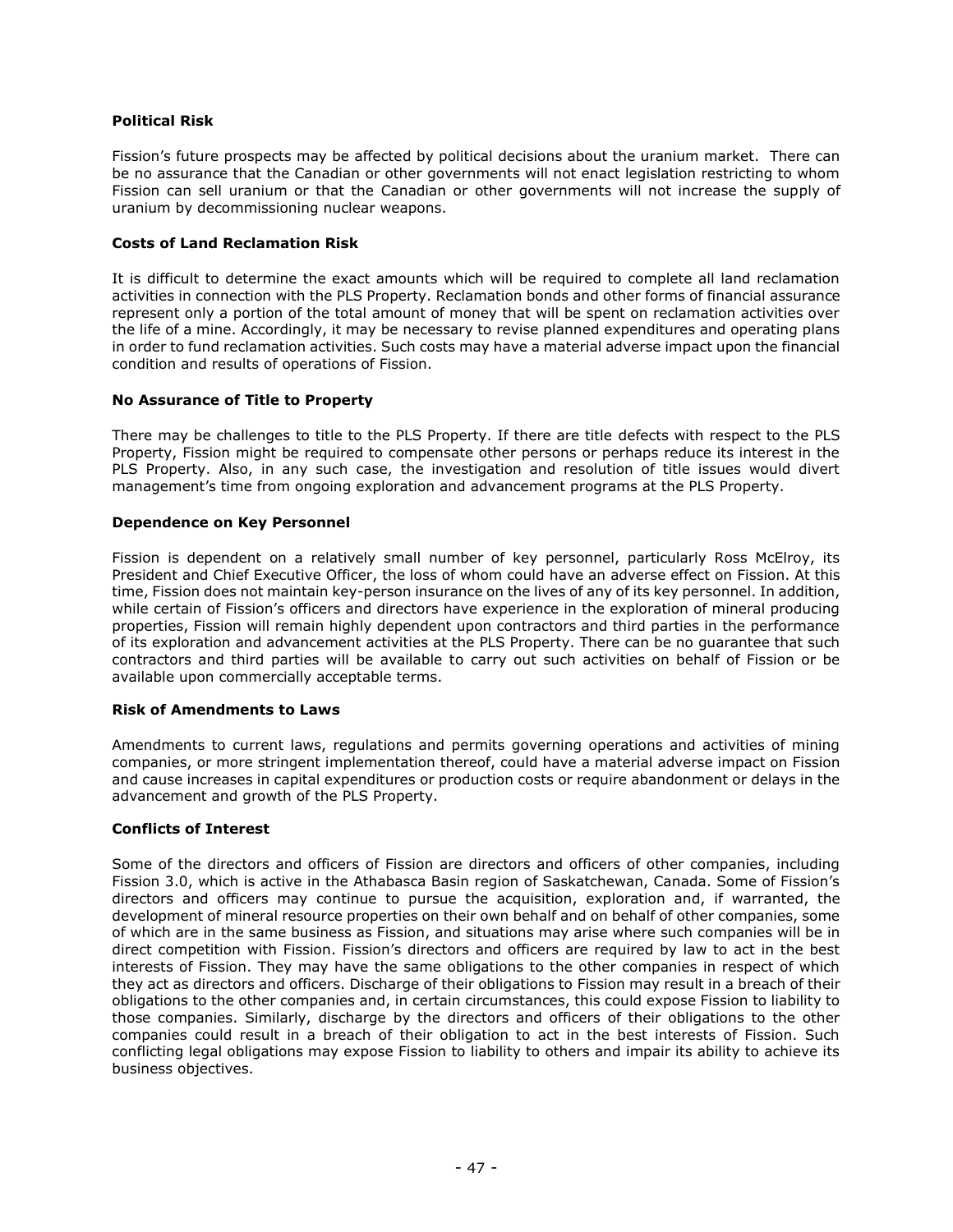#### <span id="page-48-0"></span>**Influence of Third Party Stakeholders**

The lands in which Fission holds an interest in at the PLS Property, or the exploration equipment and roads or other means of access which Fission intends to utilize in carrying out its work programs or general business mandates, may be subject to interests or claims by third party individuals, groups or companies. In the event that such third parties assert any claims, Fission's work programs may be delayed, even if such claims are not meritorious. Such delays may result in significant financial loss and loss of opportunity for Fission.

#### <span id="page-48-1"></span>**Information Systems and Cyber Security**

The Company's information systems are vulnerable to an increasing threat of continually evolving cybersecurity risks. Unauthorized parties may attempt to gain access to these systems or the Company's information through fraud or other means of deception. The Company's operations depend, in part, on how well the Company and those entities with which it does business, protect networks, equipment, information technology systems and software against damage from a number of threats. The failure of information systems or a component of information systems could, depending on the nature of any such failure, adversely impact the Company reputation and results of operations.

#### <span id="page-48-2"></span>**Fluctuation in Market Value of Common Shares**

The market price of the Common Shares, as publicly traded shares, can be affected by many variables not directly related to the corporate performance of Fission, including the market in which it is traded, the strength of the economy generally, the availability and attractiveness of alternative investments, and the breadth of the public market for the stock. The effect of these and other factors on the market price of Common Shares in the future cannot be predicted. The lack of an active public market could have a material adverse effect on the price of Common Shares.

#### **DIVIDENDS**

<span id="page-48-3"></span>The Company has not, within the last three most recently completed financial years, declared or paid any cash dividends on its Common Shares and does not currently have a policy with respect to the payment of dividends. For the immediate future Fission does not envisage any earnings arising from which dividends could be paid. The payment of dividends in the future will depend on the earnings, if any, and the Company's financial condition and such other factors as the Fission Board considers appropriate.

#### **DESCRIPTION OF CAPITAL STRUCTURE**

#### <span id="page-48-5"></span><span id="page-48-4"></span>**Common Shares**

The Company is authorized to issue an unlimited number of Common Shares. The holders of the Common Shares are entitled to one vote per share at meetings of shareholders, to receive dividends if, as and when declared by the Fission Board (subject to the rights of securities, if any, having priority over the Common Shares) and to receive *pro rata* the remaining property and assets of the Company upon its dissolution or winding-up (subject to the rights of securities, if any, having priority over the Common Shares).

As of the date of this AIF, there were 676,016,792 Common Shares issued and outstanding. The Common Shares are listed on the TSX under the symbol "FCU", on the OTCQX marketplace in the U.S. under the symbol "FCUUF" and on the Frankfurt Stock Exchange under the symbol "2FU".

#### <span id="page-48-6"></span>**Warrants**

As of the date of this AIF, there were 45,227,524 Warrants outstanding with a weighted average exercise price of \$0.650 and expiry dates ranging from November 17, 2022 to May 11, 2024**.**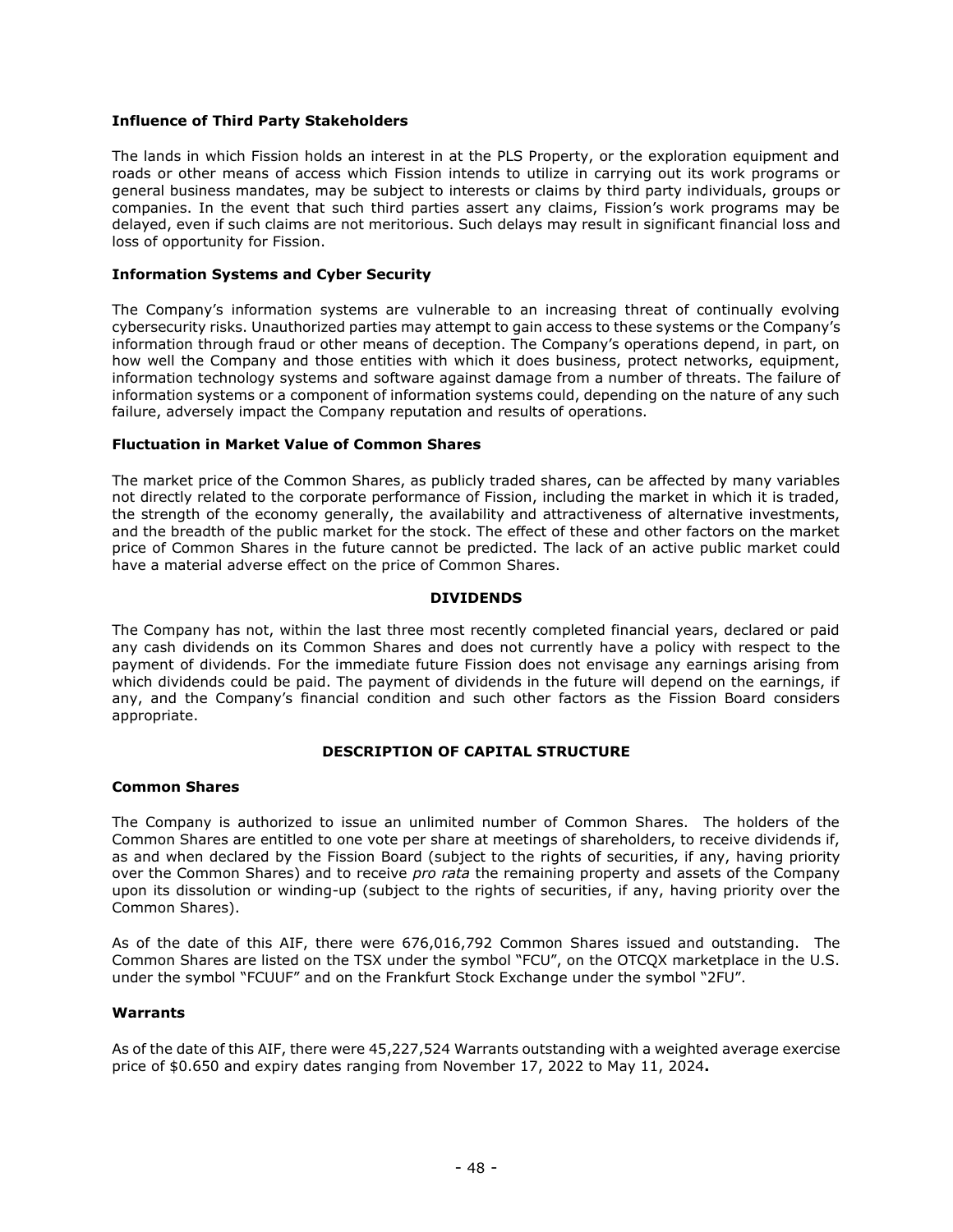The outstanding Warrants were issued pursuant to the Sprott Facility, the Bought Deal Offering, the FT Offering and the 2021 Bought Deal Offering. The Warrants issued pursuant to the Bought Deal Offering, the FT Offering and the 2021 Bought Deal Offering are governed by warrant indentures entered into between the Company and Computershare Trust Company of Canada, dated November 17, 2020, December 21, 2020 and May 11, 2021 respectively (collectively, the "**Warrant Indentures**"). The warrant certificates representing the Sprott Warrants and the Warrant Indentures include customary adjustment provisions relating to the number of securities issuable and the exercise price per security in the event of material transactions or capital reorganization events that would affect the Common Shares (such as a subdivision or consolidation of the Common Shares, the issuance of other securities convertible into Common Shares or payment of an in-kind dividend or distribution) or would be a fundamental change to Fission (including a reclassification of Common Shares or completion of a material corporate transaction).

#### <span id="page-49-0"></span>**Options**

As of the date of this AIF, there were 40,233,333 Options outstanding with a weighted average exercise price of \$0.598 and expiry dates ranging from March 31, 2022 to February 4, 2027.

The Options are governed by the Fission Option Plan and each vested Option is exercisable for one Common Share upon the payment of the exercise price. A copy of the Fission Option Plan is available for review at the offices of the Company at Suite 700 – 1620 Dickson Avenue, Kelowna, British Columbia, V1Y 9Y2.

#### **MARKET FOR SECURITIES**

#### <span id="page-49-2"></span><span id="page-49-1"></span>**Market**

The Company's Common Shares are listed on the TSX under the symbol "FCU", on the OTCQX marketplace in the U.S. under the symbol "FCUUF" and on the Frankfurt Stock Exchange under the symbol "2FU".

# <span id="page-49-3"></span>**Trading Price and Volume**

The following table shows the high and low trading prices and monthly trading volume of the Common Shares on the TSX for the periods indicated:

| Date            | High ( \$ ) | $Low($ \$) | <b>Volume</b> |
|-----------------|-------------|------------|---------------|
| January, 2021   | 0.475       | 0.34       | 25,742,802    |
| February, 2021  | 0.64        | 0.35       | 49,956,698    |
| March, 2021     | 0.65        | 0.5        | 36,047,365    |
| April, 2021     | 0.69        | 0.52       | 23,619,486    |
| May, 2021       | 0.69        | 0.57       | 37,443,609    |
| June, 2021      | 0.67        | 0.52       | 29,108,516    |
| July, 2021      | 0.61        | 0.45       | 17,079,043    |
| August, 2021    | 0.59        | 0.45       | 14,384,711    |
| September, 2021 | 1.18        | 0.59       | 96,283,844    |
| October, 2021   | 1.25        | 0.8        | 56,142,857    |
| November, 2021  | 1.19        | 0.79       | 56,724,487    |
| December, 2021  | 0.89        | 0.73       | 40,204,100    |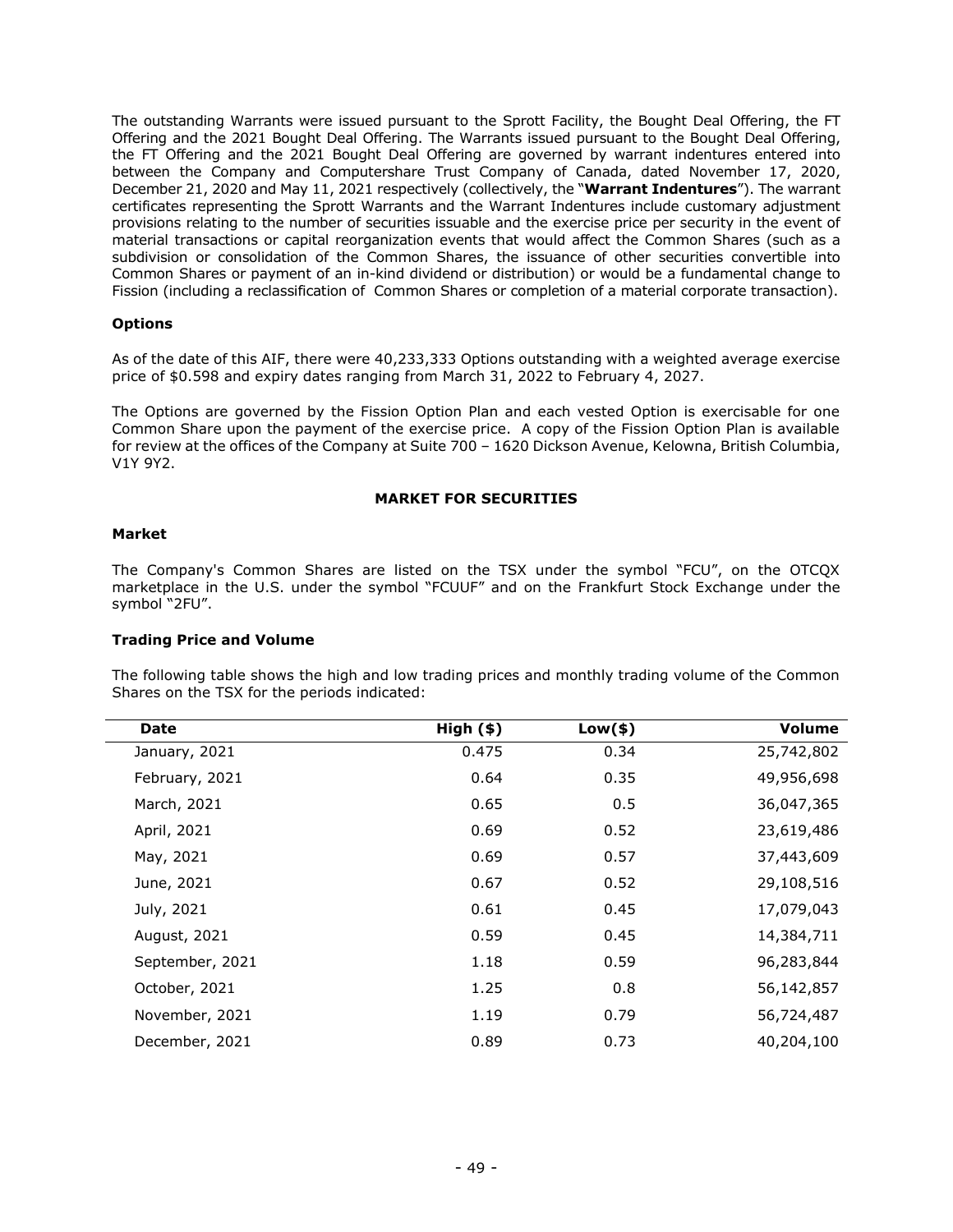# <span id="page-50-0"></span>**Prior Sales**

The following table summarizes the issuances by Fission of Common Shares during the most recently completed financial year:

| <b>Date of Issuance</b> | <b>Number of</b><br><b>Common Shares</b> | <b>Issuance</b><br><b>Prices</b> |
|-------------------------|------------------------------------------|----------------------------------|
| December 2, 2021        | $30,000^{(3)}$                           | \$0.41                           |
| November 25, 2021       | $2,141,473^{(4)}$                        | \$0.4387                         |
| November 19, 2021       | 11,746,799(3)                            | \$0.5117                         |
| October 29, 2021        | 77,833(1)                                | \$0.4949                         |
| October 28, 2021        | $2,254,200^{(3)}$                        | \$0.4774                         |
| October 14, 2021        | 857,101 <sup>(4)</sup>                   | \$0.3659                         |
| September 29, 2021      | 8,869,134(3)                             | \$0.433                          |
| September 17, 2021      | $1,655,164^{(4)}$                        | \$0.4544                         |
| August 31, 2021         | 152,880(1)                               | \$0.4949                         |
| July 30, 2021           | $148,563^{(1)}$                          | \$0.5031                         |
| July 27, 2021           | 384,050(3)                               | \$0.41                           |
| June 25, 2021           | 1,452,500(3)                             | \$0.41                           |
| June 15, 2021           | $70,000^{(4)}$                           | \$0.31                           |
| May 31, 2021            | $131,253^{(1)}$                          | \$0.5528                         |
| May 27, 2021            | $259,050^{(3)}$                          | \$0.41                           |
| May 12, 2021            | $50,000^{(4)}$                           | \$0.31                           |
| May 11, 2021            | 57,500,000(2)                            | C\$0.60                          |
| April 30, 2021          | $135,000^{(3)}$                          | C\$0.41                          |
| April 13, 2021          | 120,833(4)                               | C\$0.31                          |
| March 31, 2021          | 491,550(3)                               | C\$0.41                          |
| March 23, 2021          | 583,333(4)                               | C\$0.31                          |
| February 28, 2021       | 1,205,500(3)                             | C\$0.41                          |
| February 3, 2021        | $3,000,000^{(5)}$                        | C\$0.17                          |
| January 31, 2021        | $20,000^{(3)}$                           | C\$0.41                          |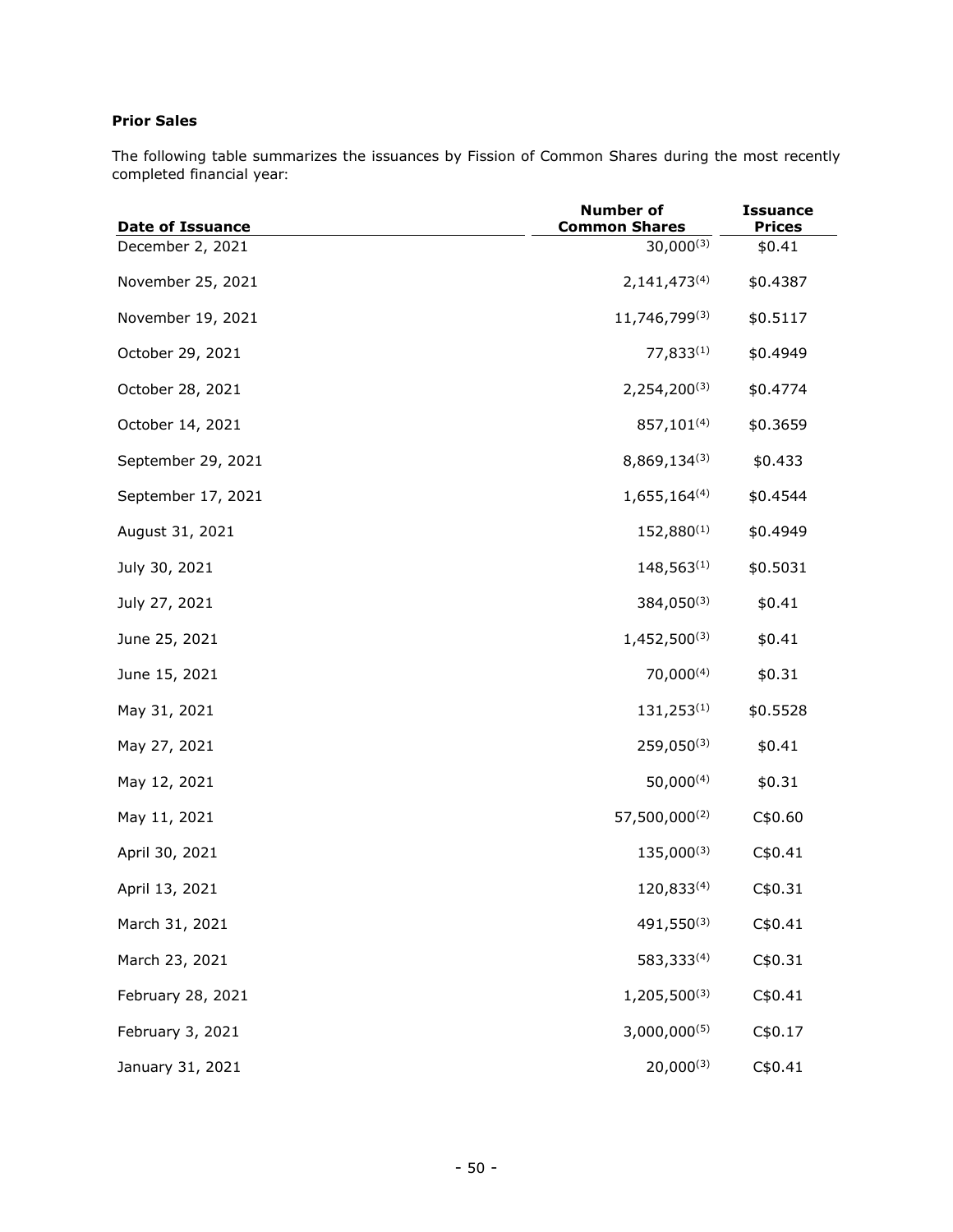| January 6, 2021 | $3,533,334^{(5)}$ | C\$0.17 |
|-----------------|-------------------|---------|
|                 | 96,869,550        |         |

Notes:

(1) Issued to Sprott and their affiliates as satisfaction for interest due pursuant to the Sprott Facility.

 $(2)$  Issued pursuant to the 2021 Bought Deal Offering.<br> $(3)$  Issued pursuant to the exercise of warrants issued

(3) Issued pursuant to the exercise of warrants issued pursuant to the Bought Deal Offering.<br>(4) Issued pursuant to the exercise of Options.

Issued pursuant to the exercise of Options.

(5) Issued to Sprott and their affiliates in connection with the exercise of warrants issued pursuant to the Sprott Facility.

The following table summarizes the issuances by Fission of securities convertible into Common Shares that were not listed or quoted on a marketplace during the most recently completed financial year:

| Date of Issuance | Number of<br><b>Securities</b>                                 | <b>Exercise Price</b> |
|------------------|----------------------------------------------------------------|-----------------------|
| May 11, 2021     | 28,750,000 <sup>(1)</sup> Common<br>Share Purchase<br>Warrants | C\$0.85               |
| <b>TOTAL</b>     | 28,750,000                                                     |                       |

Notes:

(1) Issued pursuant to the 2021 Bought Deal Offering.

# **DIRECTORS AND OFFICERS**

<span id="page-51-0"></span>The following table sets forth the name, province or state and country of residence and office held by each of our executive officers and directors as at December 31, 2021. Each director is elected at the annual meeting of shareholders or appointed pursuant to the provisions of our by-laws and applicable law to serve until the next annual meeting or until a successor is elected or appointed, subject to earlier resignation by the director.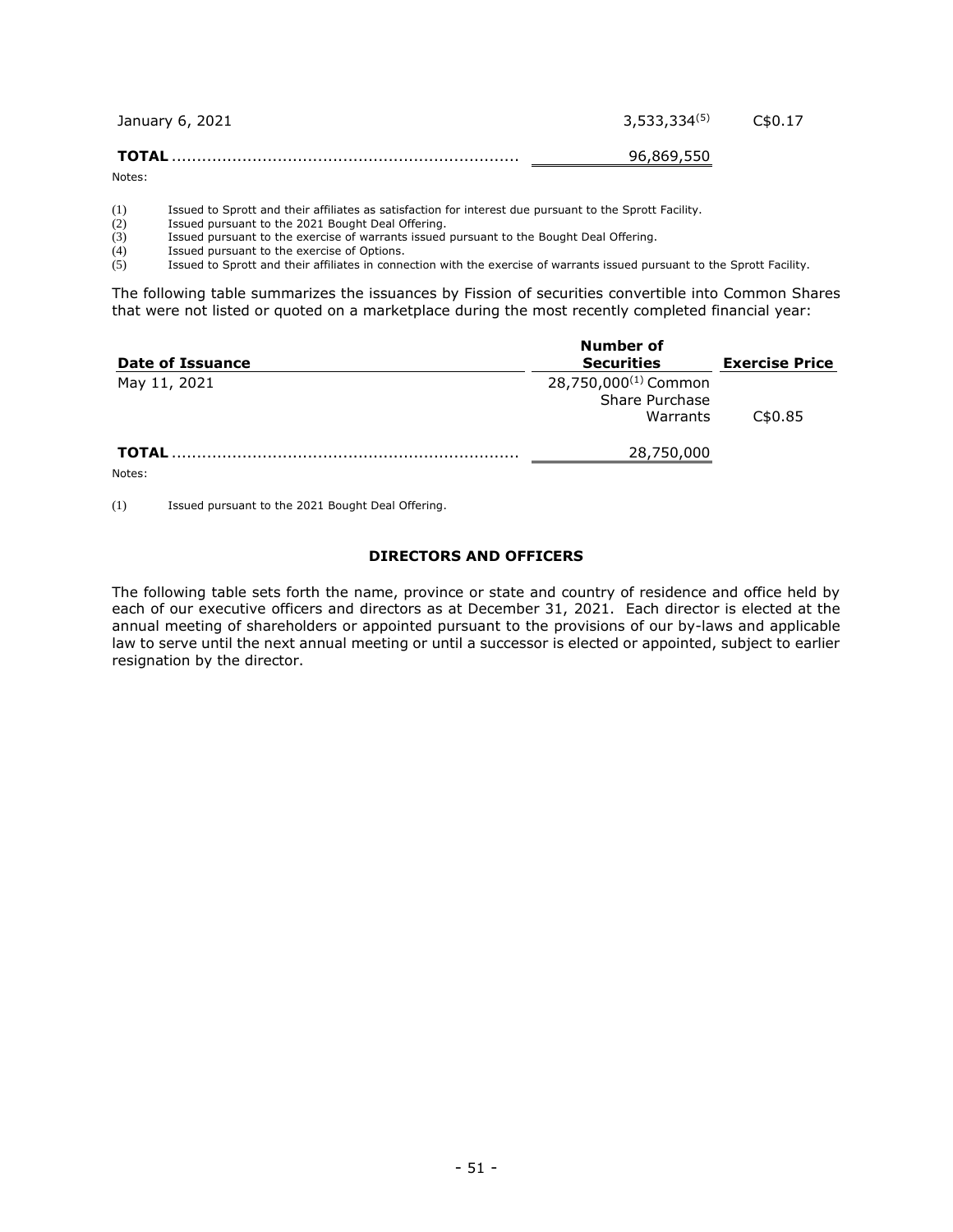| Name, Office Held<br>and                                                                     |                                                              |                                                                                                                                                                                                                                                                                                                                                                                                                                                                                                                                                                                                                                     |  |
|----------------------------------------------------------------------------------------------|--------------------------------------------------------------|-------------------------------------------------------------------------------------------------------------------------------------------------------------------------------------------------------------------------------------------------------------------------------------------------------------------------------------------------------------------------------------------------------------------------------------------------------------------------------------------------------------------------------------------------------------------------------------------------------------------------------------|--|
| <b>Province/State and</b><br><b>Country of Residence</b>                                     | <b>Date Appointed</b>                                        | <b>Principal Occupation for Preceding Five</b><br>Years $(1)$                                                                                                                                                                                                                                                                                                                                                                                                                                                                                                                                                                       |  |
| Ross McElroy <sup>(5)</sup><br>British Columbia,<br>Canada<br>Director, President and<br>CEO | February 13,<br>$2013^{(6)}$<br>September 8,<br>$2020^{(7)}$ | Mr. McElroy is a professional geologist with 35 years<br>of experience in the mining industry. He is the<br>winner of the 2014 PDAC Bill Dennis award for<br>exploration success and the Northern Miner 'Mining<br>Person of the Year'. He has comprehensive<br>experience with working and managing many types<br>of mineral projects from grass roots exploration to<br>feasibility and production.                                                                                                                                                                                                                               |  |
|                                                                                              |                                                              | Mr. McElroy has held positions with both major and<br>junior mining companies, which include BHP<br>Billiton, Cogema Canada, and Cameco. He was a<br>member of the early stage discovery team of the<br>MacArthur River uranium deposit.                                                                                                                                                                                                                                                                                                                                                                                            |  |
|                                                                                              |                                                              | Mr. McElroy was part of the hugely successful<br>Fission Energy Corp. team as President, COO and<br>Chief Geologist. He headed up the technical team<br>that made the discovery at Waterbury Lake, SK and<br>Fission Uranium Corp.'s PLS discovery. Mr. McElroy<br>assumed the role of CEO in September 2020. Mr.<br>McElroy received a Bachelor's Degree in Science,<br>with a Specialization in Geology from the University<br>of Alberta in 1987 and is a registered professional<br>geologist in Saskatchewan, British Columbia and<br>Nunavut/Northwest Territories.                                                           |  |
| Chris Sammartino<br>British Columbia,<br>Canada<br><b>Chief Financial Officer</b>            | April 1, 2021 <sup>(7)</sup>                                 | Sammartino is a Chartered<br>Professional<br>Mr. I<br>Accountant with over 20 years of experience in the<br>mining and junior mining industries. Prior to joining<br>Fission in 2018, Mr. Sammartino held a variety of<br>accounting and management roles with both<br>private and exchange listed companies.<br>Mr.<br>Sammartino holds a Bachelor of Management<br>degree from the University of Lethbridge.                                                                                                                                                                                                                      |  |
| William Marsh $(2)(3)(4)$<br>British Columbia,<br>Canada<br><b>Lead Director</b>             | May 31, 2013 <sup>(6)</sup>                                  | Mr. Marsh previously worked on domestic and<br>international drilling programs for Chevron for 15<br>years both in Canada and internationally. Mr. Marsh<br>was a director of Pacific Asia China Energy until its<br>sale to Green Dragon Gas wholly owned subsidiary,<br>Greka China Ltd, for \$35.18 million in 2008. Mr.<br>Marsh was also a director of Predator Capital Corp.,<br>Wolf Capital Corp. and Ballyliffin Capital Corp. Mr.<br>Marsh has also provided consulting services to a<br>number of resource exploration and production<br>companies, both public and private, operating in<br>Canada and internationally. |  |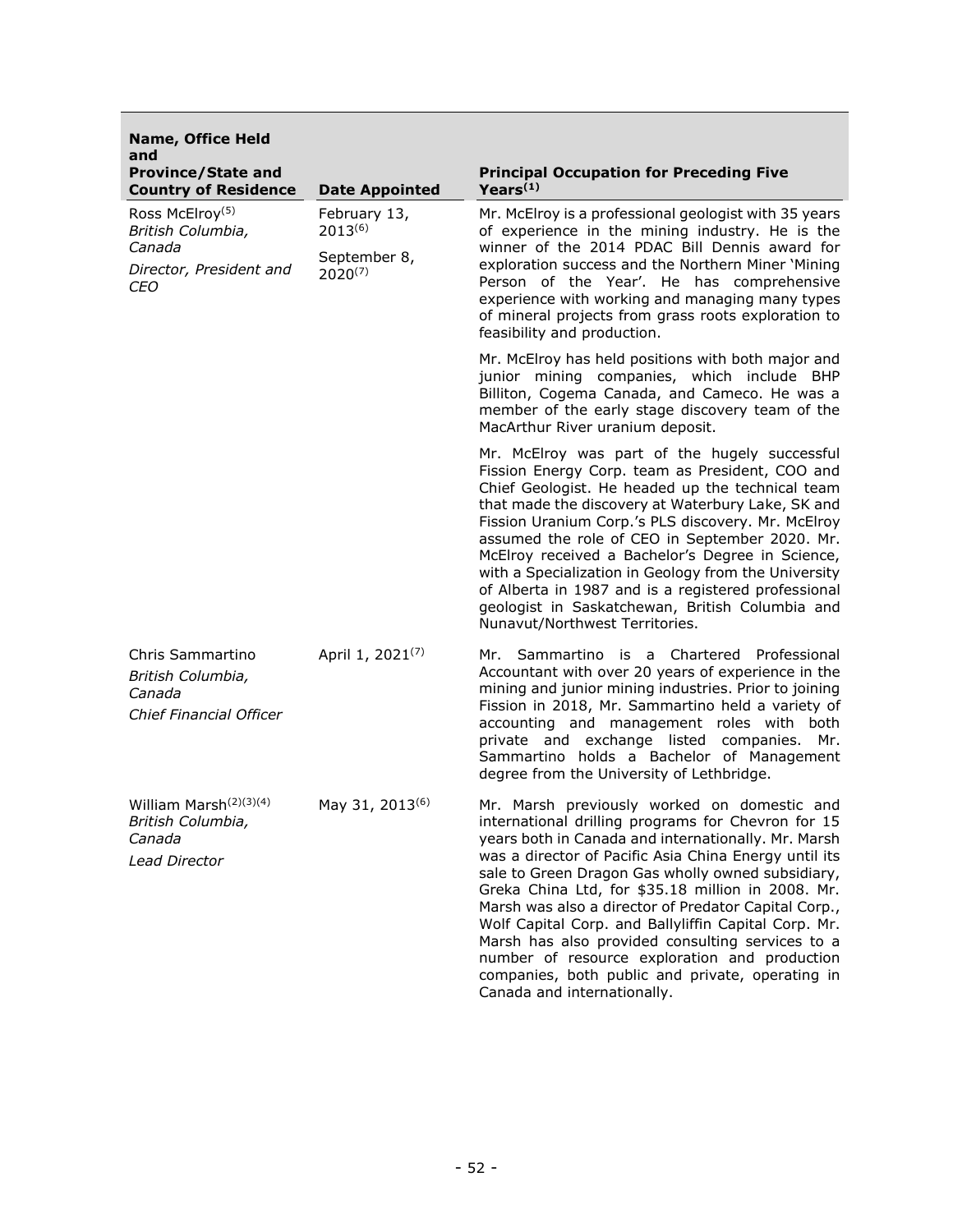| <b>Name, Office Held</b><br>and                                                  |                                 |                                                                                                                                                                                                                                                                                                                                                                                                                                                                                                                                                                                                                                                                                                                                                                                                                                                                                                                                                                                                                                                                                                                                                                                                                                                                                                                                                                                                        |
|----------------------------------------------------------------------------------|---------------------------------|--------------------------------------------------------------------------------------------------------------------------------------------------------------------------------------------------------------------------------------------------------------------------------------------------------------------------------------------------------------------------------------------------------------------------------------------------------------------------------------------------------------------------------------------------------------------------------------------------------------------------------------------------------------------------------------------------------------------------------------------------------------------------------------------------------------------------------------------------------------------------------------------------------------------------------------------------------------------------------------------------------------------------------------------------------------------------------------------------------------------------------------------------------------------------------------------------------------------------------------------------------------------------------------------------------------------------------------------------------------------------------------------------------|
| <b>Province/State and</b><br><b>Country of Residence</b>                         | <b>Date Appointed</b>           | <b>Principal Occupation for Preceding Five</b><br>Years <sup>(1)</sup>                                                                                                                                                                                                                                                                                                                                                                                                                                                                                                                                                                                                                                                                                                                                                                                                                                                                                                                                                                                                                                                                                                                                                                                                                                                                                                                                 |
| Frank Estergaard <sup>(2)(3)(4)</sup><br>British Columbia,<br>Canada<br>Director | February 7, 2014 <sup>(6)</sup> | Mr.<br>Estergaard is a<br>Chartered<br>Professional<br>Accountant (CPA, CA). Mr. Estergaard was a partner<br>with KPMG where he participated in a broad range<br>of audit, taxation and structural/reorganization<br>transactions and served on the firm's Management<br>Committee and Partnership Board. Since retiring<br>from KPMG, Mr. Estergaard has served as a director<br>and chair of the audit committee for Fission Energy<br>Corp., Fission 3.0 Corp., QHR Technologies Inc.,<br>Cobalt 27 Capital Corp. and Conic Metals Corp., and<br>as CFO for Metalex Ventures Ltd. and CFO and /or<br>director for several private companies.                                                                                                                                                                                                                                                                                                                                                                                                                                                                                                                                                                                                                                                                                                                                                        |
| Robby Chang <sup>(2)</sup><br>Ontario, Canada<br>Director                        | April 1, 2018 <sup>(6)</sup>    | Mr. Chang has over 25 years of experience in the<br>financial services industry and is a sought after<br>expert in uranium markets. An experienced senior<br>executive, he currently sits on the boards of three<br>mineral resource companies and is on the advisory<br>board of another. He is currently the Co-Founder<br>and Chief Executive Officer of Gryphon Digital<br>Mining and his past roles include serving as the<br>Managing Director and Head of Metals & Mining at<br>Cantor Fitzgerald where he provided research<br>coverage in precious metals, base metals, lithium,<br>and uranium. He is well familiar with the uranium<br>mining industry, and is considered a subject matter<br>expert by several media outlets. He was recognized<br>by Bloomberg as the "Best Precious Metals Analyst"<br>in Q1 2016. Mr. Chang is frequently quoted by and<br>a regular guest of several media outlets including:<br>Bloomberg, Reuters, CNBC, and the Wall Street<br>Journal. Mr. Chang previously served as a Director<br>of Research and Portfolio Manager at Middlefield<br>Capital, a Canadian investment firm<br>which<br>managed \$3 billion in assets. He was also on a five-<br>person multi-strategy hedge fund team where he<br>specialized in equity and derivative investments.<br>Mr. Chang completed his MBA at the University of<br>Toronto's Rotman School of Management. |
| Jun Zhou<br>Hong Kong, China<br>Director                                         | April 1, 2021 <sup>(6)</sup>    | Mr. Zhou is currently the Chief Executive Officer of<br>China Uranium Development Company Limited and<br>has more than 20 years' experience in finance and<br>corporate management. He earned a Master of<br>Economics in 1999 and has worked as a senior<br>financial manager for CGNPC URC since 2008. Mr.<br>Zhou is a Certified Public Accountant.                                                                                                                                                                                                                                                                                                                                                                                                                                                                                                                                                                                                                                                                                                                                                                                                                                                                                                                                                                                                                                                 |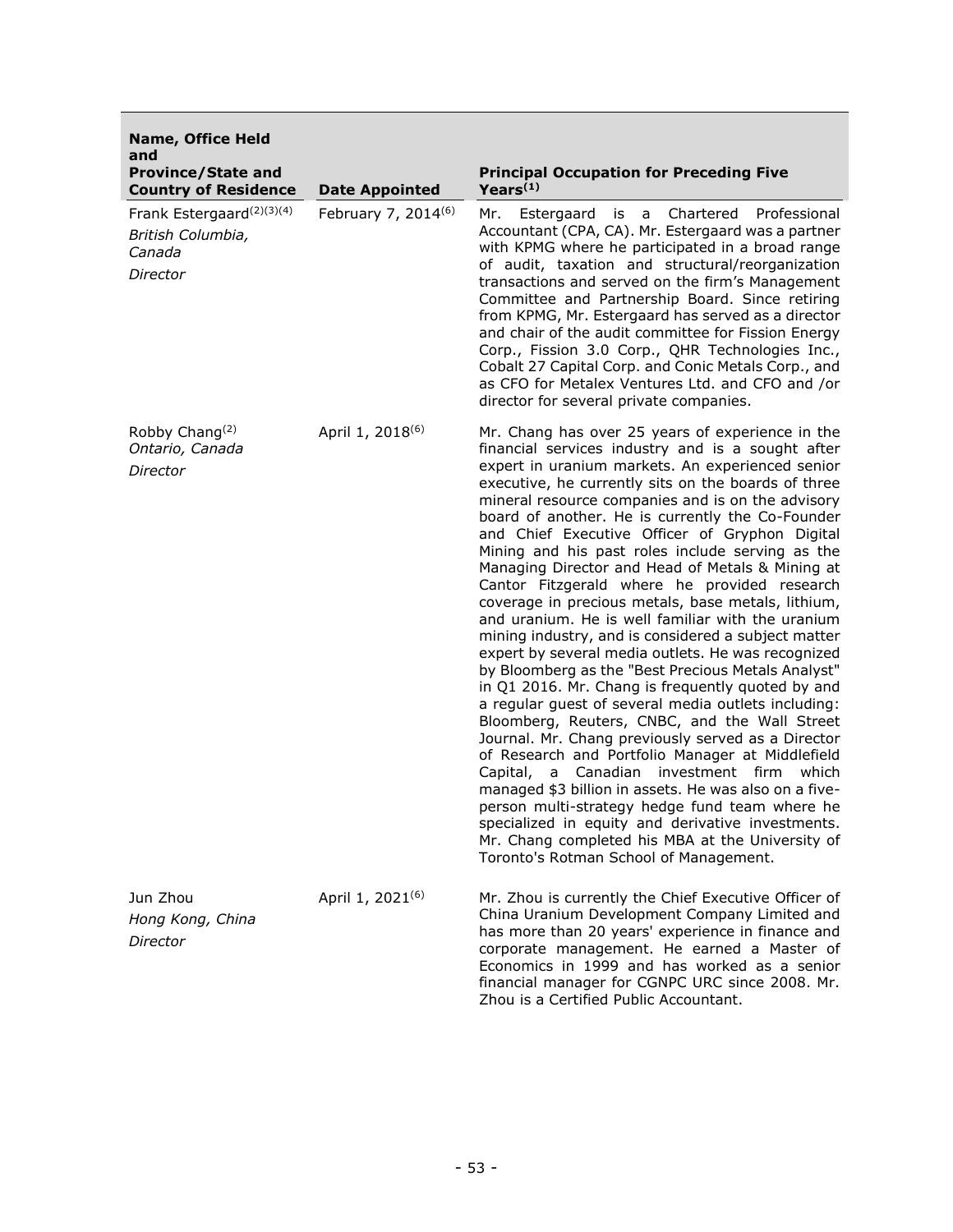| <b>Name, Office Held</b><br>and<br><b>Province/State and</b><br><b>Country of Residence</b> | <b>Date Appointed</b>         | <b>Principal Occupation for Preceding Five</b><br>Years $(1)$                                                                                                                                                                                                                                                                                                                                                                                                                                                                                                                                                                                                                                                   |
|---------------------------------------------------------------------------------------------|-------------------------------|-----------------------------------------------------------------------------------------------------------------------------------------------------------------------------------------------------------------------------------------------------------------------------------------------------------------------------------------------------------------------------------------------------------------------------------------------------------------------------------------------------------------------------------------------------------------------------------------------------------------------------------------------------------------------------------------------------------------|
| Darian Yip<br>Hong Kong, China<br>Director, Chairman                                        | September 11,<br>$2018^{(6)}$ | Mr. Yip is the Chairman of Fission. Mr. Yip has over<br>20 years of experience in the financial services<br>industry and has been focused on the metals and<br>mining sector for the past 15 years. In 2014, he co-<br>founded and was partner and Managing Director for<br>a Canadian, publicly-listed investment bank's<br>operations in Asia and was responsible for setting<br>up their Beijing and Hong Kong offices. Prior to this,<br>he assisted another Canadian investment bank in<br>growing their Asian mining franchise. For the past<br>10 years Mr. Yip has focused on cross-border<br>transactions between<br>Chinese<br>and Canadian<br>companies in the natural resources sector.             |
| Felix Wang<br>Hong Kong, China<br>Director                                                  | April 1, 2021 <sup>(6)</sup>  | Mr. Wang has extensive working experience in<br>fundraising and investor relations fields. Before<br>joining CGN Mining, Mr. Wang served in the<br>Corporate Finance and Investor Relations team of a<br>leading global electric vehicle startup in China, and<br>successfully raised more than US\$740 million for<br>the company. Prior to that, Mr. Wang served in the<br>Investor Relations & Corporate Communication<br>department in CITIC Pacific, a subsidiary of China's<br>largest conglomerate CITIC Group. Mr. Wang<br>obtained double Bachelor degrees in Economics and<br>Business Administration from McDaniel College,<br>USA, and Master of Science in Accounting from<br>Boston College, USA. |

#### Notes:

- (2) Member of the Audit Committee.
- (3) Member of the Corporate Governance and Nominating Committee.
- (4) Member of the Compensation Committee.
- (5) Member of the Disclosure Committee and sole member of the Interest Share Committee.
- (6) Appointed as Director.
- (7) Appointed as Officer in current position.

As a group, the directors and executive officers of Fission beneficially own, or control or direct, 5,326,569 Common Shares or 0.79% of the issued and outstanding Common Shares as of the date of this AIF.

#### <span id="page-54-0"></span>**Cease Trade Orders**

No director or executive officer of Fission is, at the date of this AIF, or within ten years before the date of this AIF, has been a director, chief executive officer or chief financial officer of any company (including Fission) that, while that person was acting in the capacity as director, chief executive officer or chief financial officer, or which resulted from an event that occurred while that person was acting in the capacity as director, chief executive officer or chief financial officer, was subject to a cease trade or

<sup>(1)</sup> The information as to principal occupation, business or employment and shares beneficially owned or controlled is not within the knowledge of the management of the Company and has been furnished by the respective directors and officers. Unless otherwise stated above, any directors and/or officers named above have held the principal occupation or employment indicated for at least five years. This information is current to the date of this AIF.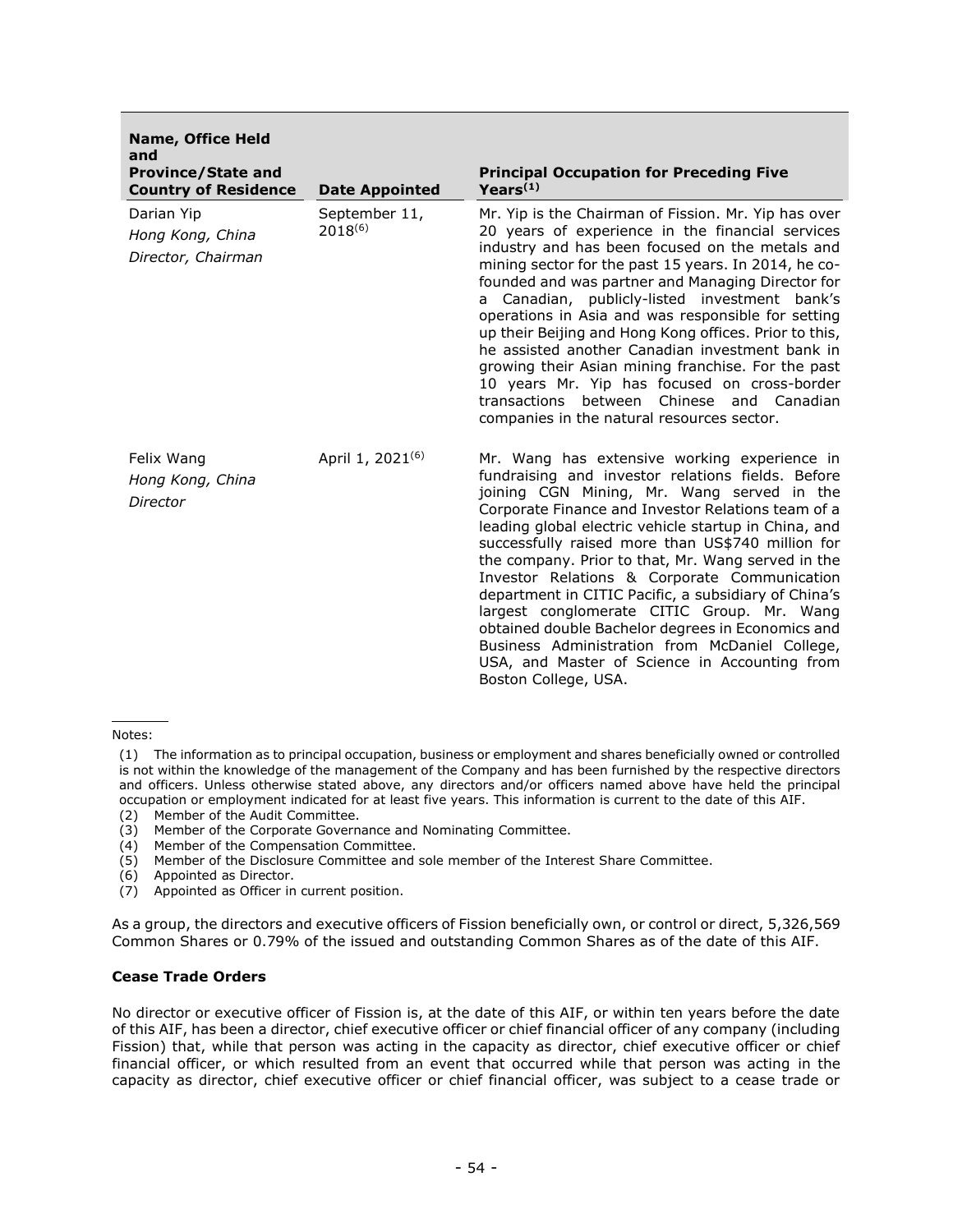similar order, or an order that denied the relevant company access to any exemption under securities legislation that was in effect for a period of more than 30 consecutive days.

The foregoing, not being within the knowledge of the Company, has been furnished by the respective directors, executive officers and shareholders holding a sufficient number of securities of the Company to affect materially control of the Company.

#### <span id="page-55-0"></span>**Penalties or Sanctions**

No director or executive officer of Fission, or a shareholder holding a sufficient number of securities of Fission to affect materially the control of Fission, has

- (a) been subject to any penalties or sanctions imposed by a court relating to securities legislation or by a securities regulatory authority or has entered into a settlement agreement with a securities regulatory authority; or
- (b) been subject to any other penalties or sanctions imposed by a court or regulatory body that would likely be considered important to a reasonable investor in making an investment decision about Fission.

The foregoing, not being within the knowledge of the Company, has been furnished by the respective directors, executive officers and shareholders holding a sufficient number of securities of the Company to affect materially control of the Company.

#### <span id="page-55-1"></span>**Bankruptcies**

No director or executive officer of Fission or a shareholder holding a sufficient number of securities of Fission to affect materially the control of Fission:

- (a) is, as the date of the AIF, or has been within 10 years before the date of the AIF, a director or executive officer of any company (including Fission) that, while that person was acting in that capacity, or within a year of that person ceasing to act in that capacity, became bankrupt, made a proposal under any legislation relating to bankruptcy or insolvency or was subject to or instituted any proceedings, arrangement or compromise with creditors or had a receiver, receiver manager or trustee appointed to hold its assets, state the fact; or
- (b) has within the 10 years before the date of this AIF, become bankrupt, made a proposal under any legislation relating to bankruptcy or insolvency, or been subject to or instituted any proceedings, arrangement or compromise with creditors, or had a receiver, receiver manager or trustee appointed to hold the assets of the director, executive officer or shareholder.

The foregoing, not being within the knowledge of the Company, has been furnished by the respective directors, executive officers and shareholders holding a sufficient number of securities of the Company to affect materially control of the Company.

#### <span id="page-55-2"></span>**Conflicts of Interest**

To the knowledge of Fission, and other than as disclosed herein, there are no known existing or potential material conflicts of interest among Fission, its directors and officers and any director or officer of Fission, or other members of management as a result of their outside business interests, except that certain of the directors or officers may serve as directors and officers of other companies, and therefore it is possible that a conflict may arise between their duties to Fission and their duties as a director or officer of such other companies. See "*Risk Factors – Conflicts of Interest*".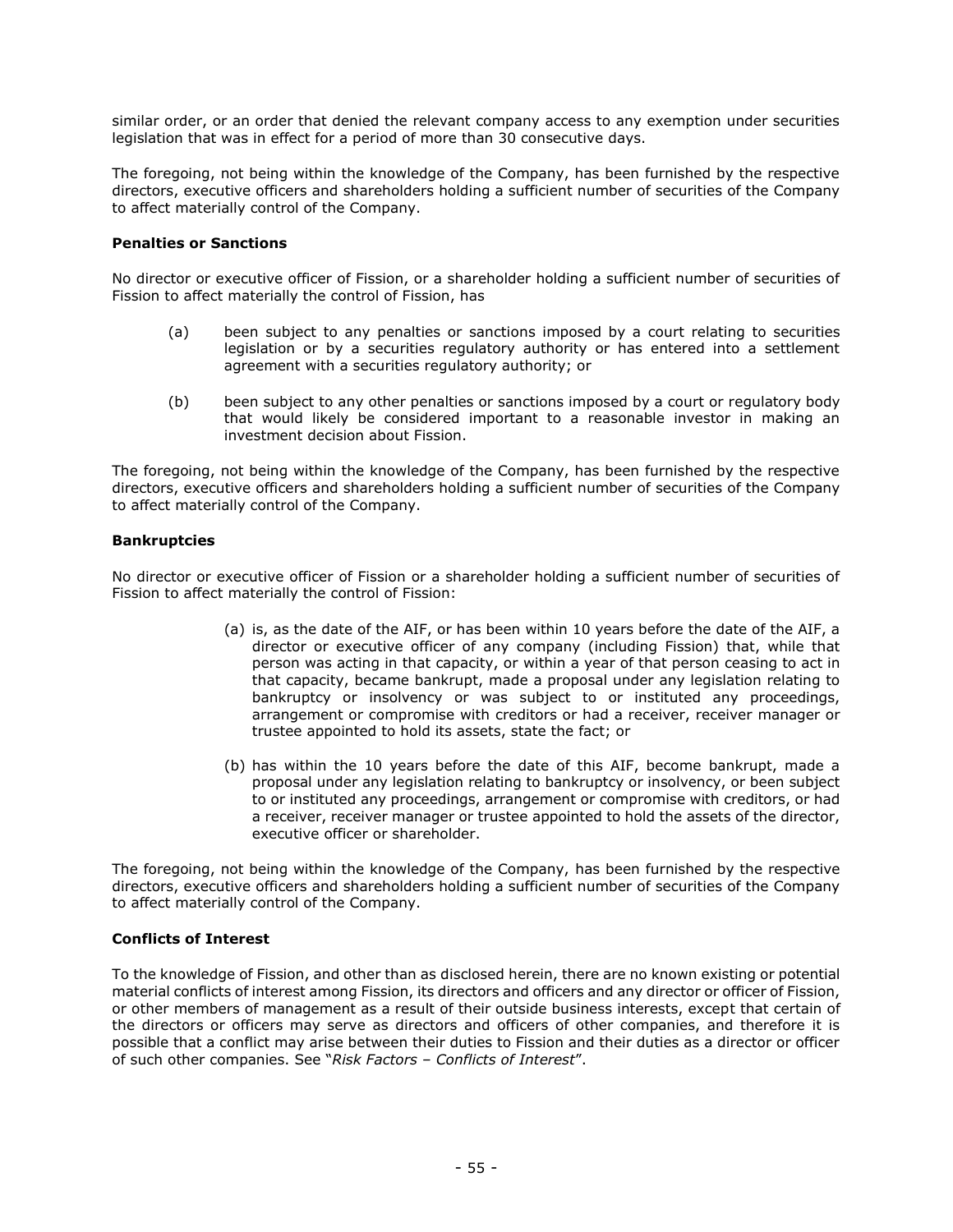The directors of Fission are required by law to act honestly and in good faith with a view to the best interests of Fission and to disclose any interests that they may have in any material contract or material transaction. If a conflict of interest arises at a meeting of the board of directors of the Company, any director in a conflict is required to disclose his or her interest and abstain from voting on such matter. The directors and officers of Fission are aware of the existence of laws governing accountability of directors and officers for corporate opportunity and requiring disclosures by directors of conflicts of interest in respect of Fission and are required to comply with such laws in respect of any directors' and officers' conflicts of interest or in respect of any breaches of duty by any of its directors or officers.

# **LEGAL PROCEEDINGS AND REGULATORY ACTIONS**

<span id="page-56-0"></span>To the best of the Company's knowledge, there are no material legal proceedings by or against the Company or the PLS Property or affecting any of its interests during the most recent fiscal year of the Company and as of the date of this AIF, nor is the Company aware that any such proceedings are contemplated.

Furthermore, there are no (a) penalties or sanctions imposed against the Company by a court relating to securities legislation or by a securities regulatory authority during its most recently completed financial year; (b) other penalties or sanctions imposed by a court or regulatory body against the Company that would likely be considered important to a reasonable investor in making an investment decision in the Company; or (c) settlement agreements the Company entered into before a court relating to securities legislation or with a securities regulatory authority during its most recently completed financial year.

# **PROMOTERS**

<span id="page-56-1"></span>No person has acted as a promoter of the Company within the two most recently completed financial years or during the current financial year.

# **INTEREST OF MANAGEMENT AND OTHERS IN MATERIAL TRANSACTIONS**

<span id="page-56-2"></span>Other than the Private Placement with CGN Mining or as otherwise disclosed in this AIF, and other than transactions carried out in the ordinary course of business of the Company or any of its subsidiaries, none of the directors or executive officers of the Company, any shareholder directly or indirectly beneficially owning, or exercising control or direction over, shares carrying more than 10% of the voting rights attached to the shares of the Company, nor an associate or affiliate of any of the foregoing persons has had, within the three most recently completed financial years or during the current financial year, any material interest, direct or indirect, in any transactions that materially affected or is reasonably expected to materially affect the Company or any of its subsidiaries.

# **TRANSFER AGENT AND REGISTRAR**

<span id="page-56-3"></span>The Company's registrar and transfer agent is Computershare Trust Company of Canada with offices located at 100 University Avenue, 9th Floor, Toronto, Ontario, M5J 2Y1.

# **MATERIAL CONTRACTS**

<span id="page-56-4"></span>The following is a summary of each material contract, other than contracts entered into in the ordinary course of Fission's business, that was entered into in the financial year ending December 31, 2021, or up to the date of this AIF, that is still in effect:

- 1. Subscription Agreement dated January 11, 2016, between Fission and CGN Mining in connection with the Private Placement;
- 2. Offtake agreement dated January 11, 2016 between CGN Mining and Fission pursuant to which CGN Mining will purchase 20% of annual  $U_3O_8$  production and will have an option to purchase up to an additional 15%  $U_3O_8$  production from the PLS Property, after commencement of commercial production; and
- 3. Credit Agreement dated April 7, 2020, among Fission and Sprott Resource Lending Corp. and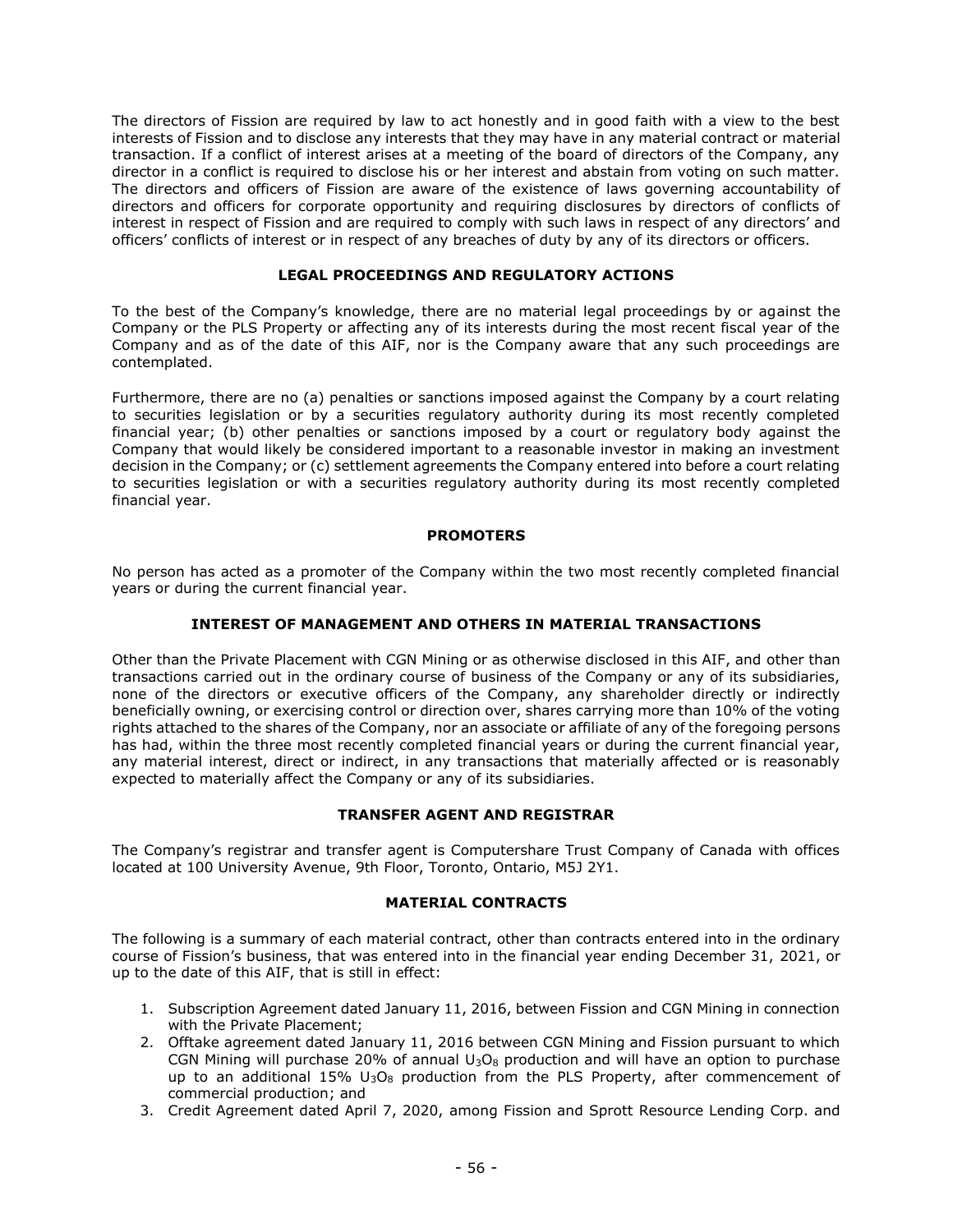Sprott Private Resource Lending II (Collector), LP.

# **INTEREST OF EXPERTS**

<span id="page-57-0"></span>The disclosure with respect to the PLS Property contained in this AIF is based on the PLS Property Technical Report prepared by Jason J. Cox, P.Eng, of RPA, David M. Robson, P.Eng., MBA, of RPA, Mark B. Mathisen, C.P.G. of RPA, Mark Wittrup, M.Sc., P.Eng., P.Geo., CMC, of Clifton Engineering Group Inc., and Charles R. Edwards, P.Eng., of Wood Canada Limited. Other technical information disclosed in this AIF has been reviewed and approved on behalf of the Company by Ross McElroy, P.Geol., President and CEO of the Company, a qualified person under NI 43-101. To the best of the Company's knowledge, neither the qualified persons referenced above, nor any director, officer, employee or partner of such qualified persons, RPA, Clifton Associates or Wood, as applicable, has received or will receive a direct or indirect interest in the property of the Company or of any associate or affiliate of the Company. As at the date hereof, the aforementioned persons, and the directors, officers, employees and partners, as applicable, of the aforementioned company beneficially own, directly or indirectly, in the aggregate, less than one percent of the securities of the Company.

The auditor for the Company is PricewaterhouseCoopers LLP, Chartered Professional Accountants of Vancouver, British Columbia. PricewaterhouseCoopers LLP has advised the Company that they are independent with respect to the Company within the meaning of the Chartered Professional Accountants of British Columbia Code of Professional Conduct.

# **ADDITIONAL INFORMATION**

<span id="page-57-1"></span>Additional information on the Company may be found on SEDAR at www.sedar.com. Additional information, including directors' and officers' remuneration and indebtedness to the Company, principal holders of the securities of the Company and securities authorized for issuance under equity compensation plans, is contained in the Company's management information circular for its most recent annual general meeting, which is available on SEDAR. Additional financial information is provided in the Company's audited annual financial statements, the notes thereto, the report of the external auditors and the MD&A for the year ended December 31, 2021, all of which are available on SEDAR.

# **AUDIT COMMITTEE**

<span id="page-57-2"></span>Pursuant to the provisions of NI 52-110, reporting issuers are required to provide disclosure with respect to its audit committee including the text of the audit committee's mandate, composition of the committee, and the fees paid to the external auditor. Accordingly, the Company provides the following disclosure with respect to its Audit Committee.

# <span id="page-57-3"></span>**Composition of the Audit Committee**

As of the date of this AIF, the Company's Audit Committee is comprised of Frank Estergaard (Chair), William Marsh and Robby Chang. As defined in NI 52-110, all of the Audit Committee members are "independent". Also, as defined in NI 52-110, all of the Audit Committee members are "financially literate", meaning that they have the ability to read and understand financial statements of the Company.

# <span id="page-57-4"></span>**Relevant Education and Experience**

All of the Audit Committee members are experienced businessmen with experience in financial matters; each has a broad understanding of accounting principles used to prepare financial statements and varied experience as to general application of such accounting principles, as well as the internal controls and procedures necessary for financial reporting, garnered from working in their individual fields of endeavour. In addition, each of the members of the Fission Audit Committee has knowledge of the role of an audit committee in the realm of reporting companies. Set out below is a description of the education and experience of each member of the Fission Audit Committee that is relevant to the performance of her or his responsibilities as an Audit Committee member.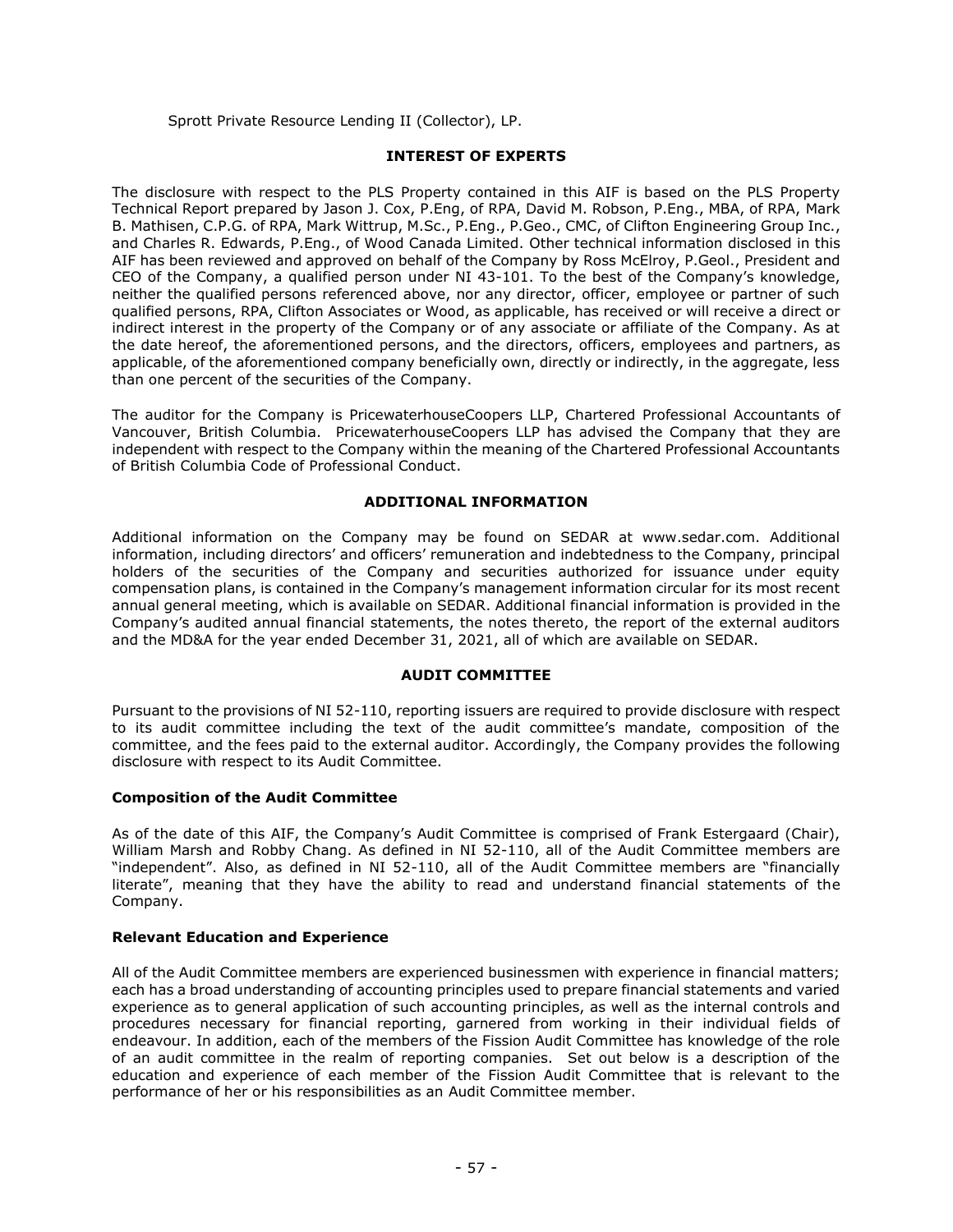- Mr. Frank Estergaard Mr. Estergaard is a Chartered Professional Accountant (CPA, CA). Mr. Estergaard was a partner with KPMG where he participated in a broad range of audit, taxation and structural/reorganization transactions and served on the firm's Management Committee and Partnership Board. Since retiring from KPMG, Mr. Estergaard has served as a director and chair of the audit committee for Fission Energy Corp., Fission 3.0 Corp., QHR Technologies Inc., Cobalt 27 Capital Corp. and Conic Metals Corp., and as CFO for Metalex Ventures Ltd. and CFO and /or director for several private companies.
- Mr. William Marsh Mr. Marsh previously worked on domestic and international drilling programs for Chevron for 15 years both in Canada and internationally. Mr. Marsh was a director of Pacific Asia China Energy until its sale to Green Dragon Gas wholly owned subsidiary, Greka China Ltd, for \$35.18 million in 2008. Mr. Marsh was also a director of Predator Capital Corp., Wolf Capital Corp. and Ballyliffin Capital Corp. Mr. Marsh has also provided consulting services to a number of resource exploration and production companies, both public and private, operating in Canada and internationally.
- Mr. Robby Chang Mr. Chang has over 25 years of experience in the financial services industry and is a sought after expert in uranium markets. An experienced senior executive, he currently sits on the boards of three mineral resource companies and is on the advisory board of another. He is currently the Co-Founder and Chief Executive Officer of Gryphon Digital Mining and his past roles include serving as the Managing Director and Head of Metals & Mining at Cantor Fitzgerald where he provided research coverage in precious metals, base metals, lithium, and uranium. He is well familiar with the uranium mining industry, and is considered a subject matter expert by several media outlets. He was recognized by Bloomberg as the "Best Precious Metals Analyst" in Q1 2016. Mr. Chang is frequently quoted by and a regular guest of several media outlets including: Bloomberg, Reuters, CNBC, and the Wall Street Journal. Mr. Chang previously served as a Director of Research and Portfolio Manager at Middlefield Capital, a Canadian investment firm which managed \$3 billion in assets. He was also on a five-person multi-strategy hedge fund team where he specialized in equity and derivative investments. Mr. Chang completed his MBA at the University of Toronto's Rotman School of Management.

# <span id="page-58-0"></span>**Audit Committee Mandate**

The Company has adopted a Mandate of the Audit Committee of the Board of Directors, which is attached as Schedule "A" to this AIF.

# <span id="page-58-1"></span>**Audit Committee Oversight**

During the most recently completed financial year, the Company's Board of Directors has not failed to adopt a recommendation of the Audit Committee to nominate or compensate an external auditor.

# <span id="page-58-2"></span>**Pre-Approval Policies and Procedures**

Fission's Audit Committee Mandate requires that management seek approval from the Audit Committee of all non-audit services to be provided to Fission by Fission's external auditor, prior to engaging the external auditor to perform those non-audit services.

# <span id="page-58-3"></span>**External Auditor Service Fees**

In the following table, "audit fees" are fees billed by the Company's external auditor in each of the last two fiscal years. "Audit-related fees" are fees not included in audit fees that are billed by the auditor for assurance and related services that are reasonably related to the performance of the audit or review of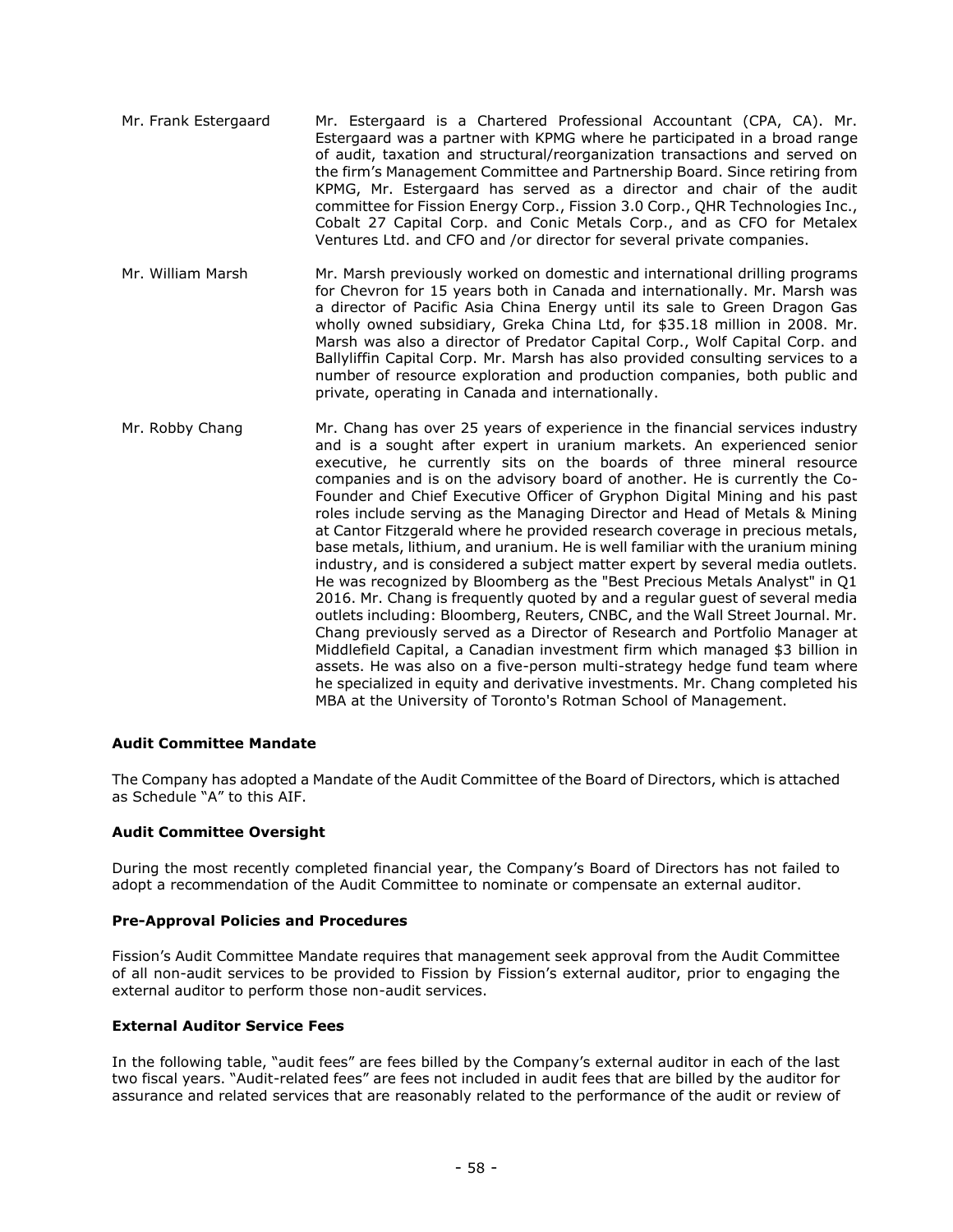the Company's financial statements. "Tax fees" are fees billed by the auditor for professional services rendered for tax compliance, tax advice and tax planning. "All other fees" are fees billed by the auditor for products and services not included in the foregoing categories.

The fees paid by the Company to its auditor in each of the last two fiscal years are as follows:

| <b>Financial Period</b><br><b>Endina</b> | <b>Audit Fees</b><br>(1) | Audit Related Fees (2) | Tax Fees $(3)$ | All Other Fees (4) |
|------------------------------------------|--------------------------|------------------------|----------------|--------------------|
| December 31, 2021                        | \$70,000                 | \$88,142               | \$Nil          | \$56,950           |
| December 31, 2020                        | \$114,000                | \$46,445               | \$Nil          | \$235,488          |

Notes:

(1) The aggregate fees billed for audit services of the Company's consolidated financial statements.<br>(2) The aggregate fees billed for assurance and related services that are reasonably related to the portune

The aggregate fees billed for assurance and related services that are reasonably related to the performance of the audit or review of the Company's financial statements and are not disclosed in the Audit Fees column. Fees relate to the reviews of interim consolidated financial statements and specified audit procedures not included as part of the audit of consolidated financial statements.

(3) The aggregate fees billed for tax compliance, tax advice and tax planning services.<br>(4) The aggregate fees billed for professional services other than those listed in the other

The aggregate fees billed for professional services other than those listed in the other columns.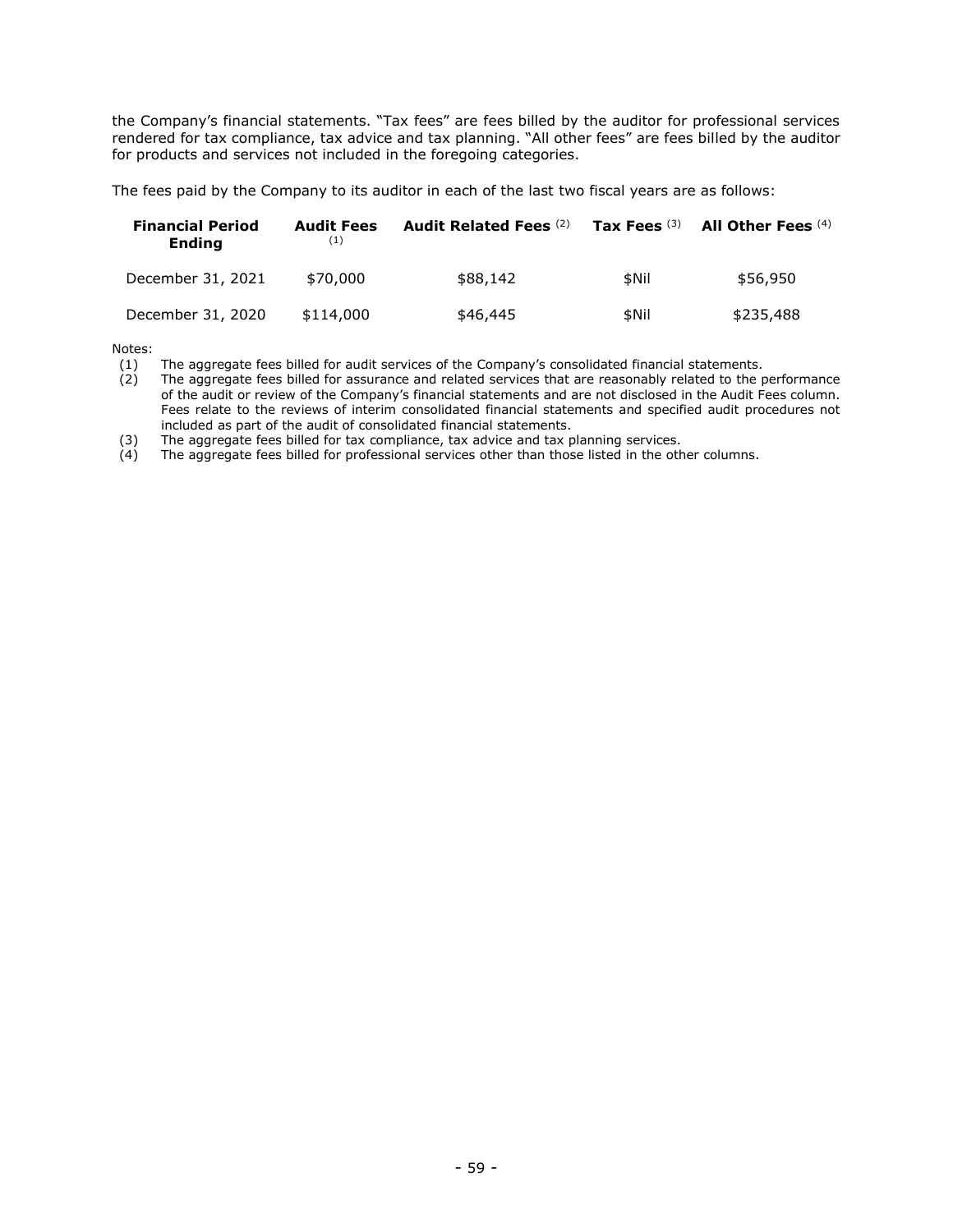## **SCHEDULE A**

#### **FISSION URANIUM CORP.**

#### **AUDIT COMMITTEE MANDATE**

#### **1. Introduction**

The Audit Committee (the "Committee" or the "Audit Committee") of Fission Uranium Corp. ("Fission" or the "Corporation") is a committee of the Board of Directors (the "Board"). The Committee shall oversee the accounting and financial reporting practices of the Corporation and the audits of the Corporation's financial statements and exercise the responsibilities and duties set out in this Mandate.

#### **2. Membership**

#### *Number of Members*

The Committee shall be composed of three or more members of the Board.

#### *Independence of Member*s

Whenever reasonably feasible, members of the Audit Committee should be independent and shall have no direct or indirect material relationship with the Corporation. If less than a majority of the Board are independent, then a majority of the members of the Audit Committee may be made of members that are not independent of the Corporation, provided that there is an exemption in the applicable securities law, rule, regulation, policy or instrument (if any). "Independent" shall have the meaning, as the context requires, given to it in National Instrument 52-110 *Audit Committees*, as may be amended from time to time, subject to any exemptions or relief that may be granted from such requirements.

#### *Chair*

At the time of the annual appointment of the members of the Audit Committee, the Board shall appoint a Chair of the Audit Committee. The Chair shall be a member of the Audit Committee, preside over all Audit Committee meetings, coordinate the Audit Committee's compliance with this Mandate, work with management to develop the Audit Committee's annual work-plan and provide reports of the Audit Committee to the Board.

#### *Financial Literacy of Members*

At the time of his or her appointment to the Committee, each member of the Committee shall have, or shall acquire within a reasonable time following appointment to the Committee, the ability to read and understand a set of financial statements that present a breadth and level of complexity of accounting issues that are generally comparable to the breadth and complexity of the issues that can reasonably be expected to be raised by the Corporation's financial statements.

#### *Term of Members*

The members of the Committee shall be appointed annually by the Board. Each member of the Committee shall serve at the pleasure of the Board until the member resigns, is removed, or ceases to be a member of the Board. Unless a Chair is elected by the Board, the members of the Committee may designate a Chair by majority vote of the full Committee membership.

#### **3. Meetings**

#### *Number of Meetings*

The Committee may meet as many times per year as necessary to carry out its responsibilities.

# *Quorum*

No business may be transacted by the Committee at a meeting unless a quorum of the Committee is present. A majority of members of the Committee shall constitute a quorum.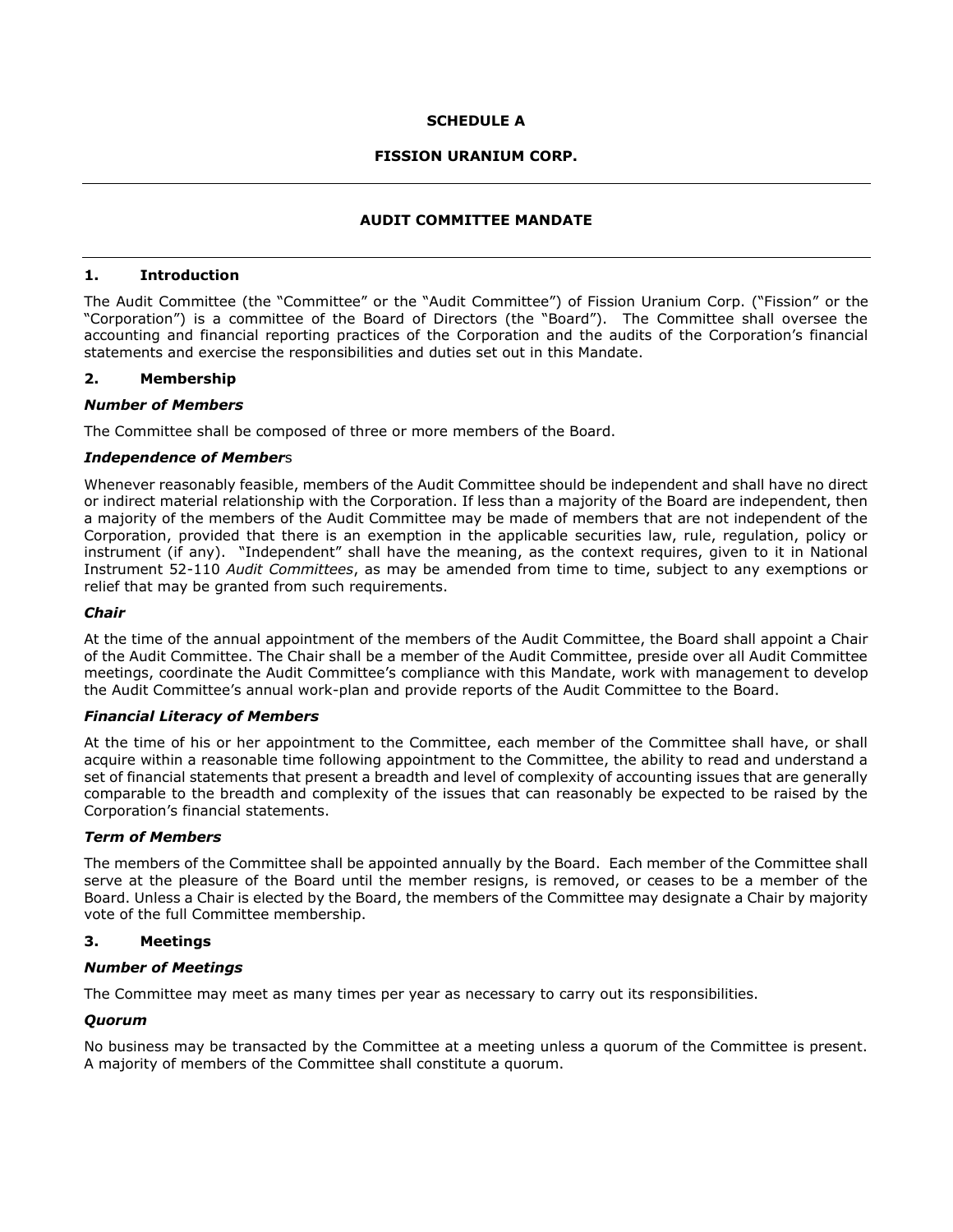# *Calling of Meetings*

The Chair, any member of the Audit Committee, the external auditors, the Chairman of the Board, Chief Executive Officer or the Chief Financial Officer may call a meeting of the Audit Committee by notifying the Corporation's Corporate Secretary who will notify the members of the Audit Committee. The Chair shall chair all Audit Committee meetings that he or she attends, and in the absence of the Chair, the members of the Audit Committee present may appoint a chair from their number for a meeting.

# *Minutes; Reporting to the Board*

The Committee shall maintain minutes or other records of meetings (including resolutions) and activities of the Committee in sufficient detail to convey the substance of all discussions held. Upon approval of the minutes by the Committee, the minutes shall be circulated to the members of the Board. However, the Chair may report orally to the Board on any matter in his or her view requiring the immediate attention of the Board.

# *Attendance of Non-Members*

The external auditors are entitled to attend and be heard at each Audit Committee meeting. In addition, the Committee may invite to a meeting any officers or employees of the Corporation, legal counsel, advisors and other persons whose attendance it considers necessary or desirable in order to carry out its responsibilities. At least once per year, the Committee shall meet with management to discuss any matters that the Committee or management considers appropriate.

# *Meetings without Management*

The Committee shall hold unscheduled or regularly scheduled meetings, or portions of meetings, at which management is not present.

# *Procedure*

The procedures for calling, holding, conducting and adjourning meetings of the Committee shall be the same as those applicable to meetings of the Board.

# *Access to Management*

The Committee shall have unrestricted access to the Corporation's management and employees and the books and records of the Corporation.

# **4. Duties and Responsibilities**

The Committee shall have the functions and responsibilities set out below as well as any other functions that are specifically delegated to the Committee by the Board and that the Board is authorized to delegate by applicable laws and regulations. In addition to these functions and responsibilities, the Committee shall perform the duties required of an audit committee by any exchange upon which securities of the Corporation are traded, or any governmental or regulatory body exercising authority over the Corporation, as are in effect from time to time (collectively, the "**Applicable Requirements**").

# *Financial Reports*

# (a) **General**

The Audit Committee is responsible for overseeing the Corporation's financial statements and financial disclosures. Management is responsible for the preparation, presentation and integrity of the Corporation's financial statements and financial disclosures and for the appropriateness of the accounting principles and the reporting policies used by the Corporation. The auditors are responsible for auditing the Corporation's annual consolidated financial statements and for reviewing the Corporation's unaudited interim financial statements.

# (b) **Review of Annual Financial Reports**

The Audit Committee shall review the annual consolidated audited financial statements of the Corporation, the auditors' report thereon and the related management's discussion and analysis of the Corporation's financial condition and results of operation ("**MD&A**"). After completing its review, if advisable, the Audit Committee shall approve and recommend for Board approval the annual financial statements and the related MD&A.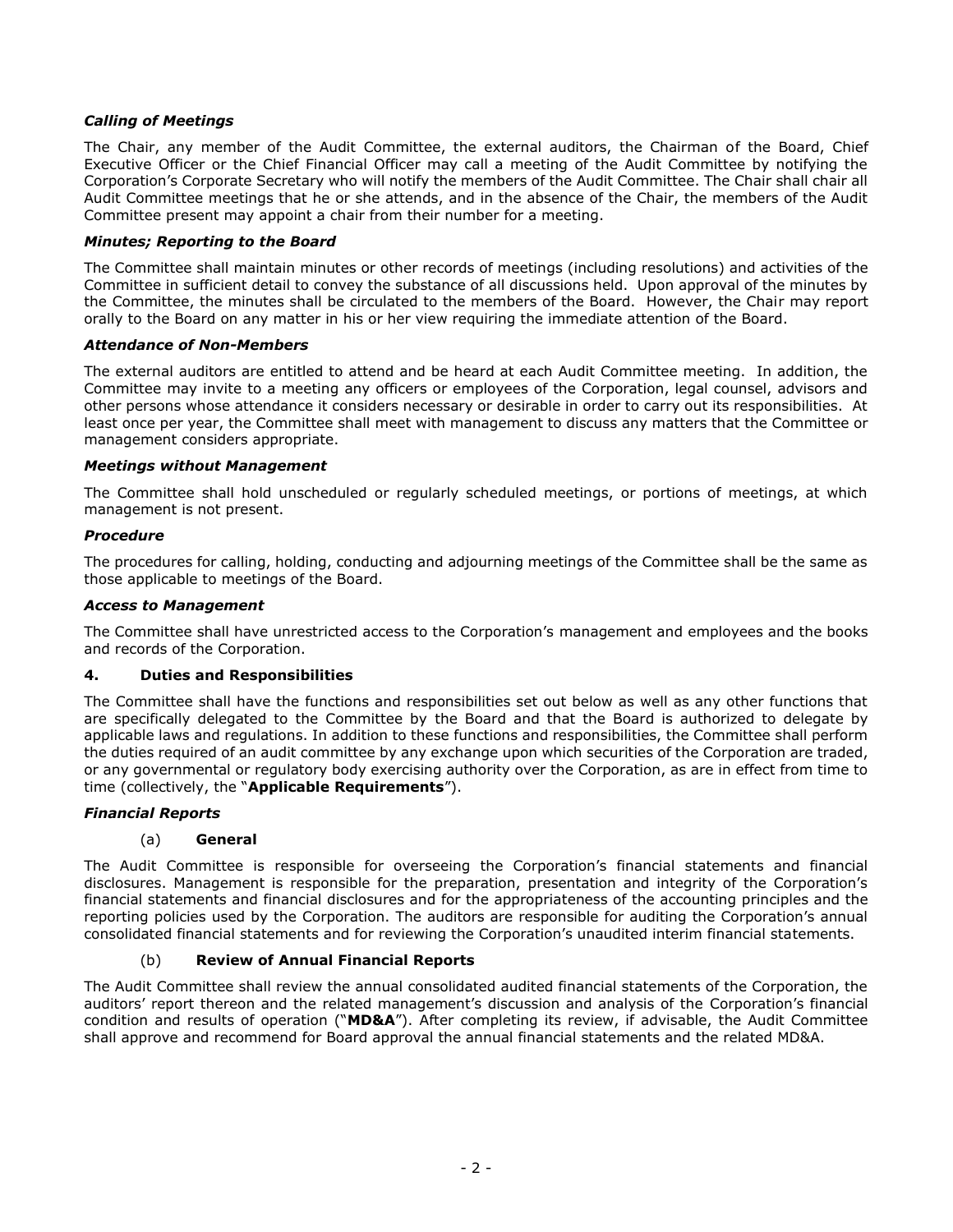# (c) **Review of Interim Financial Reports**

The Audit Committee shall review the interim consolidated financial statements of the Corporation, and the related MD&A. After completing its review, if advisable, the Audit Committee shall approve and recommend for Board approval the interim financial statements and the related MD&A.

# (d) **Review Considerations**

In conducting its review of the annual financial statements or the interim financial statements, the Audit Committee shall:

- (i) meet with management and the auditors to discuss the financial statements and MD&A;
- (ii) review the disclosures in the financial statements;
- (iii) review the audit report prepared by the auditors;
- (iv) discuss with management and/or the auditors, as requested, any litigation claim or other contingency that could have a material effect on the financial statements;
- (v) review the accounting policies followed and critical accounting and other significant estimates and judgements underlying the financial statements as presented by management;
- (vi) review any material effects of regulatory accounting initiatives or off-balance sheet structures on the financial statements as presented by management, including requirements relating to complex or unusual transactions, significant changes to accounting principles and alternative treatments under Canadian GAAP;
- (vii) review any material changes in accounting policies and any significant changes in accounting practices and their impact on the financial statements as presented by management;
- (viii) review management's report on the effectiveness of internal controls over financial reporting;
- (ix) review the factors identified by management as factors that may affect future financial results; and
- (x) review any other matters, related to the financial statements, that are brought forward by the auditors, management or which are required to be communicated to the Audit Committee under accounting policies, auditing standards or Applicable Requirements.

# (e) **Approval of Other Financial Disclosures**

The Audit Committee shall review and, if advisable, approve and recommend for Board approval financial disclosure in a prospectus or other securities offering document of the Corporation, press releases disclosing, or based upon, financial results of the Corporation and any other material financial disclosure, including financial guidance provided to analysts, rating agencies or otherwise publicly disseminated.

# *Auditors*

# (a) **General**

The Audit Committee shall be responsible for oversight of the work of the auditors, including the auditors' work in preparing or issuing an audit report, performing other audit, review or attest services or any other related work.

# (b) **Nomination and Compensation**

The Audit Committee shall review and, if advisable, select and recommend for Board approval the external auditors to be nominated and the compensation of such external auditor. The Audit Committee shall have ultimate authority to approve all audit engagement terms and fees, including the auditors' audit plan.

#### (c) **Resolution of Disagreements**

The Audit Committee shall resolve any disagreements between management and the auditors as to financial reporting matters brought to its attention.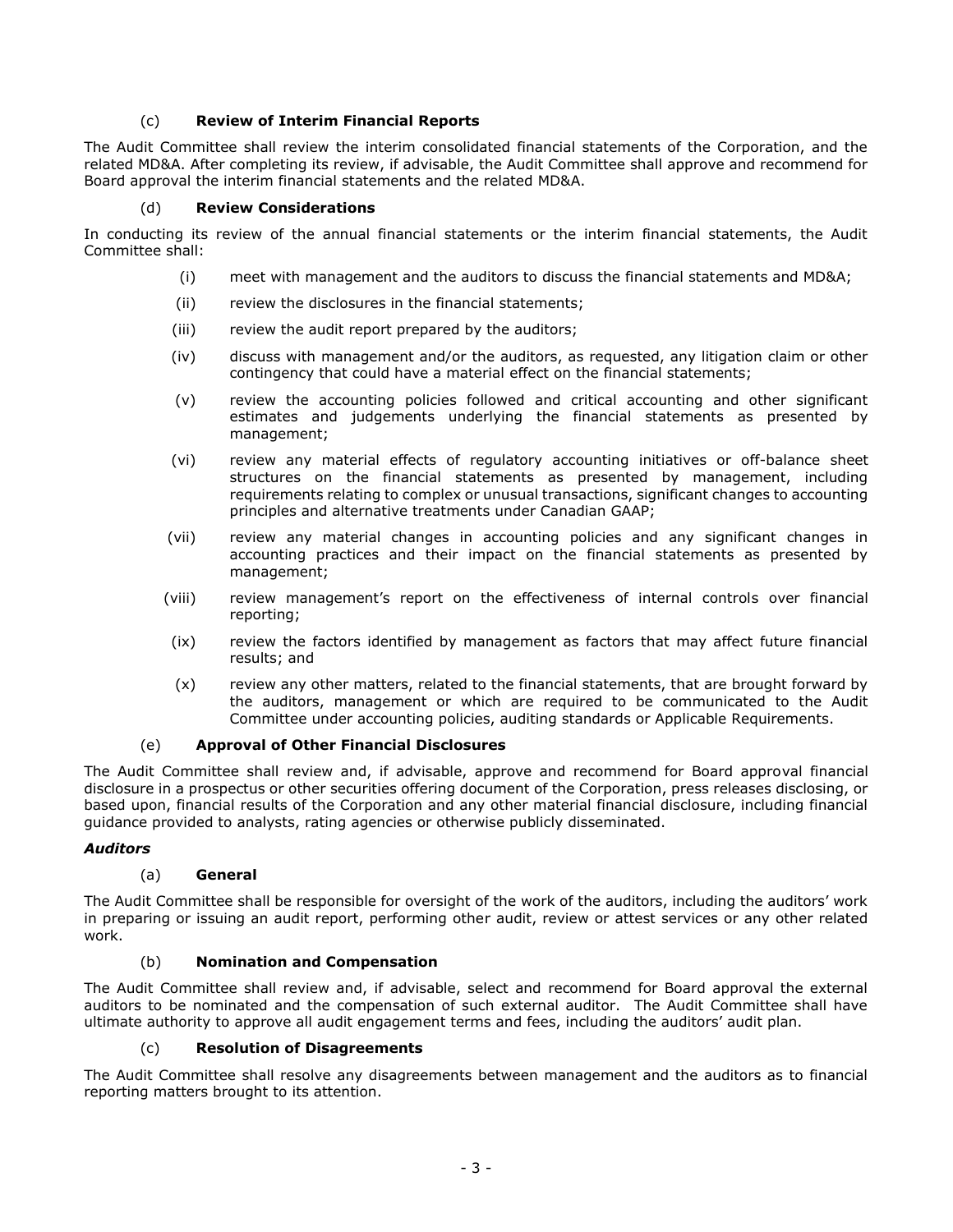# (d) **Discussions with Auditors**

At least annually, the Audit Committee shall discuss with the auditors such matters as are required by applicable auditing standards to be discussed by the auditors with the Audit Committee.

# (e) **Audit Plan**

At least annually, the Audit Committee shall review a summary of the auditors' annual audit plan. The Audit Committee shall consider and review with the auditors any material changes to the scope of the plan.

# (f) **Independence of Auditors**

At least annually, and before the auditors issue their report on the annual financial statements, the Audit Committee shall obtain from the auditors a formal written statement describing all relationships between the auditors and the Corporation; discuss with the auditors any disclosed relationships or services that may affect the objectivity and independence of the auditors; and obtain written confirmation from the auditors that they are objective and independent within the meaning of the applicable Rules of Professional Conduct/Code of Ethics adopted by the provincial institute or order of chartered accountants to which the auditors belong and other Applicable Requirements. The Audit Committee shall take appropriate action to oversee the independence of the auditors.

# (g) **Evaluation and Rotation of Lead Partner**

At least annually, the Audit Committee shall review the qualifications and performance of the lead partner(s) of the auditors and determine whether it is appropriate to adopt or continue a policy of rotating lead partners of the external auditors.

# (h) **Requirement for Pre-Approval of Non-Audit Services**

The Audit Committee shall approve in advance any retainer of the auditors to perform any non-audit service to the Corporation that it deems advisable in accordance with Applicable Requirements and Board approved policies and procedures. The Audit Committee may delegate pre-approval authority to a member of the Audit Committee. The decisions of any member of the Audit Committee to whom this authority has been delegated must be presented to the full Audit Committee at its next scheduled Audit Committee meeting.

# (i) **Approval of Hiring Policies**

The Audit Committee shall review and approve the Corporation's hiring policies regarding partners, employees and former partners and employees of the present and former external auditors of the Corporation.

# (j) **Financial Executives**

The Committee shall review and discuss with management the appointment of key financial executives and recommend qualified candidates to the Board, as appropriate.

# *Internal Controls*

# (a) **General**

The Audit Committee shall review the Corporation's system of internal controls.

# (b) **Establishment, Review and Approval**

The Audit Committee shall require management to implement and maintain appropriate systems of internal controls in accordance with Applicable Requirements, including internal controls over financial reporting and disclosure and to review, evaluate and approve these procedures. At least annually, the Audit Committee shall consider and review with management and the auditors:

- (i) the effectiveness of, or weaknesses or deficiencies in: the design or operation of the Corporation's internal controls (including computerized information system controls and security); the overall control environment for managing business risks; and accounting, financial and disclosure controls (including, without limitation, controls over financial reporting), non-financial controls, and legal and regulatory controls and the impact of any identified weaknesses in internal controls on management's conclusions;
- (ii) any significant changes in internal controls over financial reporting that are disclosed, or considered for disclosure, including those in the Corporation's periodic regulatory filings;